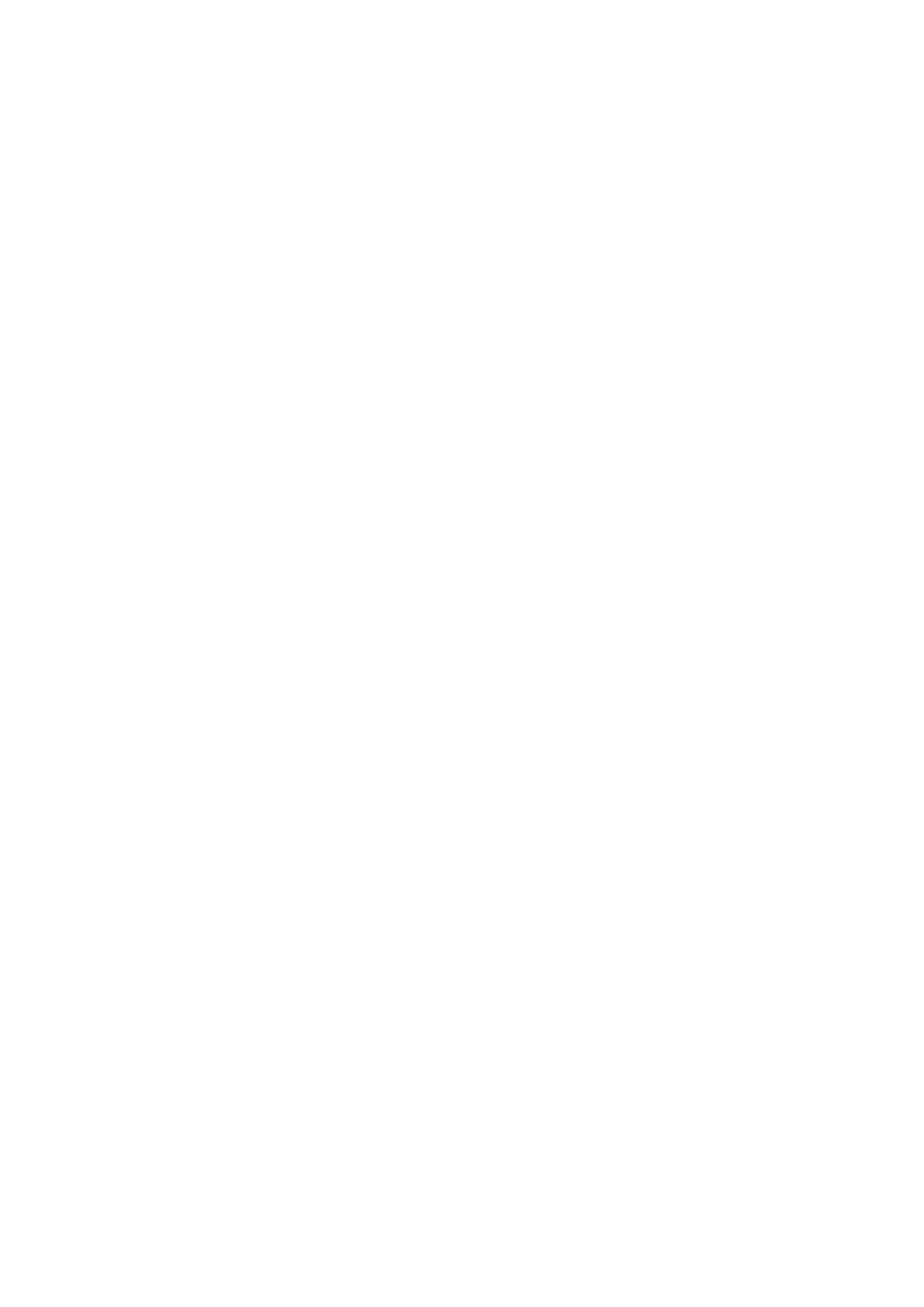# Review of Taxi Fares 2006

Issues Paper



Transport – Issues Paper<br>June 2006

**Discussion Paper DP84 ISBN 1 920987 68 1** 

This is copyright. The *Copyright Act 1968* permits fair dealing for study, research, news reporting, criticism and review. Selected passages, tables or diagrams may be reproduced for such purposes provided acknowledgement of the source is included.

**June 2006**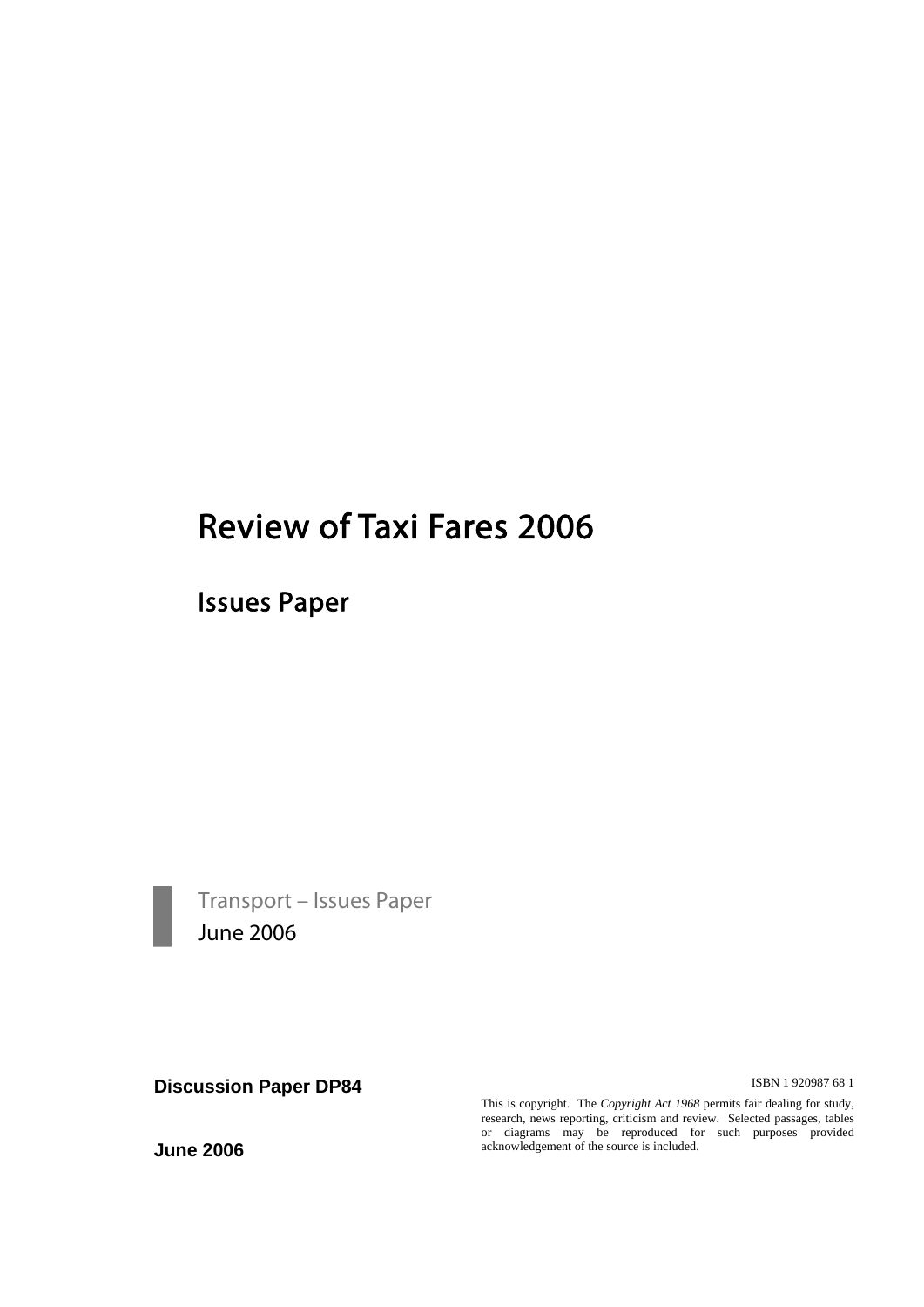#### *Request for submissions*

Submissions are invited from interested parties. Unless confidentiality is sought, the submissions are generally available for public inspection at the Tribunal's offices and will be available on-line in PDF format from the time of processing of the submission until 3-4 weeks after the release of the final report of an inquiry. The Tribunal may exercise its discretion not to exhibit any submissions based on their length or content (containing material that is defamatory, offensive, or in breach of any law).

Submissions must have regard to the specific issues that have been raised. There is no standard format for preparation of submissions. Interested parties may either submit electronic submissions or hard copy submissions.

Submissions must be received by **30 June 2006**.

Submissions should be sent to: **Review of Taxi Fares 2006** 

 Independent Pricing and Regulatory Tribunal PO Box Q290 QVB Post Office NSW 1230

Email: ipart@ipart.nsw.gov.au

#### *Confidentiality*

If you want your submission, or any part of it, to be treated as confidential, please indicate this clearly. The Tribunal may include in its publications a list of submissions received during the course of a particular review or inquiry. It may also refer to submissions in the text of its publications. If you do not want your submission or any part of it to be used in any one of these ways, please indicate this clearly. A request for access to a confidential submission will be determined in accordance with the *Freedom of Information Act* and section 22A of *the Independent Pricing and Regulatory Tribunal Act*.

#### *Privacy*

All submissions will be treated in accordance with the *Privacy and Personal Information Act 1998*. Any personal information you give us will not be reused for another purpose.

#### *Public information about the Tribunal's activities*

Information about the role and current activities of the Tribunal, including copies of latest reports and submissions can be found on the Tribunal's web site at www.ipart.nsw.gov.au.

*Inquiries regarding this review should be directed to:* 

*Ruth Lavery 02 9290 8447 Sheridan Rapmund 02 9290 8430* 

**Independent Pricing and Regulatory Tribunal of New South Wales**  Level 2, 44 Market Street, Sydney NSW 2000 (02) 9290 8400 Fax (02) 9290 2061 www.ipart.nsw.gov.au **All correspondence to: PO Box Q290, QVB Post Office NSW 1230**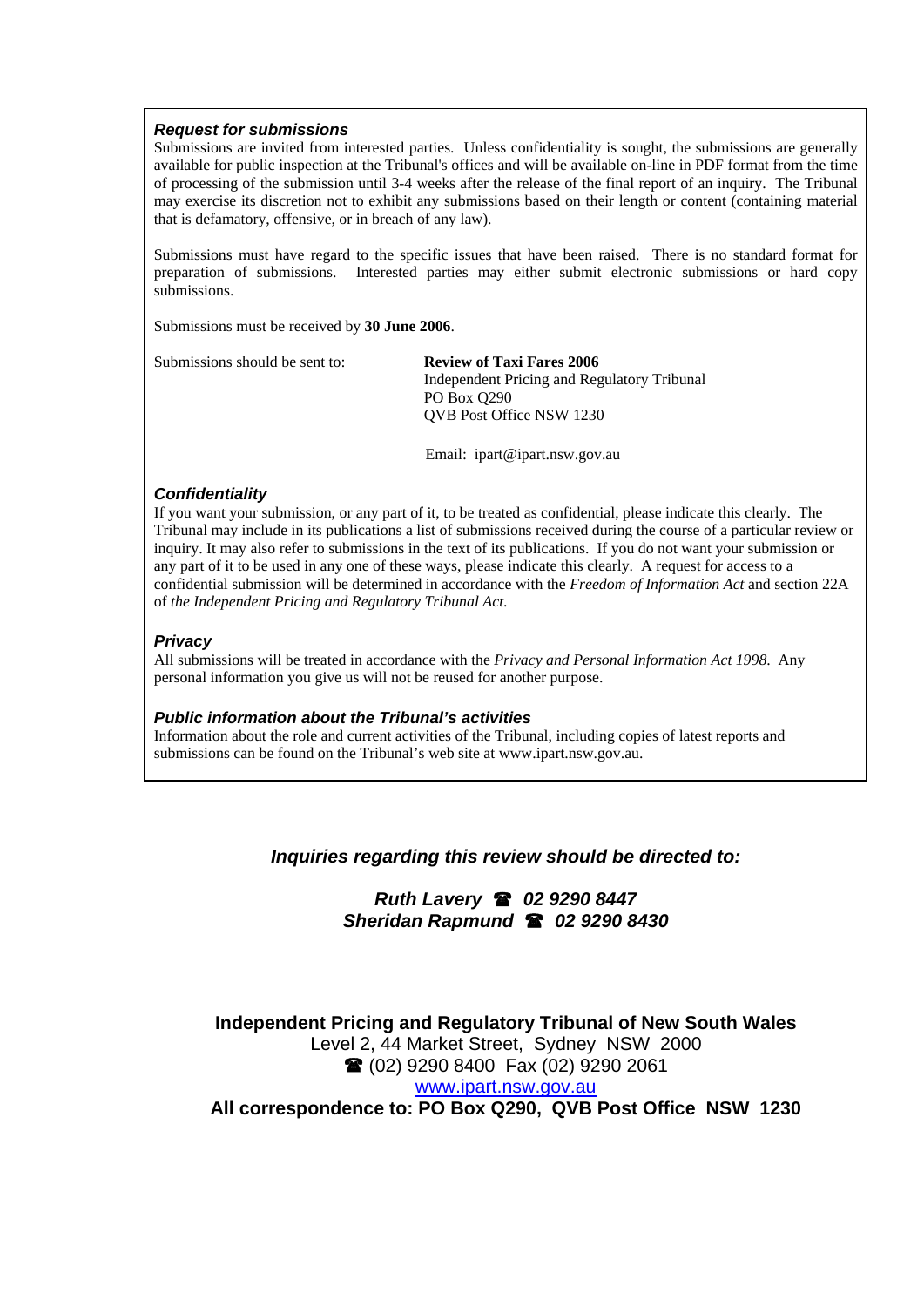| <b>TABLE OF CONTENTS</b> |  |
|--------------------------|--|
|--------------------------|--|

| 1            | <b>INTRODUCTION</b>      | 1.1 Purpose of this Issues Paper<br>1.2 Timetable for the review                                                                                           | 1<br>1<br>1                          |
|--------------|--------------------------|------------------------------------------------------------------------------------------------------------------------------------------------------------|--------------------------------------|
| $\mathbf{2}$ | 2.1 Taxi industry        | <b>OVERVIEW OF TAXI FARE REGULATION</b><br>2.2 Current fare schedules<br>2.3 The Tribunal's approach for adjusting fares to date                           | 3<br>$\frac{3}{3}$<br>$\overline{7}$ |
| 3            |                          | THE ALTERNATIVE APPROACHES FOR ADJUSTING FOR INCREASES IN                                                                                                  |                                      |
|              | <b>TAXI COSTS</b>        |                                                                                                                                                            | 11                                   |
|              |                          | 3.1 Industry-specific cost index                                                                                                                           | 11<br>11                             |
|              | 3.1.1<br>3.1.2           | NSW Taxi Council's proposed changes to the Taxi Cost Indices for 2006<br>Tribunal's amendments to the proposed changes in the Taxi Cost Indices for 200613 |                                      |
|              | 3.1.3                    | Movement in the Taxi Cost Indices over the past six years                                                                                                  | 16                                   |
|              | 3.1.4                    | Advantages and disadvantages of using an industry-specific cost index approach17                                                                           |                                      |
|              | 3.2 Consumer Price Index |                                                                                                                                                            | 18                                   |
|              | 3.2.1                    | Movements in the CPI over the past six years                                                                                                               | 19                                   |
|              | 3.2.2                    | Advantages and disadvantages of adjusting taxi fares by the CPI                                                                                            | 19                                   |
|              |                          | 3.3 The transportation and private motoring components of the CPI                                                                                          | 20                                   |
|              | 3.3.1                    | Movements in the transportation and private motoring components of the CPI over                                                                            |                                      |
|              |                          | the past six years                                                                                                                                         | 21                                   |
|              | 3.3.2                    | Advantages and disadvantages of using the Transportation and Private Motoring                                                                              |                                      |
|              |                          | components of the CPI                                                                                                                                      | 21                                   |
|              | 3.4 Wage Price Index     |                                                                                                                                                            | 23                                   |
|              | 3.4.1<br>3.4.2           | Movement in the Wage Price Index over the past six years<br>Advantages and disadvantages of using the Wage Price Index                                     | 24<br>24                             |
|              |                          | 3.5 Composite increase of ABS inflators                                                                                                                    | 24                                   |
|              | 3.5.1                    | Movements over the past six years                                                                                                                          | 25                                   |
|              | 3.5.2                    | Advantages and disadvantages of composite change                                                                                                           | 25                                   |
|              |                          |                                                                                                                                                            |                                      |
| 4            |                          | THE NEED TO TAKE PRODUCTIVITY GAINS INTO ACCOUNT                                                                                                           | 27                                   |
|              |                          | 4.1 Possible approaches for determining a X-factor to account for productivity gains                                                                       | 28                                   |
|              | 4.1.1                    | Using transport industry data from the ABS                                                                                                                 | 28                                   |
|              | 4.1.2                    | Using economy-wide data from the ABS                                                                                                                       | 29                                   |
|              | 4.1.3                    | Making a conservative estimate                                                                                                                             | 29                                   |
|              |                          | 4.2 Productivity considerations in other jurisdictions                                                                                                     | 29                                   |
|              | 4.2.1                    | Victoria                                                                                                                                                   | 29                                   |
|              | 4.2.2                    | ACT <sub>30</sub>                                                                                                                                          | 30                                   |
|              |                          | 4.3 Advantages and disadvantages of adopting a productivity adjustment                                                                                     |                                      |
| 5            |                          | <b>FUND FOR EXPENDITURE ON SECURITY MEASURES</b>                                                                                                           | 33                                   |
|              |                          | 5.1 NSW Taxi Council's response to the proposal                                                                                                            | 33                                   |
|              |                          | 5.2 Tribunal's comments on the proposal                                                                                                                    | 33                                   |
|              |                          |                                                                                                                                                            |                                      |
| 6            | <b>OTHER ISSUES</b>      |                                                                                                                                                            | 35                                   |
|              |                          | 6.1 Collection of additional information                                                                                                                   | 35                                   |
|              |                          | 6.2 Need for a regular review of the form of regulation                                                                                                    | 35                                   |
|              |                          | 6.3 Elements of the 'average fare'                                                                                                                         | 35                                   |
|              |                          |                                                                                                                                                            |                                      |
|              | <b>ATTACHMENT 1</b>      | <b>TERMS OF REFERENCE</b>                                                                                                                                  | 37                                   |
|              |                          |                                                                                                                                                            |                                      |
|              | <b>ATTACHMENT 2</b>      | HISTORICAL LPG AND UNLEADED PETROL PRICES                                                                                                                  | 38                                   |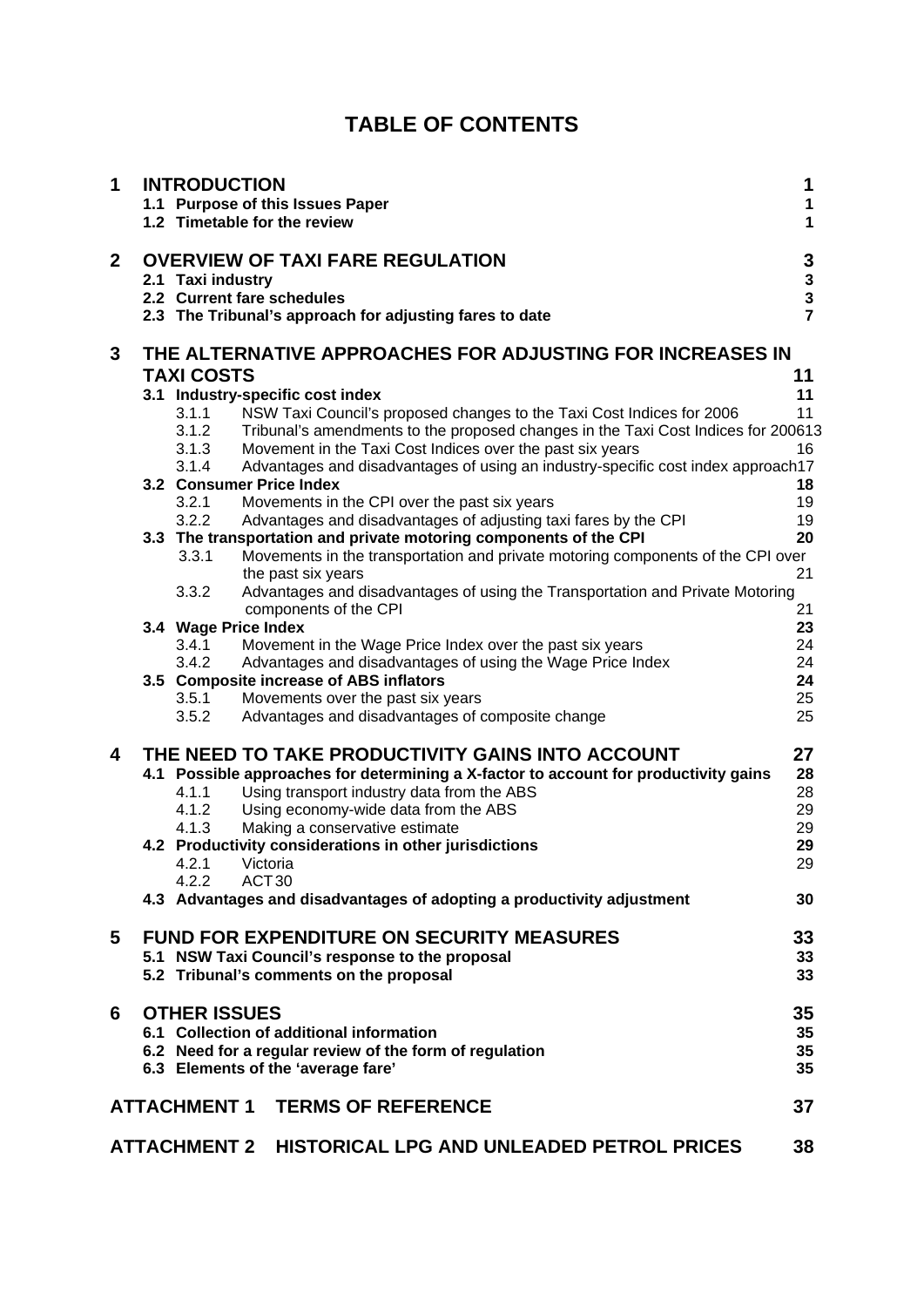**ATTACHMENT 3 CALCULATIONS FOR IPART MODIFIED TAXI COST INDEX 39**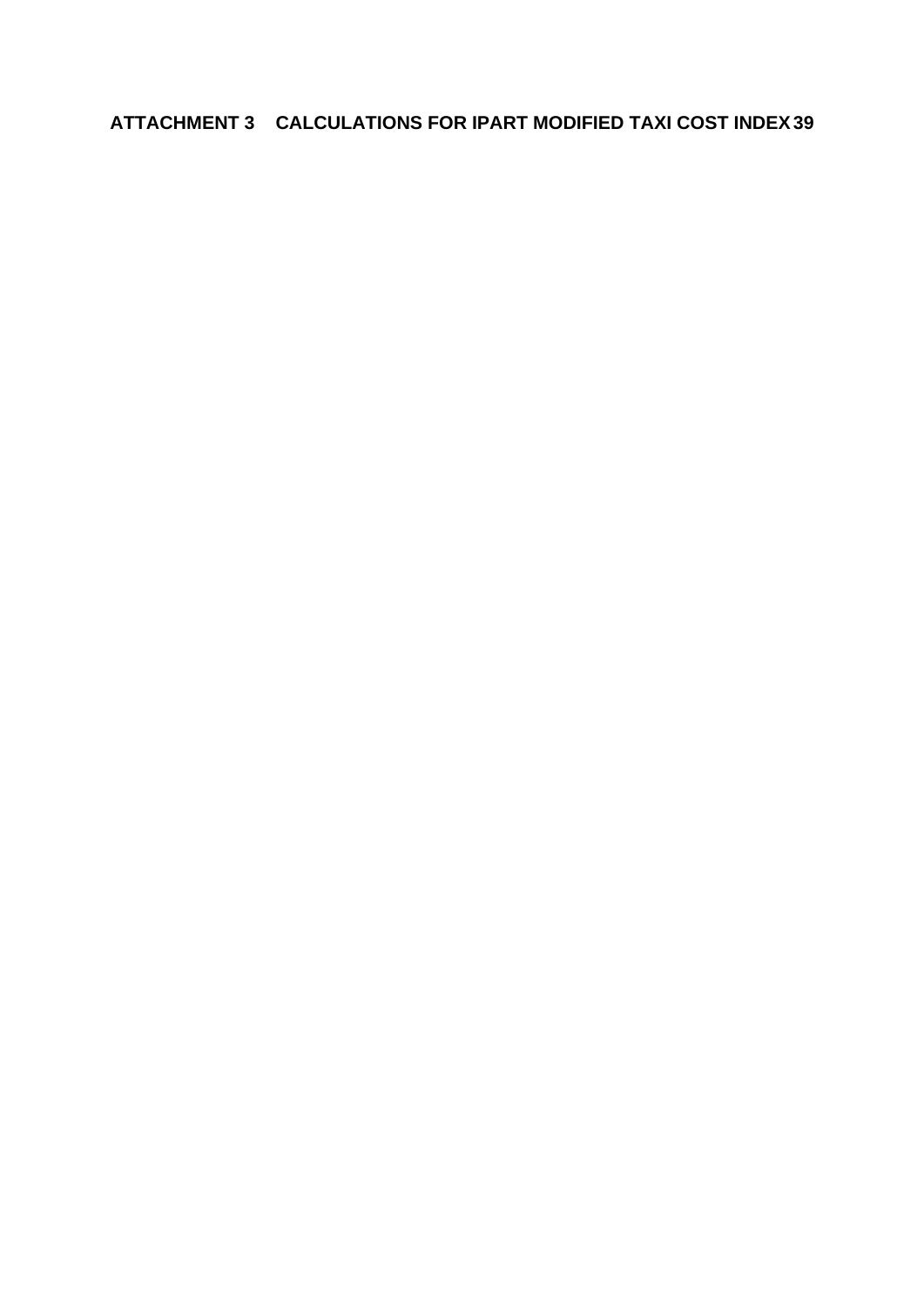# **1 INTRODUCTION**

In response to a request from the Premier, the Independent Pricing and Regulatory Tribunal of NSW (the Tribunal) investigates the fares charged for taxi services regulated under the *Passenger Transport Act 1990* every year, and reports its findings to the Minister for Transport.1

As part of this year's investigation, the Tribunal asked a range of stakeholders within the taxi industry to propose how taxi fares should change in 2006/07. It received and considered 11 submissions, which are available on the Tribunal's website. In addition, the Tribunal has undertaken its own review of the approach currently used to adjust taxi fares in line with changes in the costs of providing taxi services, and identified several alternative approaches.

The Tribunal now seeks comment from all interested parties on the various alternatives, prior to making its recommendations to the Minister for Transport.

# **1.1 Purpose of this Issues Paper**

This issues paper explains the context and key issues for the Tribunal's investigation, to assist stakeholders in making their submissions:

- Chapter 2 provides an overview of taxi fare regulation, and explains why the Tribunal has decided to consider alternative approaches for adjusting taxi fares to account for increases in the costs of providing taxi services
- Chapter 3 sets out five alternative approaches and discusses the advantages and disadvantages of each
- Chapter 4 explains the need to account for increases in productivity when adjusting taxi fares, and discusses several approaches for doing this
- Chapters 5 and 6 discuss a proposal from the Taxi Drivers Association to establish a fund for improving security measures for taxi drivers, as well as a range of other issues the Tribunal would like to consider as part of its 2006 review.

# **1.2 Timetable for the review**

<u>.</u>

The Tribunal intends to further consider the options for adjusting taxi fares, as well as the other issues discussed in this paper, taking into account the comments it receives from stakeholders. It will then prepare a report to the Minster for Transport, setting out its findings and recommendations. An indicative timetable for the review is provided below.

### **Indicative review timetable**

| Task                                                                                                                                                                                                                            | Timeframe*        |
|---------------------------------------------------------------------------------------------------------------------------------------------------------------------------------------------------------------------------------|-------------------|
| Release issues paper                                                                                                                                                                                                            | 8 June 2006       |
| Receive submissions from stakeholders                                                                                                                                                                                           | 30 June 2006      |
| Provide report to the Minister for Transport                                                                                                                                                                                    | Early August 2006 |
| $\star$ nt and a direct into the control of the final term of the final term of the final term of the final term of the final term of the final term of the final term of the final term of the final term of the final term of |                   |

\* Please note that these dates are indicative and may be subject to change.

<sup>1</sup> The Premier's request was made in accordance with section 9(1)b of the *Independent Pricing and Regulatory Tribunal Act 1992*.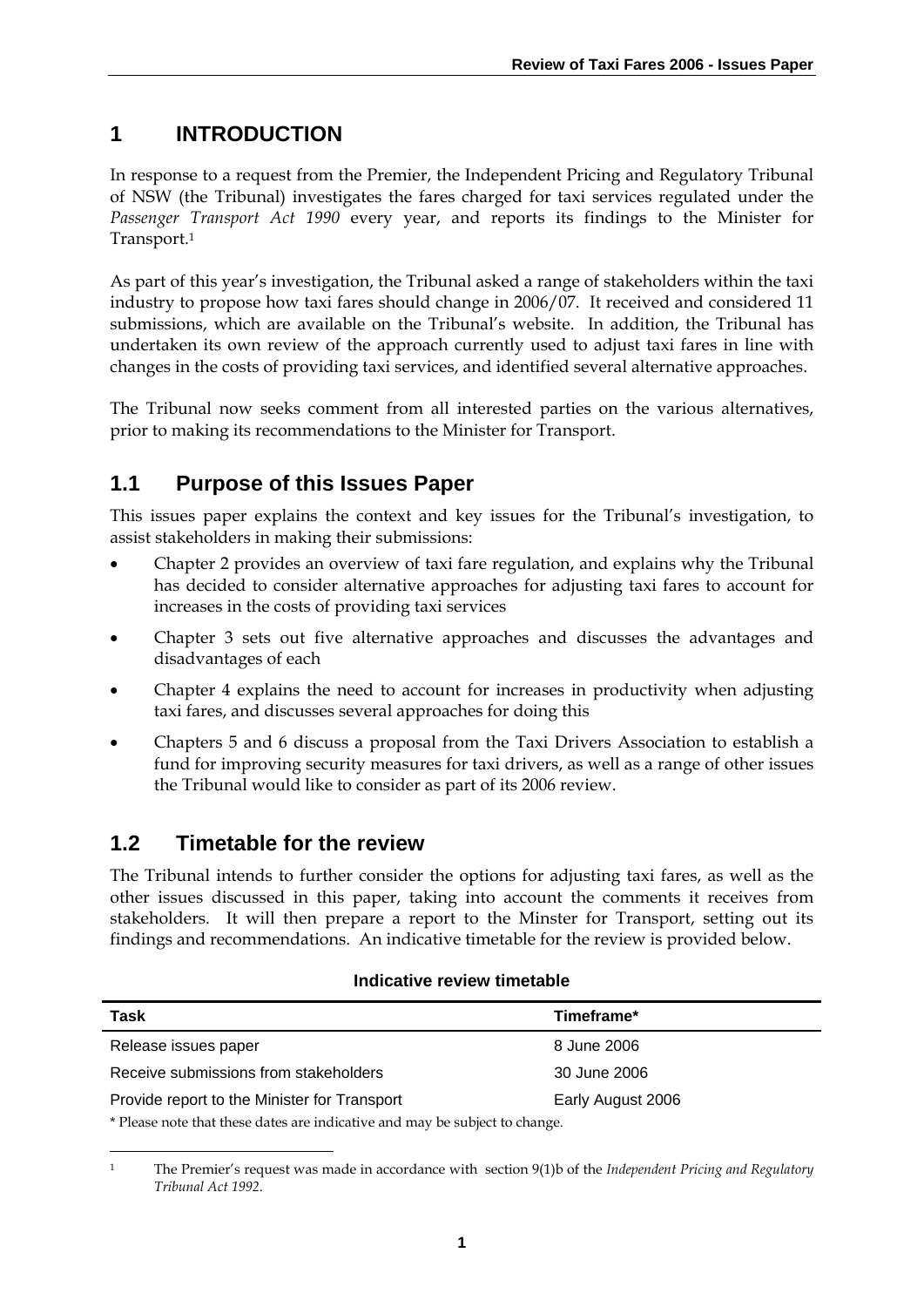Details on how to make a submission can be found at the front of this report, on the page facing the Table of Contents.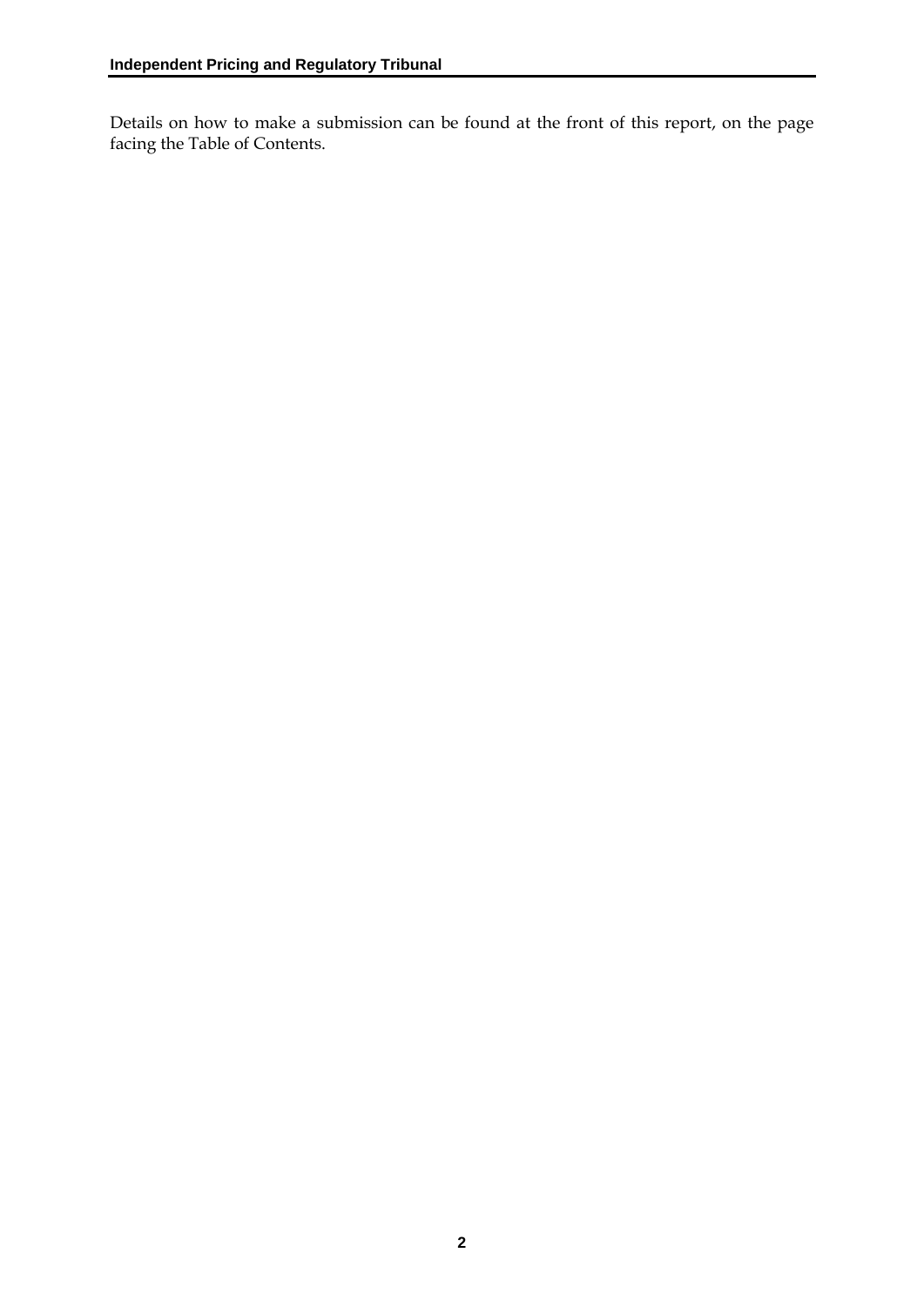# **2 OVERVIEW OF TAXI FARE REGULATION**

The Tribunal reviews taxi fares annually, using the powers provided under Section 9 of the *Independent Pricing and Regulatory Tribunal Act 1992* (the IPART Act), and in accordance with the terms of reference provided by the Premier on 4 November 2002. These terms of reference require the Tribunal to:

- investigate the need for maximum taxi fares to be adjusted, taking into account the cost of providing the services concerned, the efficiency of these services, the quality and reliability of these services, and the need to protect consumers from monopoly power
- report its findings and recommended changes to maximum taxi fares to the Minister for Transport. (See Attachment 1 for the complete terms of reference.)

The main benefit of regulating maximum taxi fares is that it ensures that passengers are charged according to a known fare scale, and so are protected from price gouging. The Tribunal's role in investigating and reporting on prices for taxi fares reflects the Government's continuing commitment to an independent and expert determination of fares, providing the travelling public and transport providers with certainty over the fare review process.

For the 2006 review of fares, the Tribunal intends to consider adopting a new approach for adjusting taxi fares. To allow further consultation on this, it has sought approval from the Premier to extend the 2006 deadline for reporting to the Minister for Transport from June to August 2006. The following sections provide an overview the taxi industry, the current fare schedules, and the approach the Tribunal has used to date to determine changes in the costs of providing taxi services and recommend fare adjustments.

# **2.1 Taxi industry**

Taxi fares must compensate a number of participants in the taxi industry for the costs they incur in providing taxi services, including those relating to their investment of time and capital. The main industry participants are the taxi licence or 'plate' owners, taxi operators, taxi networks and taxi drivers. (See Box 2.1 for an overview of each of these participants.)

Within the NSW industry, various combinations of these participants operate taxi services. For example, some operators run a fleet of taxis for a host of different investors/plate owners, utilising bailee driver labour. However, others own their own taxi licence and vehicle, and operate and drive it themselves. There is no standard operating structure in the taxi industry.

# **2.2 Current fare schedules**

There are currently two taxi fare schedules operating in NSW:

- the 'urban' fare schedule that covers Sydney, Central Coast, Newcastle and Wollongong
- the 'country' fare schedule that operates in the remainder of the state.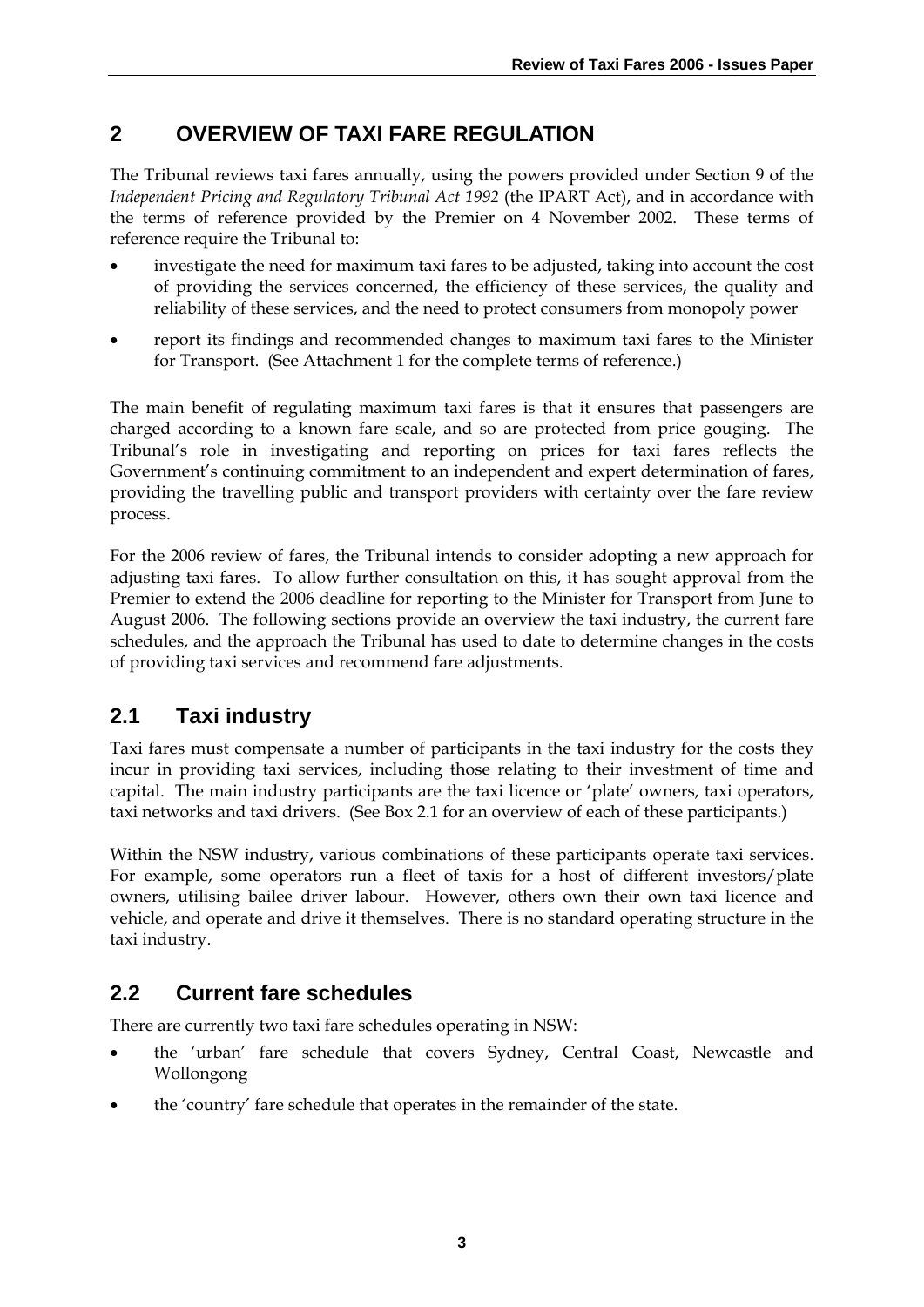Tables 2.1 and 2.2 show the current maximum fares prescribed by each of these schedules, and compare them to the maximum fares that have applied over recent years. The tables also show the cost of an average taxi fare, based on the Tribunal's calculations and information provided by industry stakeholders and the Transport Population and Data Centre of the NSW Department of Planning. The fare schedules apply to all taxi-cab services as defined in the *Passenger Transport Act 1990*2, including standard taxis (white cabs), premium taxis (such as Silver Service taxis), Wheelchair Accessible Taxis (WATs) and Maxi Taxis (minivans that can accommodate up to 11 passengers).

### **Box 2.1 Participants in the NSW taxi industry**

#### *Taxi licence owners*

Taxi licence or 'plate' owners own a taxi plate purchased either on the secondary market or from the Ministry of Transport (MoT). Currently, Sydney taxi plates are valued at around \$280,000, while the value of plates in country areas varies from as little as \$30,000 to more than \$300,000 depending on the operating area.

There are approximately 6,100 taxi plates in NSW, which are owned by around 5,000 licence owners. All licence owners must be licensed by the MoT. Many licence owners do not operate a taxi themselves, but enter into a plate lease arrangement with a taxi operator.

#### *Taxi operators*

There are around 4,500 taxi operators in NSW, which operate anywhere from one to more than 100 taxis each. All taxi operators must be accredited by the MoT after undergoing training. While some operators drive the taxis they operate, many bail out their taxis to bailee drivers.

In the Sydney metropolitan area, bailee drivers pay a bailment fee to the operator for use of the taxi. The Industrial Relations Commission sets a maximum amount for this fee per shift. bailee drivers also have to pay for the costs of fuel used during their shift, and of cleaning the taxi after their shift. In return, they get to keep the remaining revenue they earn during that shift. The taxi operator is responsible for meeting all other costs of running the taxi (ie, all except for fuel and cleaning costs).

In country NSW, taxis operate on a 50-50 split system where the operator and driver each retain 50 per cent of the takings. Under this arrangement, the taxi operator pays for all the costs of running the taxi, including fuel and cleaning costs.

#### *Taxi networks*

Under MoT regulations, all taxi operators must be affiliated with a MoT authorised taxi network. The networks provide a radio booking service and a GPS tracking and alarm monitoring service, and a lost property service. There are currently 11 taxi networks in Sydney.

#### *Taxi drivers*

There are 22,000 drivers authorised by the MoT in NSW of which between 12,000 and 15,000 are actively driving taxis. Some drivers drive a taxi they either own and/or operate while others serve as bailee drivers. In obtaining MoT authorisation, drivers must complete compulsory training courses, and pass English proficiency and Sydney locality tests.

<u>.</u>

<sup>2</sup> Section 29A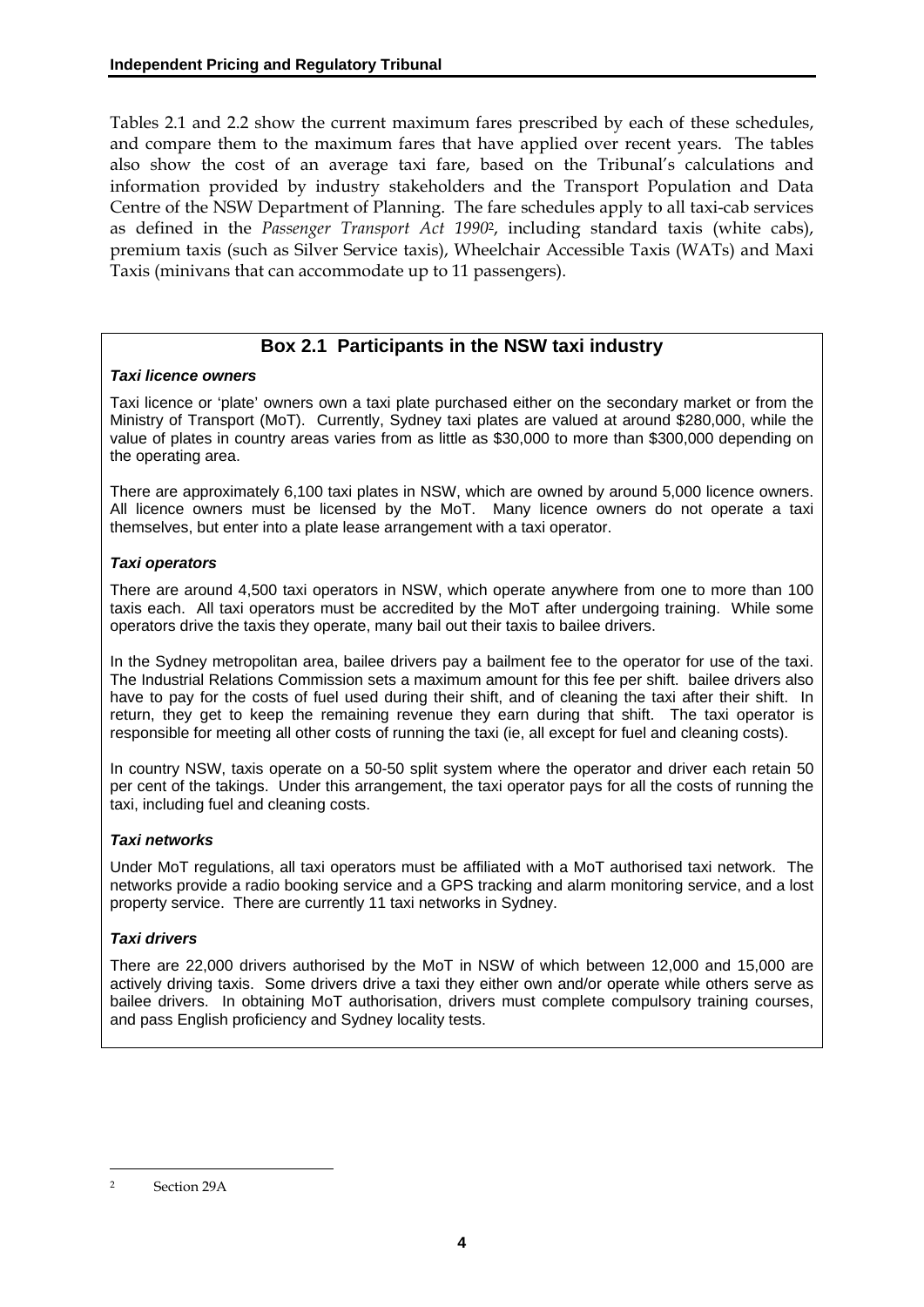|                                                                                                                      | <b>From</b><br>1 September<br>2001 | <b>From</b><br>22 July<br>2002 | <b>From</b><br>7 September<br>2003 | <b>From</b><br>1 November<br>2004 | <b>From</b><br>10 July<br>2005 |
|----------------------------------------------------------------------------------------------------------------------|------------------------------------|--------------------------------|------------------------------------|-----------------------------------|--------------------------------|
| Flagfall                                                                                                             | \$2.45                             | \$2.55                         | \$2.65                             | \$2.75                            | \$2.80                         |
| Distance (per km)                                                                                                    | \$1.38                             | \$1.45                         | \$1.53                             | \$1.56                            | \$1.62                         |
| Waiting time (per hour)                                                                                              | \$37.10                            | \$37.35                        | \$40.00                            | \$40.91                           | \$40.91                        |
| Radio booking fee                                                                                                    | \$1.15                             | \$1.25                         | \$1.10                             | \$1.45                            | \$1.40                         |
| Average fare components:<br>Kilometres travelled<br>Minutes of waiting time<br>Proportion of of radio<br>booking fee | $10 \text{ km}$<br>3 mins<br>50%   | 10 km<br>3 mins<br>50%         | 7 km<br>3 mins<br>33.3%            | 7 km<br>3 mins<br>20%             | 7 km<br>3 mins<br>20%          |
| Average fare                                                                                                         | \$18.68                            | \$19.54                        | \$15.72                            | \$16.01                           | \$16.47                        |
| Annual increase in<br>average fare                                                                                   | 4.1%                               | 4.6%                           | 4.96%<br>(see note)                | 2.34%<br>(see note)               | 2.87%                          |

**Table 2.1 Fare components and average fares in urban areas, 2001 to 2005** 

Notes:

• 'Radio booking fee' refers to the fee for booking a taxi over the phone.

• 'Waiting time' applies when vehicle speed is less than 25.25kph.

• The 'Average urban fare' is currently based on a 7 km trip, a radio booking every fifth trip and 3 minutes of waiting time. The assumption that an average trip is 7 km is based on information provided by the Transport Population and Data Centre of the NSW Department of Planning from the 2003 Household Travel Survey (which is the latest available). The other assumptions are based on information provided by industry stakeholders in past reviews.

• The assumptions used for kilometres travelled and the proportion of trips made with a radio booking were altered in 2003. Using the 2003 assumptions and the 2002 fares, the average fare in 2002 would have been \$14.98.

In 2003, the Tribunal recommended that the radio booking fee should be \$1.00. The average fare would then have been \$15.69, an increase of 4.73 per cent on the previous year's average fare.

• The assumption used for the the proportion of trips made with a radio booking was changed again in 2004. Using the 2004 assumptions and the 2003 fares, and using the radio booking fee of \$1.40 determined by the Director General (see text below), the average fare in 2003 would have been \$15.64.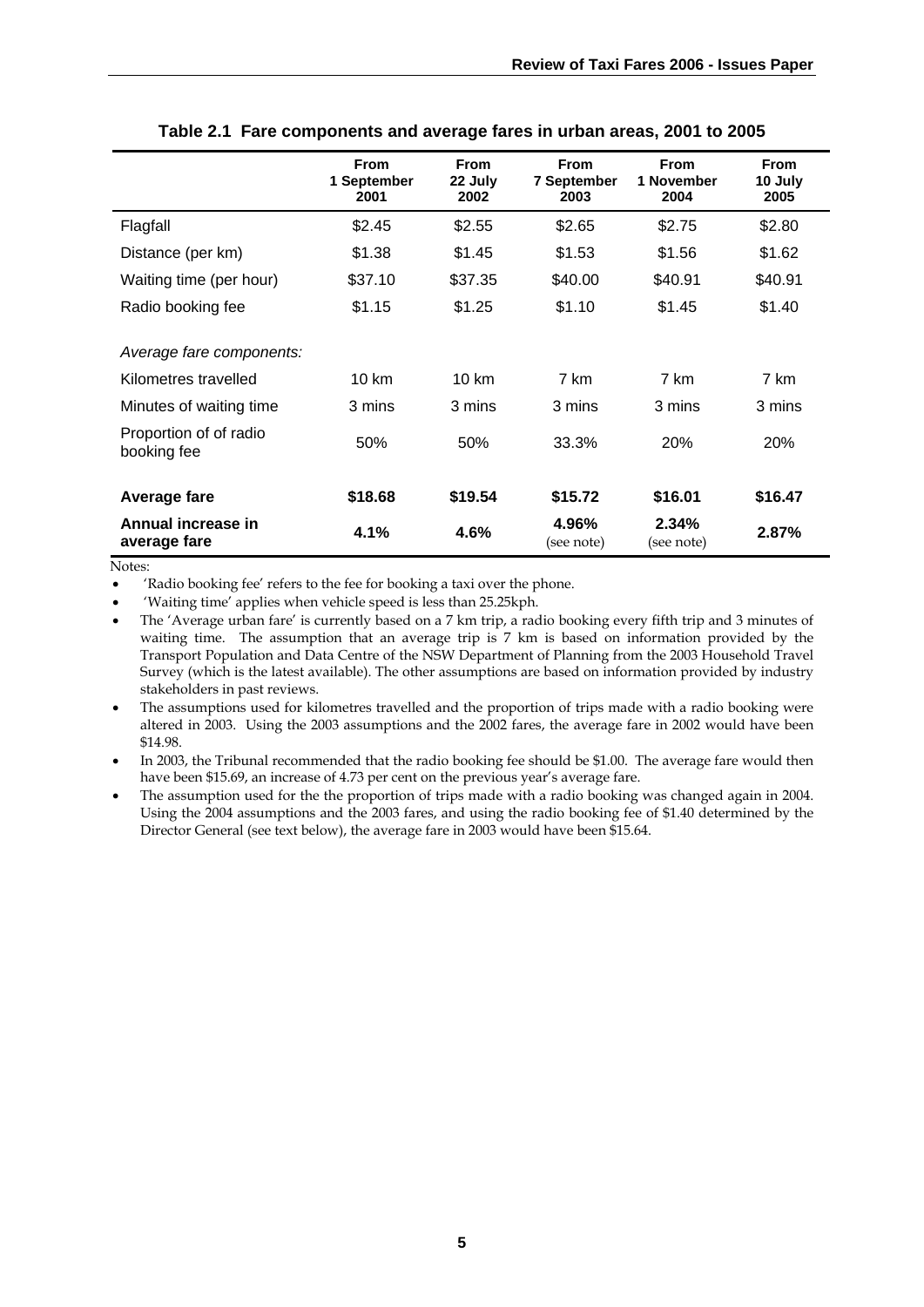|                                                                                                                         | <b>From</b><br>1 September<br>2001 | <b>From</b><br>22 July<br>2002 | <b>From</b><br><b>7 September</b><br>2003 | <b>From</b><br>1 November<br>2004 | <b>From</b><br>10 July<br>2005 |
|-------------------------------------------------------------------------------------------------------------------------|------------------------------------|--------------------------------|-------------------------------------------|-----------------------------------|--------------------------------|
| Flagfall                                                                                                                | \$2.95                             | \$3.05                         | \$3.15                                    | \$3.20                            | \$3.30                         |
| Distance (per km)                                                                                                       | \$1.44                             | \$1.51                         | \$1.59                                    | \$1.61                            | \$1.69                         |
| Waiting time (per hour)                                                                                                 | \$37.10                            | \$37.35                        | \$40.00                                   | \$40.91                           | \$40.91                        |
| Radio booking fee                                                                                                       | \$0.65                             | \$0.75                         | \$0.80                                    | \$0.85                            | \$0.90                         |
| Average fare<br>components:<br>Kilometres travelled<br>Minutes of waiting time<br>Proportion of of radio<br>booking fee | 3 km<br>3 mins<br>50%              | 3 km<br>3 mins<br>50%          | 3 km<br>3 mins<br>50%                     | 3 km<br>3 mins<br>50%             | 3 km<br>3 mins<br>50%          |
| Average fare<br>Annual increase in<br>average fare                                                                      | \$9.45<br>4.2%                     | \$9.82<br>4.0%                 | \$10.32<br>5.06%                          | \$10.50<br>1.75%                  | \$10.87<br>3.48%               |

#### **Table 2.2 Fare components and average fares in country areas, 2001 to 2005**

Notes:

• 'Waiting time' applies while vehicle speed is less than 24.21kph.

• Average country fare is based on a 3 km trip, a radio booking every second trip, 3 minutes waiting time. These assumptions are based on information provided by industry stakeholders in past reviews.

In addition to the fare components shown in Tables 2.1 and 2.2, there are a number of other regulated charges that relate to taxi services, including:

- the night-time surcharge, which is currently 20 per cent on top of the distance rate between 10pm and 6am
- luggage rates, which are currently 10 cents for each 25kg after an initial 25kg, up to a maximum of 55 cents
- maxi cab hiring rates
- the holiday surcharge, which is currently 20 per cent on top of the distance rate on Sundays and Public Holidays in country areas only.

Please note that the Tribunal will not be considering increases to these other regulated charges as part of this review, because no stakeholders proposed an increase to these charges in their submissions.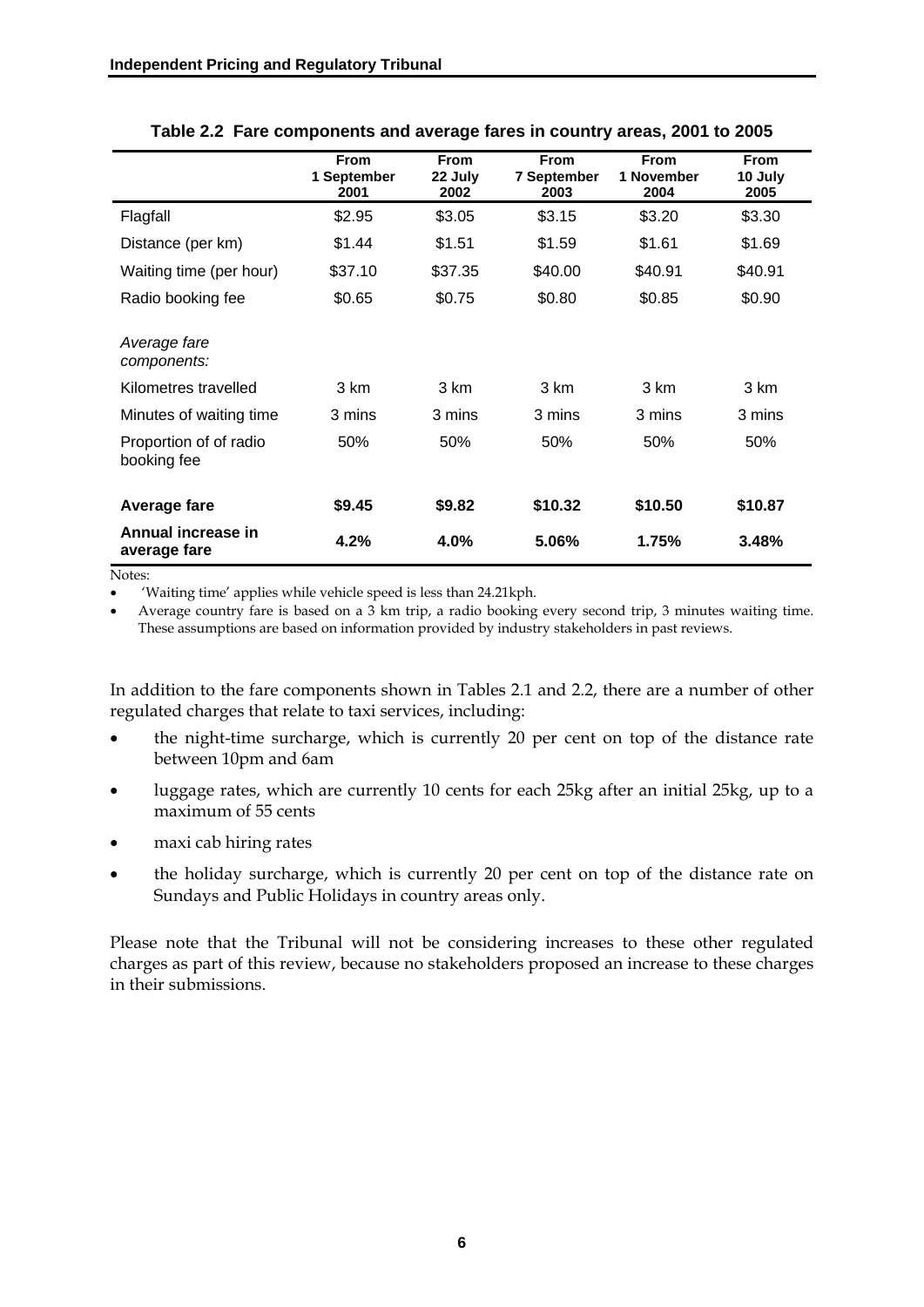It is also important to note that the fares schedules shown in Tables 2.1 and 2.2 are those determined by the Director General of the Ministry of Transport, as provided for in section 60A of the *Passenger Transport Act 1990*. These fares are not necessarily the same as the maximum fare schedules recommended by the Tribunal, whose role is only to investigate and report on fares. For example, in recent years, the Director General's determinations have departed from the Tribunal's recommendations on several occasions:

- In 2001, the Tribunal recommended that the distance rate should be set at \$1.36 for urban areas and \$1.38 for country areas, and that the radio booking fee should be set at \$1.55 for urban areas and \$1.00 for country areas. The Director General determined distance rates of \$1.38 and \$1.44 for urban and country areas respectively, and radio booking fees of \$1.15 and \$0.65 for urban and country areas respectively. However, in both cases, Director General's determination resulted in the same overall increase in the average fare as would have occurred under the Tribunal's recommendation.
- In 2003, the Tribunal recommended that fares rise by 4.73 per cent in urban areas. However, the Director General decided to increase the radio booking fee by 10 cents more than recommended by the Tribunal, resulting in a 5.00 per cent increase in the average fare.
- In April 2004, the Director General increased the radio booking fee by 30 cents to coincide with the commencement of a no destinations trial, and reduced this fee by 30 cents at the completion of this trial in November 2004. Neither of these changes were the subject of a review or recommendation by the Tribunal.

# **2.3 The Tribunal's approach for adjusting fares to date**

Since it began reviewing taxi fares in 2001, the Tribunal has based its recommendations for fare changes on a modified version of a Taxi Cost Index that was developed by PricewaterhouseCoopers for the MoT and the NSW Taxi Council in 1999. The Tribunal modified this index by including allowances for bailee driver labour and taxi plate values.

As part of the Tribunal's annual review process, the NSW Taxi Council has made a submission to the Tribunal that provided its values for the inputs to the Taxi Cost Index, and proposed changes to the fare components in line with any increase in the index. The Tribunal has also sought submissions from other industry stakeholders, including the Transport Worker's Union, the Taxi Drivers' Association, taxi user groups and members of the public.

In assessing the information related to changes in the values of inputs to the Taxi Cost Index, the Tribunal has investigated and assessed whether the change in the cost of each item was based on information that was:

- *consistent* with the description of the item in the relevant cost index in previous years
- *representative* of the class of costs for which the items were selected, and
- *verifiable* as to the size of the change.

However, the Tribunal is concerned about several aspects of this approach, including its reliance on information provided by stakeholders, and the length of time required to assess changes in inputs to the index. In its previous reports to the Minister, the Tribunal has identified several weaknesses in the Taxi Cost Index approach, and suggested alternative approaches including CPI-X and building block approaches.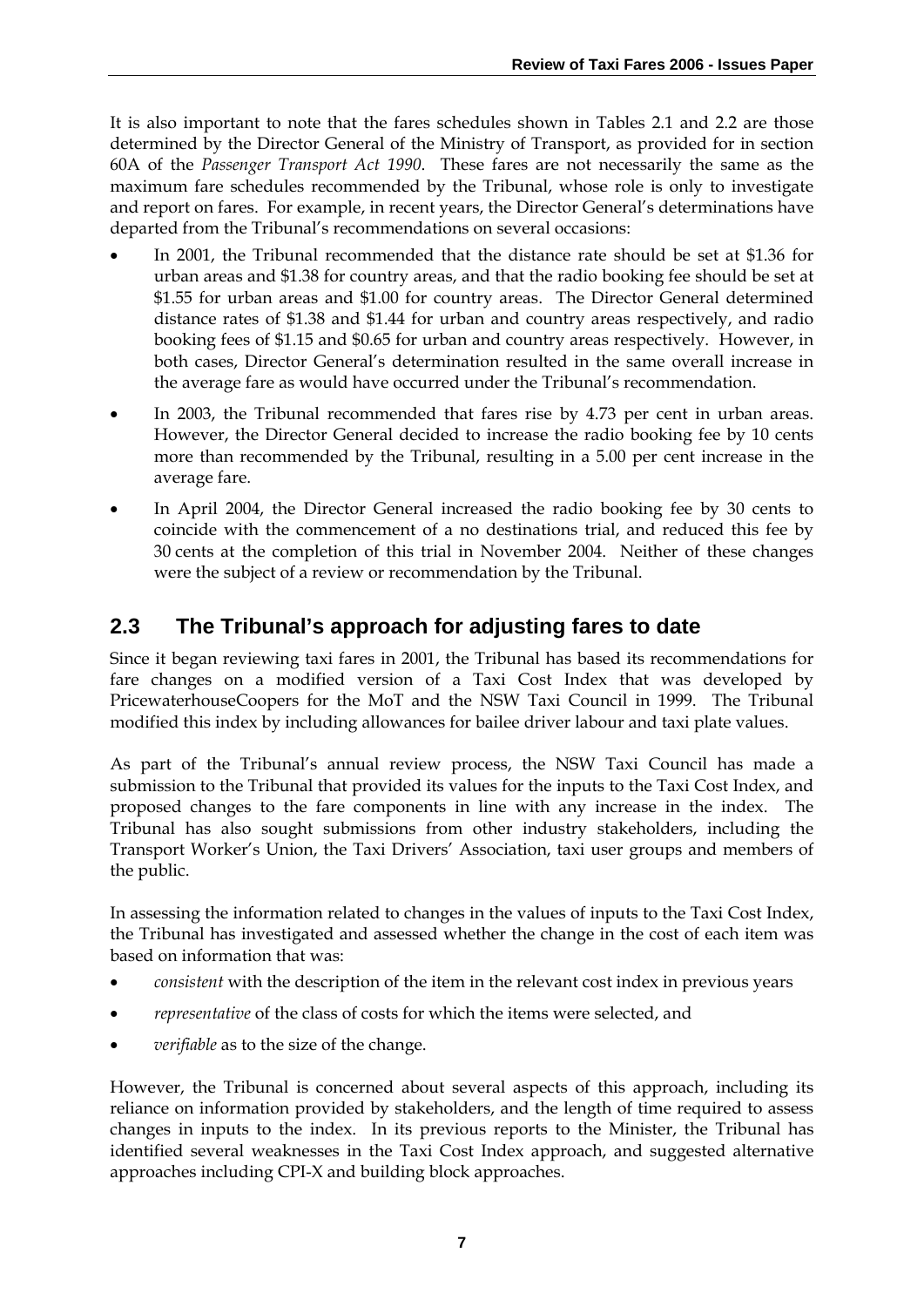Stakeholders are also critical of the current approach. For example, in its submission to this review, the Transport Workers Union (TWU) reasserted its view of:

…the flawed nature upon which IPART considers its review. The TWU and its members in previous submissions have highlighted the flawed nature of this review and argued for substantial overhaul in IPART's analysis prior to any recommendation to government.3

Given its own and other stakeholders' concerns, the Tribunal has decided to examine the alternative approaches for recommending changes to maximum taxi fares as part of its 2006 review.

The following chapter describes five alternatives (including the current industry-specific index approach).

The Tribunal has calculated the cumulative changes in taxi fares that would have occurred (excluding adjustments for improvements in productivity) if each of the alternative approaches had been used in past reviews. This analysis indicates that the differences between fare changes under each of the approaches are not significant (Figure 2.1).



#### **Figure 2.1 Cumulative changes in taxi fares that would have occurred under alternative approaches**

<sup>&</sup>lt;u>.</u> 3 Transport Worker's Union submission to the 2006 Review of Taxi Fares, p 3.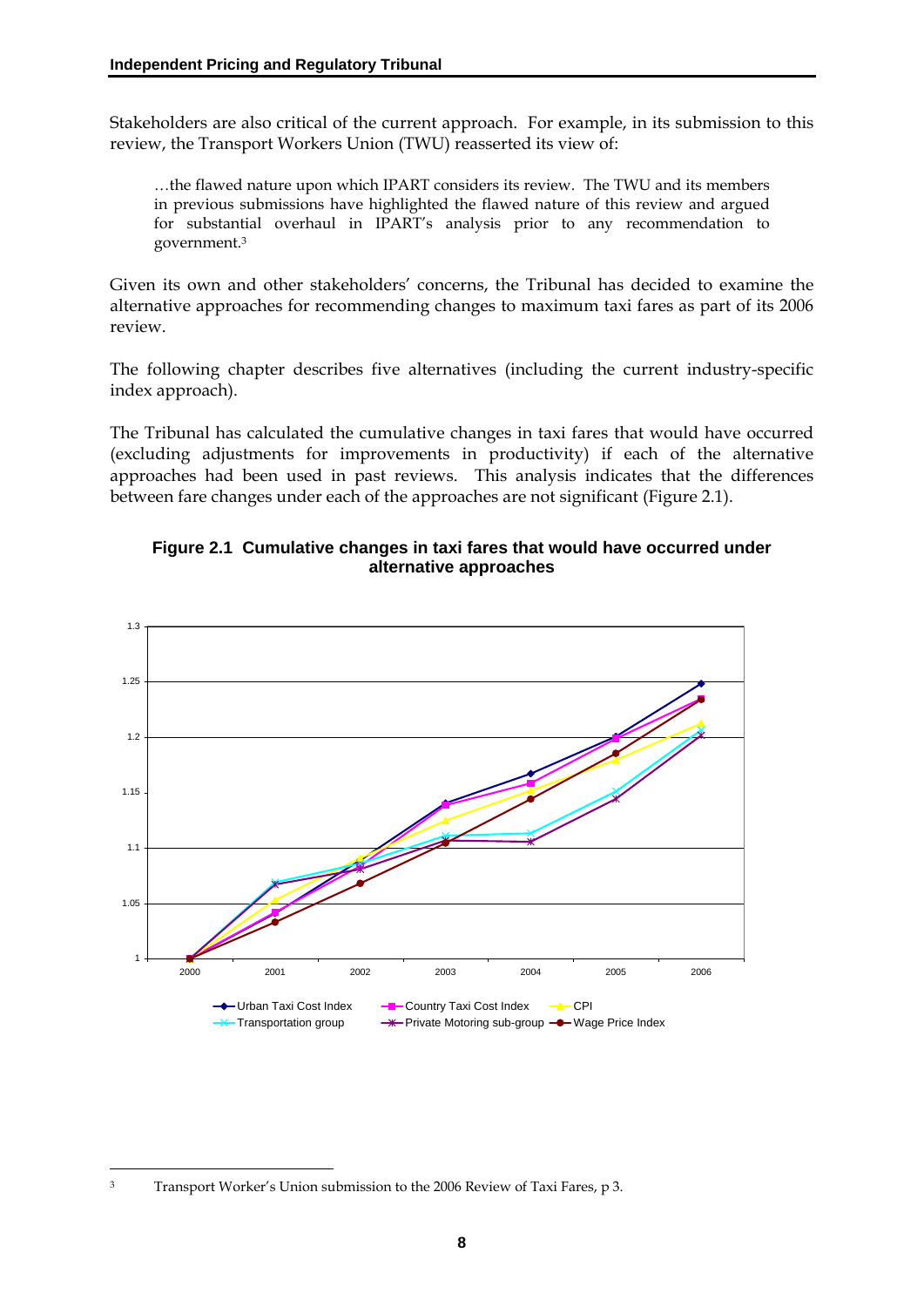By 2006, the following increases, excluding productivity, would have occurred:

| Approach                                    | <b>Cumulative increase to 2006</b> |
|---------------------------------------------|------------------------------------|
| Tribunal's modified Urban Taxi Cost Index   | 24.8%                              |
| Tribunal's modified Country Taxi Cost Index | 23.5%                              |
| <b>CPI</b>                                  | 21.4%                              |
| CPI – transportation group                  | 20.6%                              |
| CPI – private motoring sub-group            | 20.1%                              |
| Wage Price Index                            | 23.5%                              |
| Composite increase - CPI/WPI                | 22.6%                              |
| Composite increase – transportation/WPI     | 22.3%                              |
| Composite increase - private motoring/WPI   | 22.0%                              |

**Table 2.3 Cumulative change in taxi fares that would have occurred under each alternative approach** 

However, the information and time requirements for the different approaches – both for industry participants and for the Tribunal – would have varied considerably.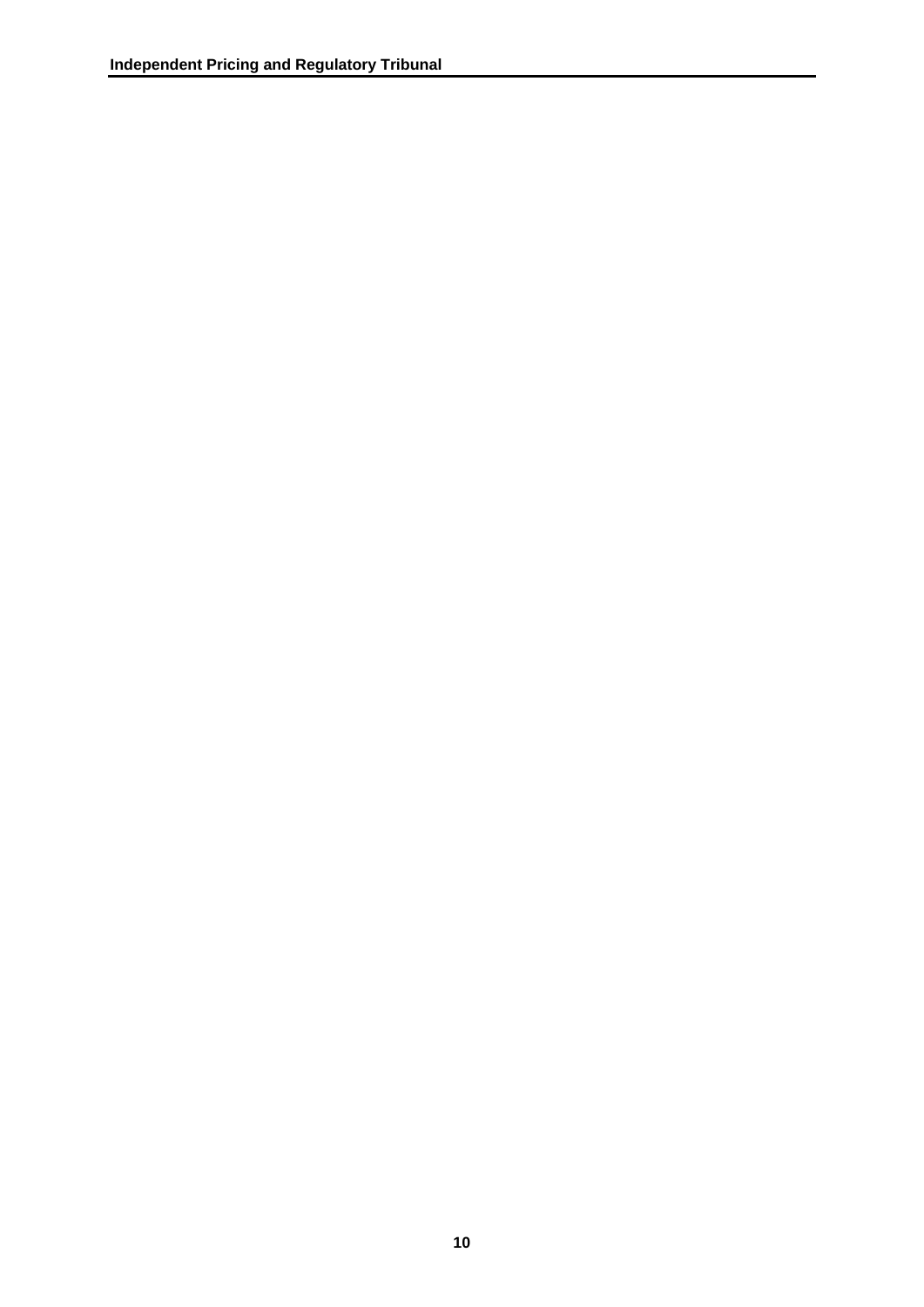# **3 THE ALTERNATIVE APPROACHES FOR ADJUSTING FOR INCREASES IN TAXI COSTS**

As Chapter 2 discussed, the Tribunal has several concerns about using the Taxi Cost Index as the basis for assessing changes in the costs of providing taxi services and recommending changes to the fare schedule. For this reason, it has decided to identify and assess the range of alternative approaches, and determine the most appropriate approach.

The Tribunal has identified five possible approaches that could be used to adjust taxi fares for increases in costs, including using:

- an industry-specific cost index, such as the current Taxi Cost Index
- the Consumer Price Index (CPI)
- the transportation or private motoring components of the CPI
- a wage price index
- a composite increase of Australian Bureau of Statistics (ABS) inflators, such as the CPI and wage price index.

Each of these alternatives, including its advantages and disadvantages, is described below.

# **3.1 Industry-specific cost index**

The Tribunal could continue to use the Taxi Cost Indices that it has used for past reviews, or develop an alternative industry-specific cost index. The following sections discuss the NSW Taxi Council's proposed changes to the current cost indices for 2006, the Tribunal's amendments to these proposed indices, and the advantages and disadvantages of continuing to use an industry-specific cost index approach.

### **3.1.1 NSW Taxi Council's proposed changes to the Taxi Cost Indices for 2006**

The NSW Taxi Council's proposed changes to the Taxi Cost Indices for urban and country areas, provided as part of its 2006 submission to the Tribunal, are shown in Tables 3.1 and 3.2. The NSW Taxi Council has requested increases of 5.07 per cent in urban fares and 3.76 per cent in country fares, in line with its proposed changes to these indices.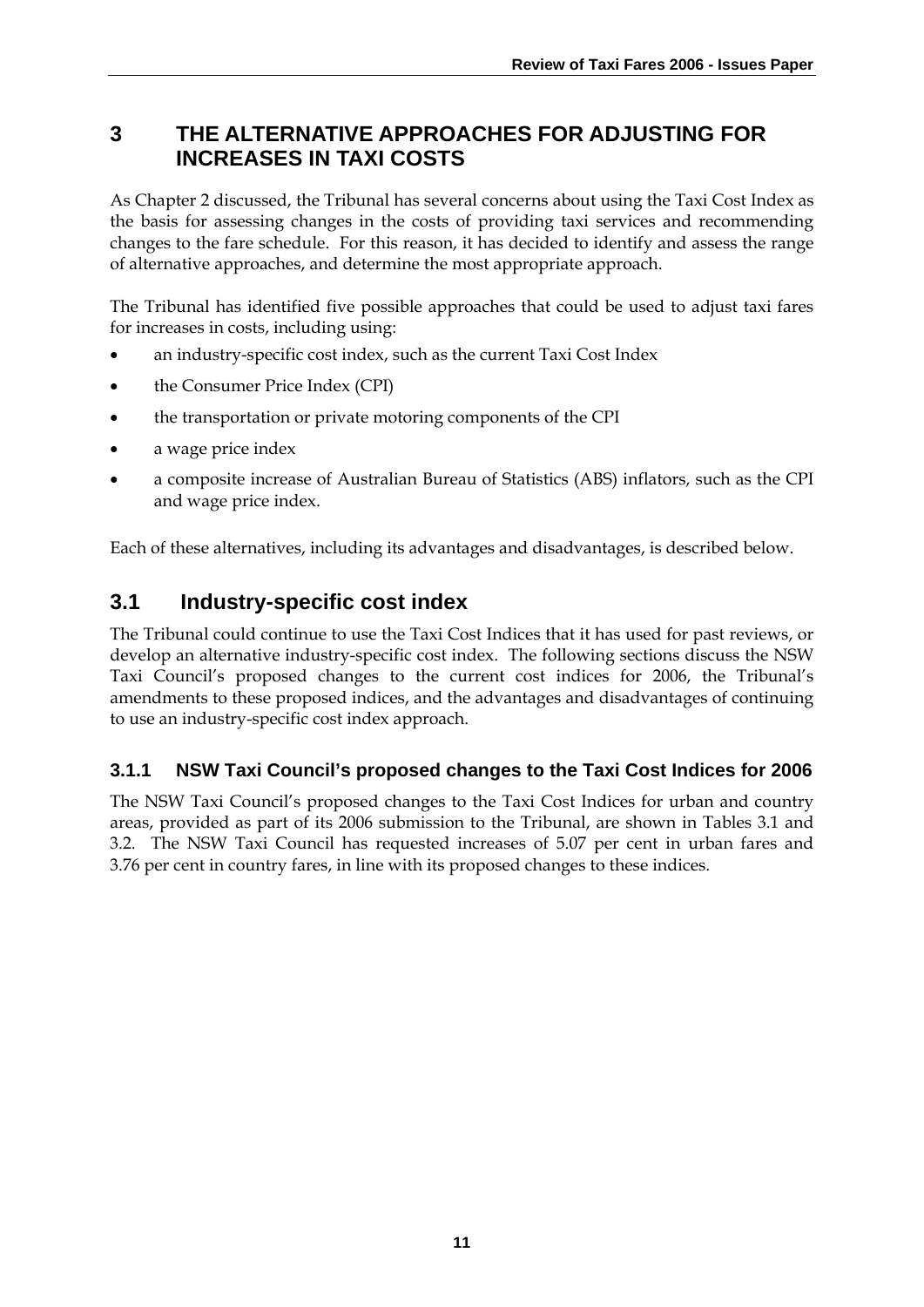|                                       | Measured at<br>31 March | <b>Index</b> | Measured at<br>31 March | <b>Contribution</b><br>to total fare |
|---------------------------------------|-------------------------|--------------|-------------------------|--------------------------------------|
| <b>Urban Operator Expenses</b>        | 2005                    | Change       | 2006                    | change                               |
| <b>Fixed Costs</b>                    |                         |              |                         |                                      |
| Vehicle Lease payments                | \$9,926                 | $-4.31%$     | \$9,498                 | $-0.21%$                             |
| Insurance                             | \$14,329                | 0.47%        | \$14,396                | 0.03%                                |
| <b>Govt Charges</b>                   | \$797                   | 1.76%        | \$811                   | 0.01%                                |
| <b>Network Fees</b>                   | \$6,848                 | 0.06%        | \$6,852                 | 0.00%                                |
| Plate Lease cost                      | \$20,806                | 4.40%        | \$21,722                | 0.62%                                |
| <b>Annualised Establishment Costs</b> | \$1,505                 | 10.40%       | \$1,661                 | 0.06%                                |
| <b>Variable Costs</b>                 |                         |              |                         |                                      |
| Maintenance Labour                    | \$8,842                 | 3.64%        | \$9,163                 | 0.15%                                |
| Vehicle Parts & Panels                | \$11,402                | 2.38%        | \$11,673                | 0.12%                                |
| Cleaning                              | \$480                   | 0.00%        | \$480                   | 0.00%                                |
| <b>Tyres</b>                          | \$3,399                 | 15.33%       | \$3,920                 | 0.25%                                |
| <b>Operator Salary Equivalent</b>     | \$13,919                | 3.57%        | \$14,415                | 0.26%                                |
| <b>Driver entitlements</b>            | \$4,164                 | 2.95%        | \$4,287                 | 0.06%                                |
| <b>Uniforms</b>                       | \$2,406                 | $-0.91%$     | \$2,384                 | $-0.01%$                             |
| Other                                 | \$3,755                 | 2.29%        | \$3,841                 | 0.05%                                |
|                                       |                         |              |                         |                                      |
| <b>Driver Expenses</b>                |                         |              |                         |                                      |
| <b>LPG Fuel</b>                       | \$15,290                | 28.11%       | \$19,587                | 2.35%                                |
| <b>Notional Driver's Wages</b>        | \$69,048                | 3.57%        | \$71,511                | 1.29%                                |
| Cleaning                              | \$3,082                 | 2.29%        | \$3,153                 | 0.04%                                |
| <b>Total</b>                          | \$190,000               |              | \$199,355               | 5.07%                                |
| <b>Operator Component</b>             | \$102,580               |              | \$105,105               | 1.39%                                |
| <b>Driver Component</b>               | \$87,420                |              | \$94,251                | 3.68%                                |
| Total                                 | \$190,000               |              | \$199,355               | 5.07%                                |

#### **Table 3.1 NSW Taxi Council – Proposed changes in the Taxi Cost Index for urban areas, 2005 to 2006**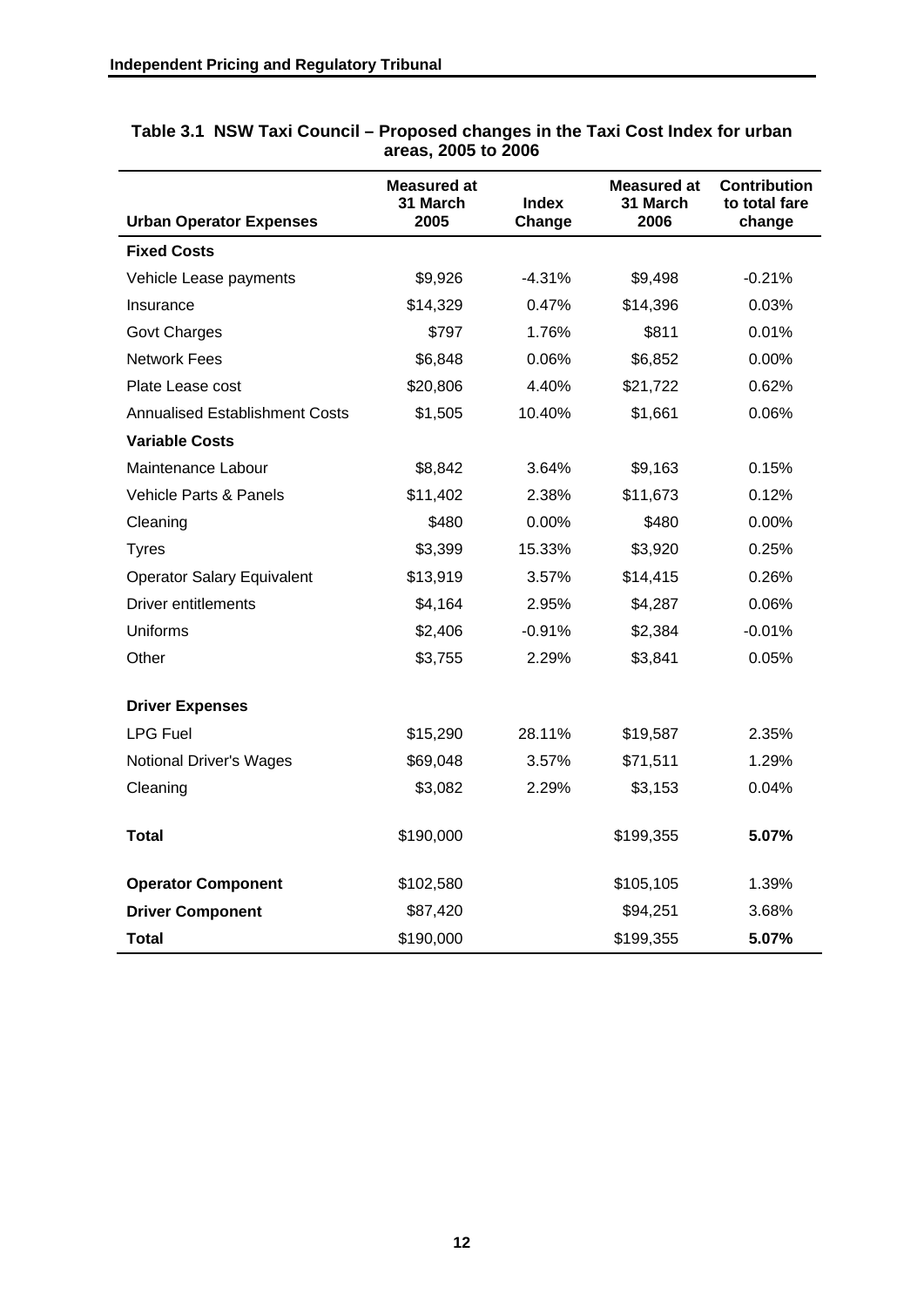| <b>Country Operator Expenses</b>      | <b>Measured at</b><br>31 March<br>2005 | <b>Index</b><br>Change | <b>Measured at</b><br>31 March<br>2006 | <b>Contribution</b><br>to total fare<br>change |
|---------------------------------------|----------------------------------------|------------------------|----------------------------------------|------------------------------------------------|
| <b>Fixed Costs</b>                    |                                        |                        |                                        |                                                |
| Vehicle Lease payments                | \$9,936                                | $-9.76%$               | \$8,966                                | $-0.57%$                                       |
| Insurance                             | \$8,229                                | 5.09%                  | \$8,648                                | 0.25%                                          |
| <b>Govt Charges</b>                   | \$797                                  | 1.76%                  | \$811                                  | 0.01%                                          |
| <b>Network Fees</b>                   | \$10,794                               | $-3.96%$               | \$10,366                               | $-0.28%$                                       |
| Plate Lease cost                      | \$11,284                               | 4.40%                  | \$11,780                               | 0.45%                                          |
| <b>Annualised Establishment Costs</b> | \$753                                  | 10.40%                 | \$831                                  | 0.05%                                          |
| <b>Variable Costs</b>                 |                                        |                        |                                        |                                                |
| Maintenance Labour                    | \$7,497                                | 4.41%                  | \$7,828                                | 0.18%                                          |
| <b>Vehicle Parts &amp; Panels</b>     | \$5,930                                | 2.38%                  | \$6,071                                | 0.07%                                          |
| Cleaning                              | \$2,416                                | 2.29%                  | \$2,471                                | 0.05%                                          |
| <b>Tyres</b>                          | \$2,428                                | 15.33%                 | \$2,800                                | 0.23%                                          |
| <b>Operator Salary Equivalent</b>     | \$13,919                               | 3.57%                  | \$14,415                               | 0.34%                                          |
| <b>Uniforms</b>                       | \$2,406                                | $-0.91%$               | \$2,384                                | $-0.02%$                                       |
| Other                                 | \$3,466                                | 2.29%                  | \$3,545                                | 0.06%                                          |
| <b>LPG Fuel</b>                       | \$12,868                               | 17.79%                 | \$15,157                               | 1.62%                                          |
| <b>Driver Expenses</b>                |                                        |                        |                                        |                                                |
| <b>Notional Driver's Wages</b>        | \$54,404                               | 3.57%                  | \$56,344                               | 1.32%                                          |
|                                       |                                        |                        |                                        |                                                |
| <b>Total</b>                          | \$147,127                              |                        | \$152,420                              | 3.76%                                          |
| <b>Operator Component</b>             | \$92,723                               |                        | \$96,076                               | 2.44%                                          |
| <b>Driver Component</b>               | \$54,404                               |                        | \$56,344                               | 1.32%                                          |
| <b>Total</b>                          | \$147,127                              |                        | \$152,420                              | 3.76%                                          |

#### **Table 3.2 NSW Taxi Council - Proposed changes in the Taxi Cost Index for country areas, 2005 to 2006**

### **3.1.2 Tribunal's amendments to the proposed changes in the Taxi Cost Indices for 2006**

As it has done in previous years, the Tribunal has amended the NSW Taxi Council's proposed changes to the inputs to the Taxi Cost Indices for urban and country areas, to ensure they reflect the latest available data, and to adjust the value of several items based on its own assessment of the changes to costs over the past year.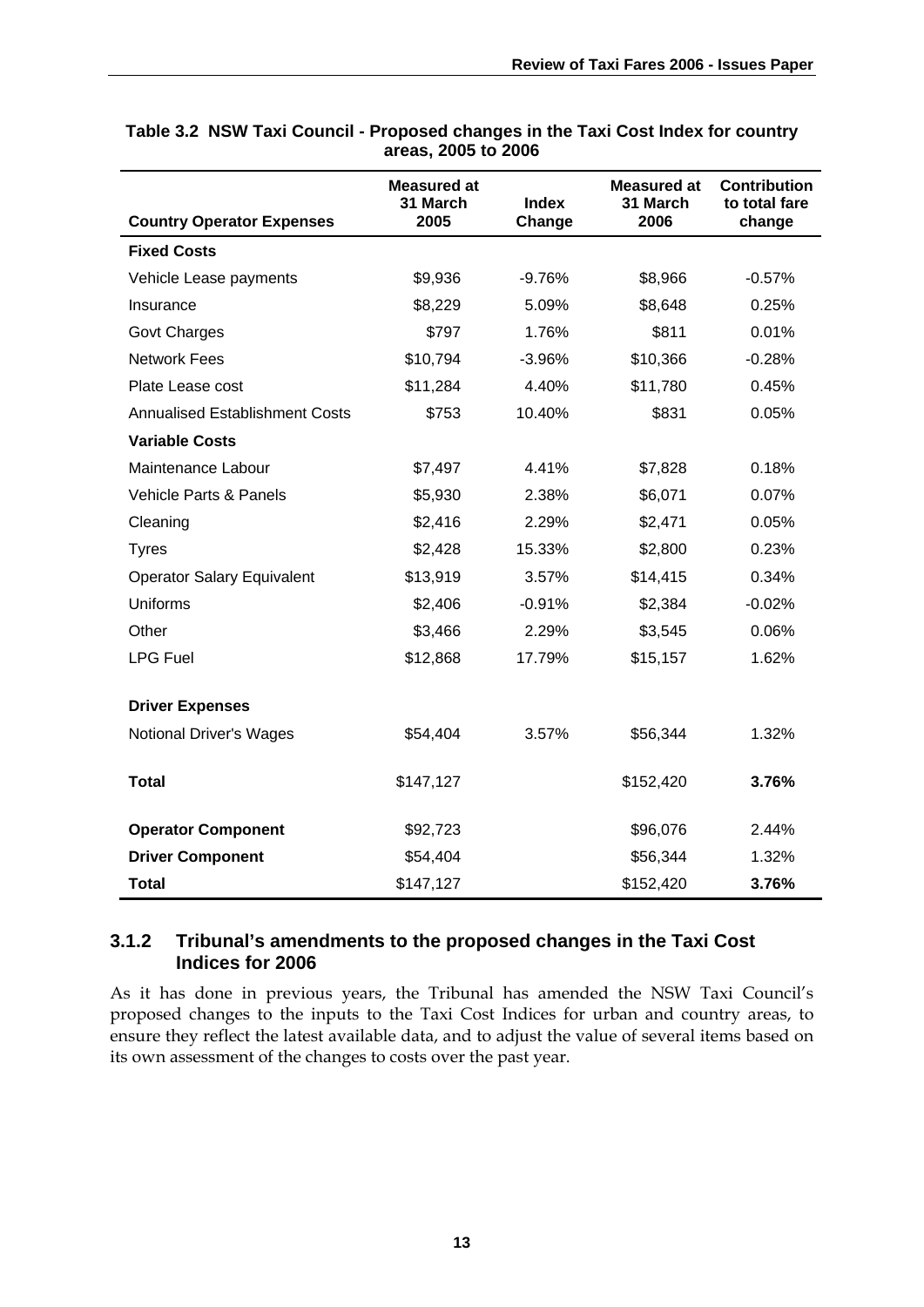In particular, the Tribunal has amended the urban index by:

- Adjusting the LPG Fuel cost item, so the value of this item is calculated using the same methodology as in previous years. (That is, by using the average over April 2005 to March 2006 compared to the average over April 2004 to March 2005, rather than the price in February 2006 compared to the price in February 2005 as submitted by the Taxi Council.) The Tribunal believes this methodology gives a better indication of the trend in LPG prices than comparing the prices at two individual points in time.
- Updating the value of the network fees item, to include data for Wollongong and Manly networks that the NSW Taxi Council provided after it had made its submission.
- Updating the value of all items that had been adjusted in line with changes in the CPI and its components or with the Labour Price Index, to reflect the latest data available from the Australian Bureau of Statistics (that is, the March quarter 2006 data, which became available after the NSW Taxi Council had made its submission).
- Updating the plate lease cost item, to include transfer values to the end of March 2006 provided by the MoT.

With the exception of the changes to the network fees cost item, the Tribunal made the same amendments to the Taxi Price Index for country areas. As result of these amendments, the Tribunal's amended Taxi Cost Index for urban areas indicates a total cost increase of 3.98 per cent (Table 3.3). The Tribunal's amended Taxi Cost Index for country areas indicates a total cost increase of 3.00 per cent (Table 3.4).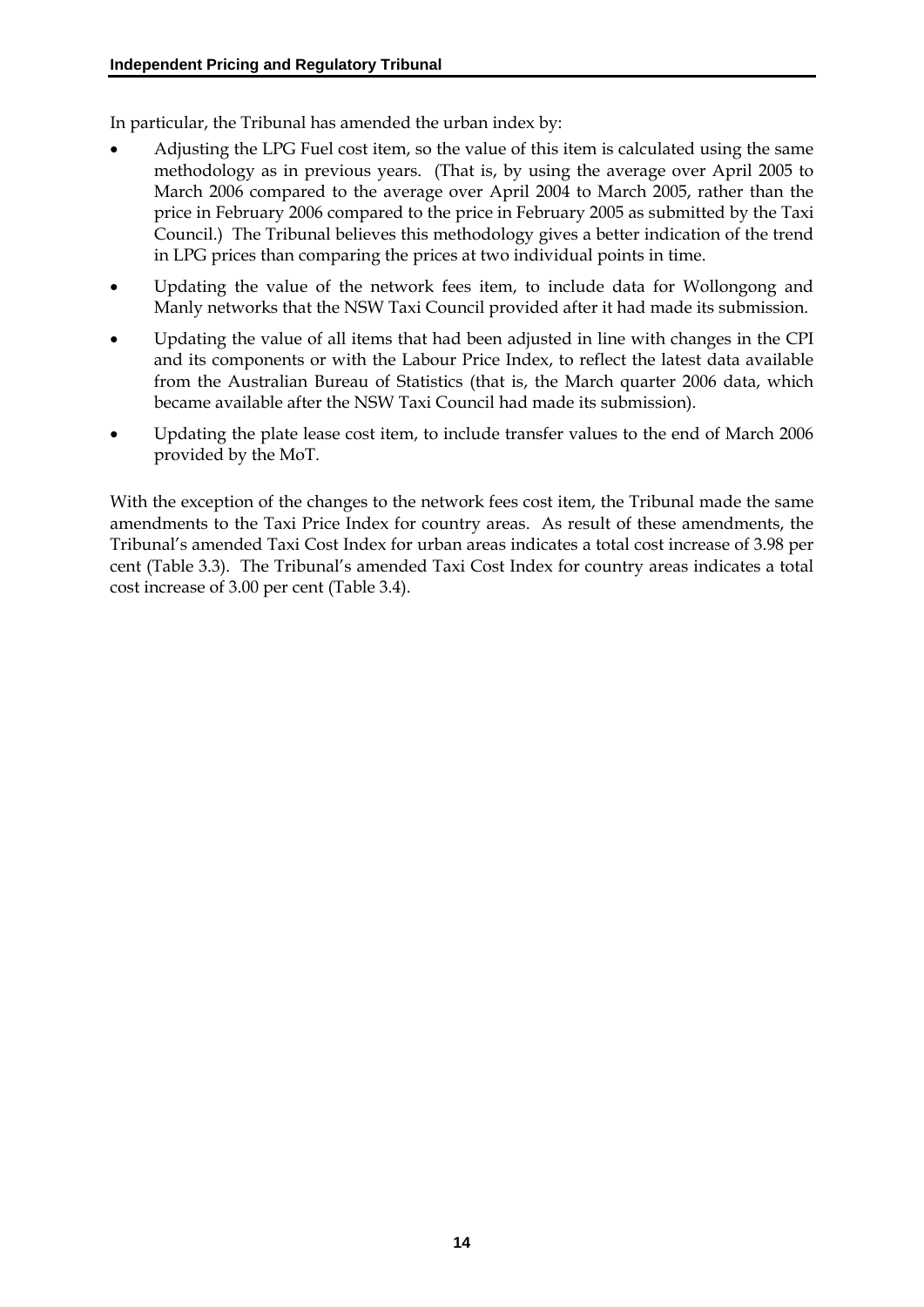| <b>Urban Operator Expenses</b>        | Measured at<br>31 March<br><b>Index</b><br>2005<br>Change |          | Measured at<br>31 March<br>2006 | Contribution<br>to total fare<br>change |
|---------------------------------------|-----------------------------------------------------------|----------|---------------------------------|-----------------------------------------|
| <b>Fixed Costs</b>                    |                                                           |          |                                 |                                         |
| Vehicle Lease payments                | \$9,926                                                   | $-4.31%$ | \$9,498                         | $-0.21%$                                |
| Insurance                             | \$14,329                                                  | 0.47%    | \$14,396                        | 0.03%                                   |
| <b>Govt Charges</b>                   | \$797                                                     | 1.76%    | \$811                           | 0.01%                                   |
| <b>Network Fees</b>                   | \$6,848                                                   | 0.02%    | \$6,849                         | 0.00%                                   |
|                                       |                                                           |          |                                 |                                         |
| Plate Lease cost                      | \$20,806                                                  | 4.17%    | \$21,674                        | 0.59%                                   |
| <b>Annualised Establishment Costs</b> | \$1,505                                                   | 10.40%   | \$1,661                         | 0.06%                                   |
| <b>Variable Costs</b>                 |                                                           |          |                                 |                                         |
| Maintenance Labour                    | \$8,842                                                   | 3.63%    | \$9,163                         | 0.15%                                   |
| Vehicle Parts & Panels                | \$11,402                                                  | 2.69%    | \$11,709                        | 0.14%                                   |
| Cleaning                              | \$480                                                     | $0.00\%$ | \$480                           | 0.00%                                   |
| <b>Tyres</b>                          | \$3,399                                                   | 15.33%   | \$3,920                         | 0.25%                                   |
| <b>Operator Salary Equivalent</b>     | \$13,919                                                  | 4.09%    | \$14,488                        | 0.30%                                   |
| <b>Driver entitlements</b>            | \$4,164                                                   | 2.95%    | \$4,287                         | 0.06%                                   |
| <b>Uniforms</b>                       | \$2,406                                                   | $-1.55%$ | \$2,369                         | $-0.02\%$                               |
| Other                                 | \$3,755                                                   | 2.64%    | \$3,854                         | 0.05%                                   |
| <b>Driver Expenses</b>                |                                                           |          |                                 |                                         |
| <b>LPG Fuel</b>                       | \$15,290                                                  | 12.50%   | \$17,201                        | 1.04%                                   |
| <b>Notional Driver's Wages</b>        | \$69,048                                                  | 4.09%    | \$71,870                        | 1.48%                                   |
| Cleaning                              | \$3,082                                                   | 2.64%    | \$3,163                         | 0.05%                                   |
| Total                                 | \$190,000                                                 |          | \$197,394                       | 3.98%                                   |
| <b>Operator Component</b>             | \$102,580                                                 |          | \$105,159                       | 1.41%                                   |
| <b>Driver Component</b>               | \$87,420                                                  |          | \$92,235                        | 2.57%                                   |
| Total                                 | \$190,000                                                 |          | \$197,394                       | 3.98%                                   |

| Table 3.3 Tribunal's amended Taxi Cost Index for urban areas, 2006 |
|--------------------------------------------------------------------|
|--------------------------------------------------------------------|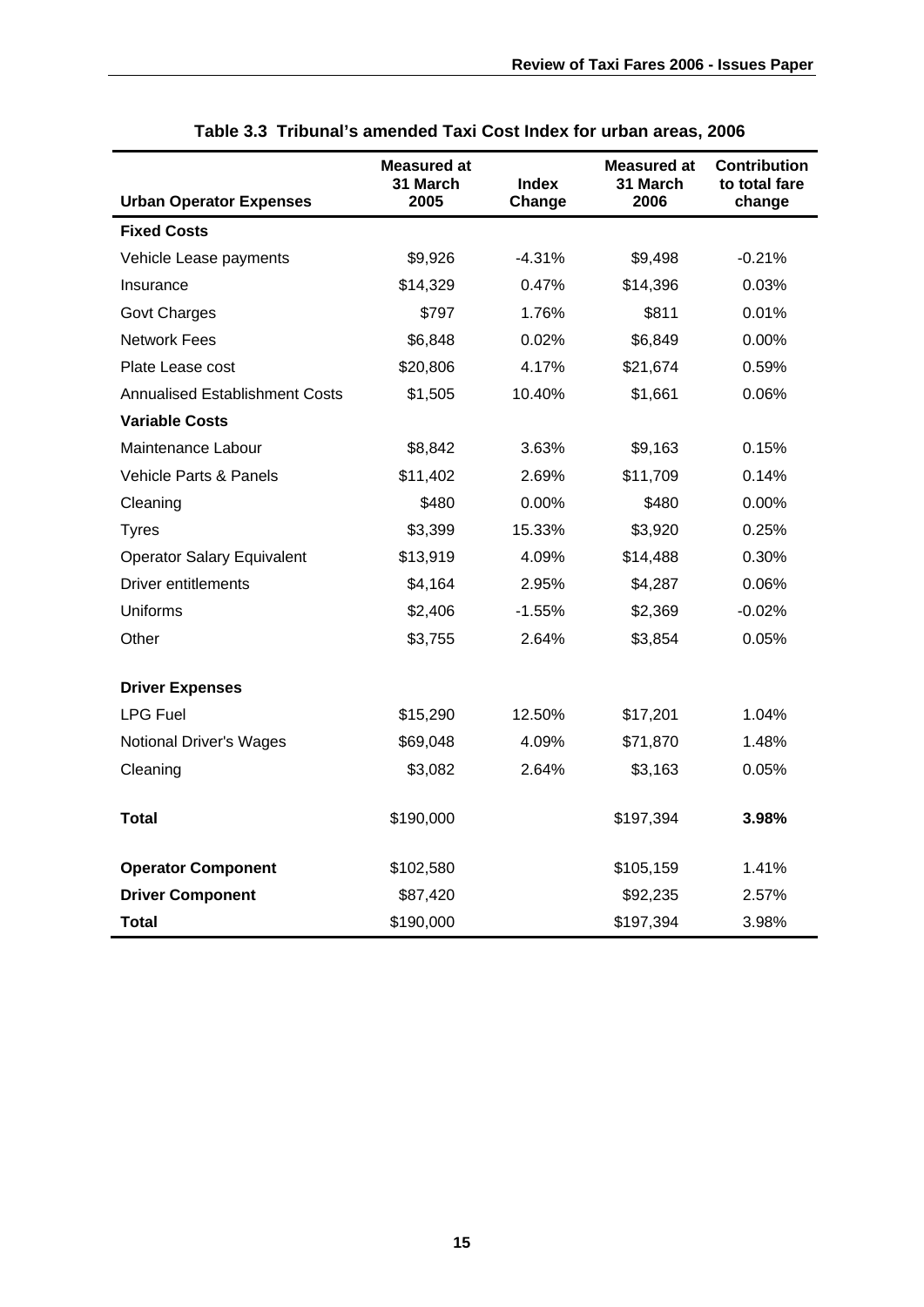|                                       |           | <b>Index</b> |           | <b>Contribution</b><br>to total fare |
|---------------------------------------|-----------|--------------|-----------|--------------------------------------|
| <b>Country Operator Expenses</b>      | 2005      | Change       | 2006      | change                               |
| <b>Fixed Costs</b>                    |           |              |           |                                      |
| Vehicle Lease payments                | \$9,936   | $-9.76%$     | \$8,966   | $-0.57%$                             |
| Insurance                             | \$8,229   | 5.09%        | \$8,648   | 0.25%                                |
| <b>Govt Charges</b>                   | \$797     | 1.76%        | \$811     | 0.01%                                |
| <b>Network Fees</b>                   | \$10,794  | $-3.96%$     | \$10,366  | $-0.28%$                             |
| Plate Lease cost                      | \$11,284  | 4.17%        | \$11,755  | 0.42%                                |
| <b>Annualised Establishment Costs</b> | \$753     | 10.40%       | \$831     | 0.05%                                |
| <b>Variable Costs</b>                 |           |              |           |                                      |
| Maintenance Labour                    | \$7,497   | 4.41%        | \$7,828   | 0.18%                                |
| Vehicle Parts & Panels                | \$5,930   | 2.69%        | \$6,089   | 0.08%                                |
| Cleaning                              | \$2,416   | 2.64%        | \$2,480   | 0.06%                                |
| <b>Tyres</b>                          | \$2,428   | 15.33%       | \$2,800   | 0.23%                                |
| <b>Operator Salary Equivalent</b>     | \$13,919  | 4.09%        | \$14,488  | 0.39%                                |
| Uniforms                              | \$2,406   | $-1.55%$     | \$2,369   | $-0.03%$                             |
| Other                                 | \$3,466   | 2.64%        | \$3,557   | 0.06%                                |
| <b>LPG Fuel</b>                       | \$12,868  | 6.91%        | \$13,758  | 0.63%                                |
| <b>Driver Expenses</b>                |           |              |           |                                      |
| <b>Notional Driver's Wages</b>        | \$54,404  | 4.09%        | \$56,628  | 1.51%                                |
|                                       |           |              |           |                                      |
| <b>Total</b>                          | \$147,127 |              | \$151,374 | 3.00%                                |
| <b>Operator Component</b>             | \$92,723  |              | \$94,746  | 1.49%                                |
| <b>Driver Component</b>               | \$54,404  |              | \$56,628  | 1.51%                                |
| <b>Total</b>                          | \$147,127 |              | \$151,374 | 3.00%                                |

|  | Table 3.4 Tribunal's amended Taxi Cost Index for country areas, 2006 |  |  |  |  |  |  |  |  |
|--|----------------------------------------------------------------------|--|--|--|--|--|--|--|--|
|--|----------------------------------------------------------------------|--|--|--|--|--|--|--|--|

Attachment 3 explains in more detail how the Tribunal has calculated the increase in individual cost items and, where possible, how it has calculated the actual cost of an item.

#### **3.1.3 Movement in the Taxi Cost Indices over the past six years**

Since 2000, the Taxi Cost Index for urban areas that the Tribunal has used as the basis of its recommendations has increased by 24.8 per cent, while the index for country areas has increased by 23.5 per cent (Table 3.5).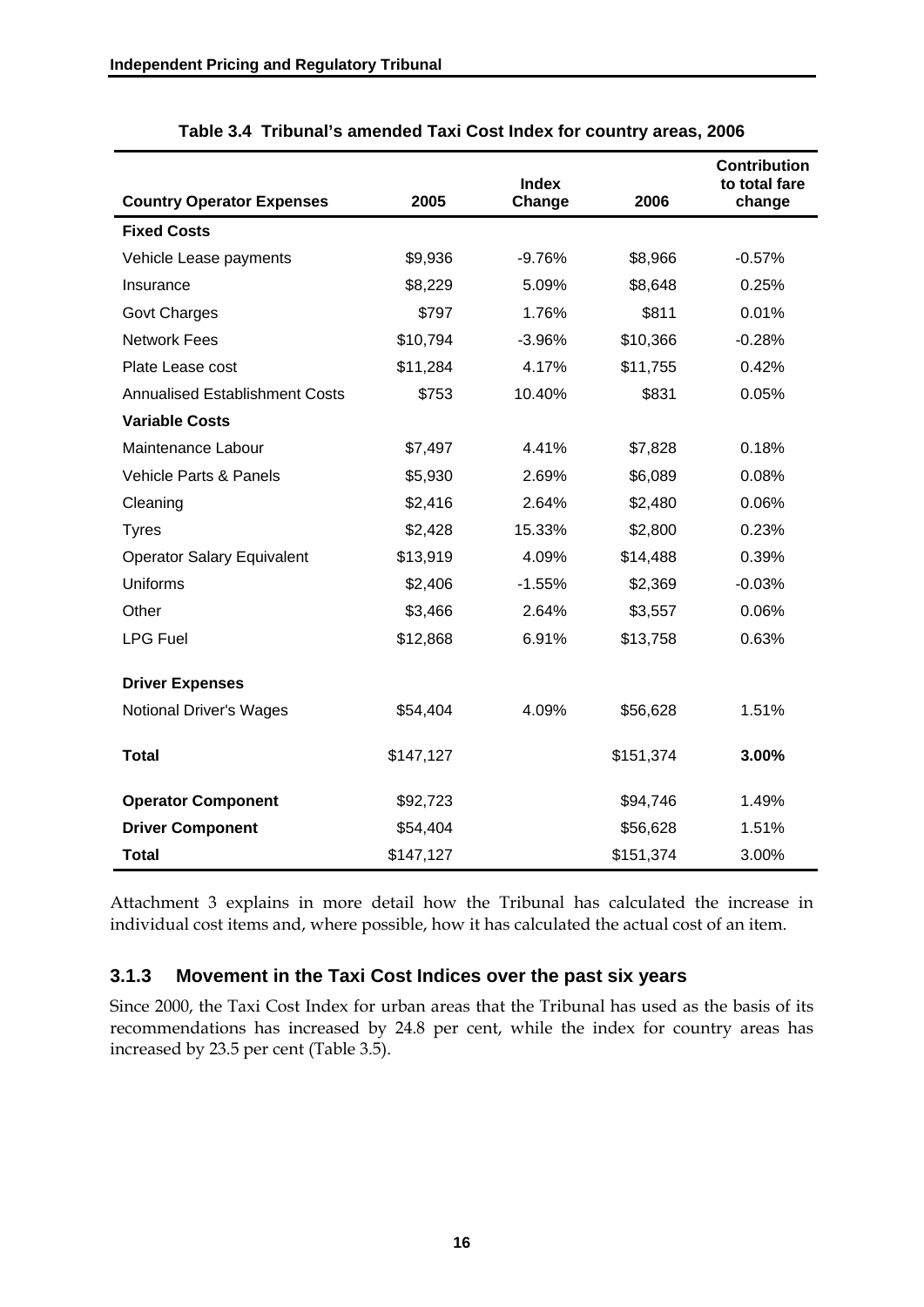| <b>Year to 31 March</b> | <b>Urban</b><br>% | <b>Country</b><br>% |
|-------------------------|-------------------|---------------------|
| 2006                    | 3.98              | 3.00                |
| 2005                    | 2.87              | 3.48                |
| 2004                    | 2.34              | 1.75                |
| 2003                    | 4.73              | 5.06                |
| 2002                    | 4.6               | 4.0                 |
| 2001                    | 4.1               | 4.2                 |

**Table 3.5 Movement in Tribunal amended Taxi Cost Indices since 2000** 

### **3.1.4 Advantages and disadvantages of using an industry-specific cost index approach**

The Tribunal has identified several advantages of continuing to use an industry-specific cost index approach. These include that:

- This approach has been used for the past five taxi fare reviews conducted by the Tribunal (and for earlier reviews conducted by MoT), and therefore is well understood by stakeholders. Continuing to use this approach would avoid the need for stakeholders to come to grips with a new approach.
- The existing Taxi Cost Index provides a breakdown of cost increases incurred by operators versus drivers, and thus assists the Industrial Relations Commission in determining maximum bailee payments.
- As an industry-specific cost index, it captures movements in the cost of items peculiar to the taxi industry, such as network fees and plate lease fees.

The Tribunal has also identified a range of disadvantages associated with continuing to use the current Taxi Cost Indices or another industry-specific cost index. These include that:

- The use of an industry-specific cost index is time-consuming and costly for stakeholders, as it requires them to provide a significant amount of information to calculate the movement in the index on an annual basis.
- It is unclear how accurately the current indices reflect the industry's cost structure, as a 'benchmark taxi' has not been identified. While most operators operate only a single taxi, a significant number operate larger fleets of taxis. The index does not take into account possible economies of scale resulting from these different business structures.
- Several of the cost items included in the current indices appear to be over-represented in the index weightings, including uniforms and vehicle maintenance costs. The Tribunal recognises that this concern could be overcome by regular, thorough surveys of the index, but it considers that this would be costly and intrusive on taxi industry stakeholders.
- The value of many of the cost items within the current indices has not been calculated on an arm's length basis. In particular, the Tribunal notes that the NSW Taxi Council provides data on changes in the value of the components of the indices, but that entities associated with the NSW Taxi Council provide many of the services associated with these components, including radio booking/network services, insurance brokers,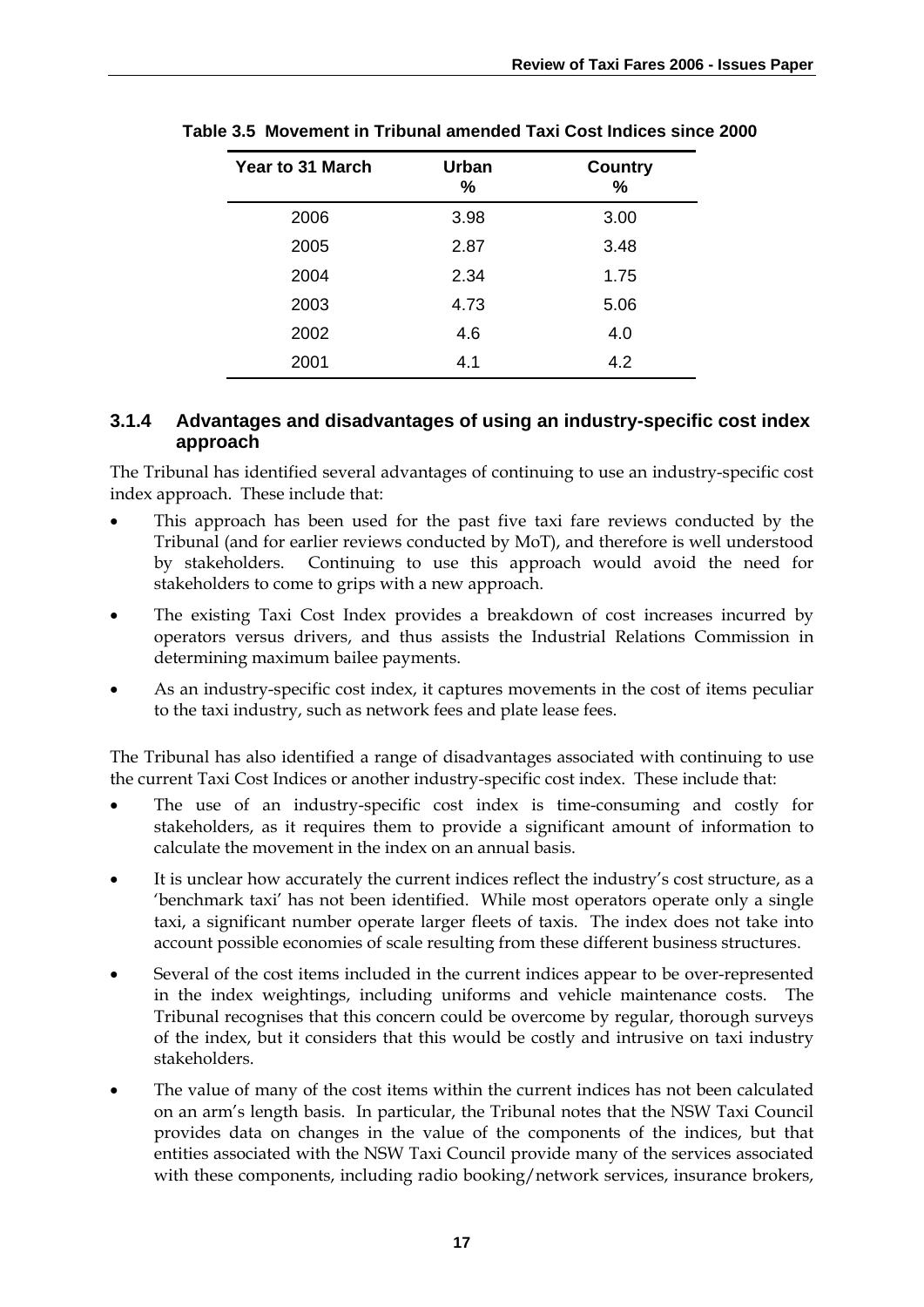smash repair services, finance for taxi vehicles, and leasing services for taxi plates. Thus the approach relies heavily on data about changes in costs provided from a few stakeholders who, it could be argued, have an interest in inflating these costs. The Transport Workers' Union also raised this concern in its submission, stating that:

It is the Union's respectful submission that the role of partisan bodies such as the Taxi Council and the TWU is to provide advice and counsel on matters of their interest. Neither organisations' submissions should be used by the Tribunal as 'the best available evidence' to solely base its recommendations from.4

- The current cost indices do not adequately take into account appropriate rewards for risks taken in the industry. While the indices include as a cost item driver and operator 'salary equivalent', it does not take into account the revenues earned and therefore does not explicitly differentiate the profit component and the labour component of costs.
- The industry-specific cost index approach does not take into account productivity gains within the taxi industry.

#### *The Tribunal welcomes comments on:*

\* *The advantages and disadvantages of the use of continuing to use an industry-specific taxi cost index, including those identified by the Tribunal and others identified by stakeholders.* 

*If it appears that the best result will be achieved by continuing to use an industry-specific taxi cost index to calculate changes in the costs of providing taxi services, the Tribunal also welcomes comments on:* 

- \* *How to define a benchmark taxi?*
- \* *How to measure the costs for that benchmark taxi, including how to account for economies of scale?*
- \* *How frequently the amount of each component should be assessed, in order to ensure the correct weightings are used?*
- \* *What should be the adjustment to the Taxi Cost Index for productivity gains?*

# **3.2 Consumer Price Index**

One of the alternatives to using an industry-specific cost index is to adjust taxi fares each year in line with the movement in the Consumer Price Index (CPI). The movement in the CPI provides an indication of the increase in prices in the economy as a whole. Specifically, it measures the rise in the prices of a basket of goods typically purchased by households, including food, alcohol and tobacco, clothing and footwear, housing, furniture and household goods, health services, transportation, communication, recreation, education and financial and insurance services.

<u>.</u>

TWU submission to the 2006 Review of Taxi Fares, p 4.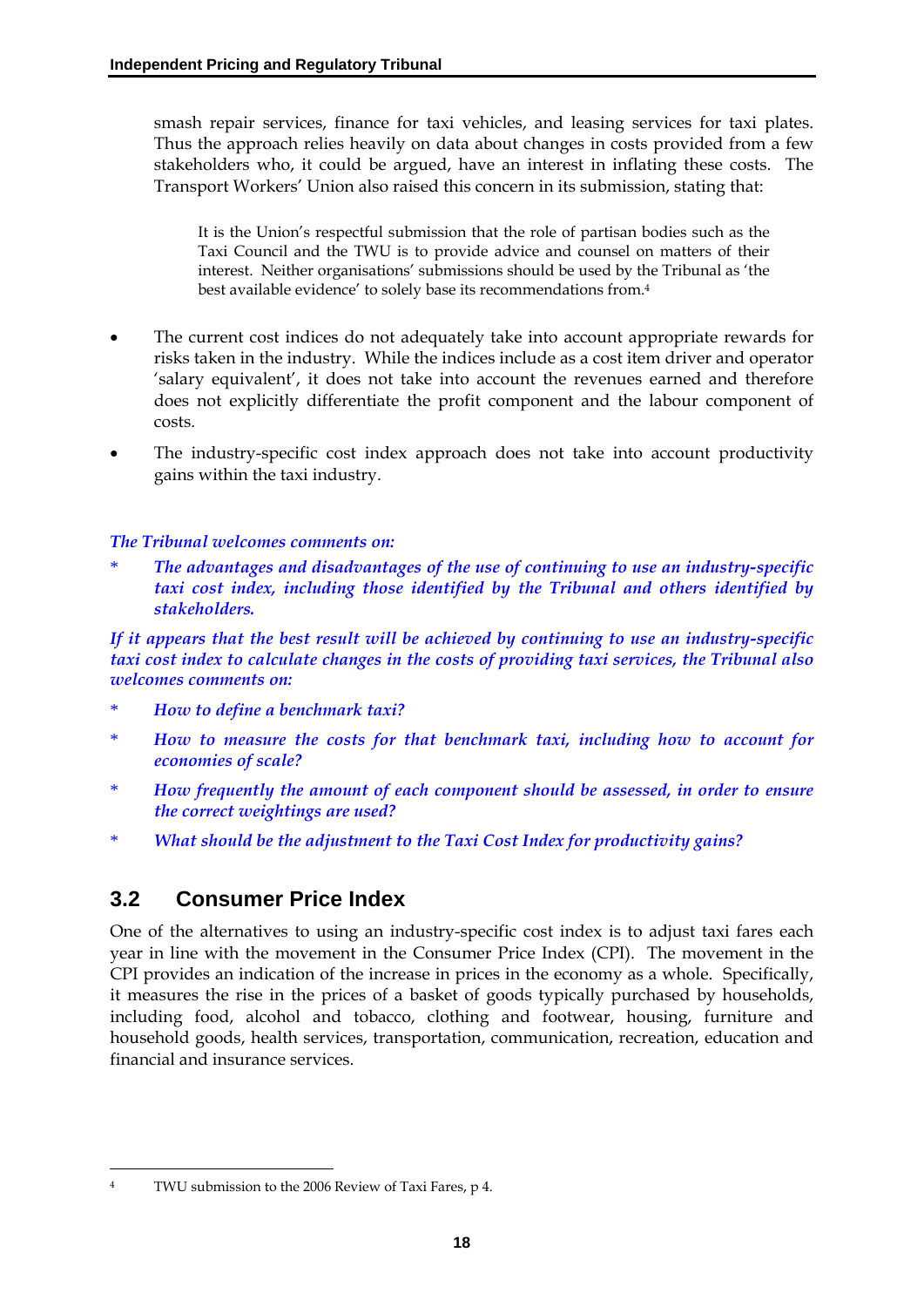## **3.2.1 Movements in the CPI over the past six years**

Since 2000, the CPI has risen by a total of 21.4 per cent (Table 3.6).

| Year to 31 March | ℅   |
|------------------|-----|
| 2006             | 2.8 |
| 2005             | 2.4 |
| 2004             | 2.4 |
| 2003             | 3.1 |
| 2002             | 3.6 |
| 2001             | 5.3 |

### Table 3.6 Movement in the CPI<sup>5</sup> since 2000

# **3.2.2 Advantages and disadvantages of adjusting taxi fares by the CPI**

The Tribunal has identified two advantages of changing taxi fares in line with the change in the CPI. The first is that the CPI is independently calculated and published, and is widely available on a timely basis. As a consequence, the use of this index would be straightforward, and regulatory costs and information requirements would be minimal. In addition, the process for calculating fare changes would be transparent and simple. The second advantage is that the CPI takes economy-wide productivity gains into account.

However, the Tribunal has also identified several disadvantages of using this approach, including that:

- The components of the CPI do not closely mirror the cost structure of the taxi industry. The CPI is based on a basket of goods purchased by households and thus cannot capture the movement in cost items not purchased by households, such as network fees.
- The CPI does not directly include changes in the cost of labour, which comprises a significant portion of costs in the taxi industry.
- The CPI does not take account of industry-specific productivity gains.

### *The Tribunal welcomes comments on:*

- \* *The advantages and disadvantages of using the movement in the CPI to adjust taxi fares each year, including those identified by the Tribunal and others identified by stakeholders.*
- \* *What should be the adjustment to the CPI for industry specific productivity gains?*

<sup>&</sup>lt;u>.</u> 5 Measured using the average of four quarters on four quarters for years ending in March, for the eight capital cities.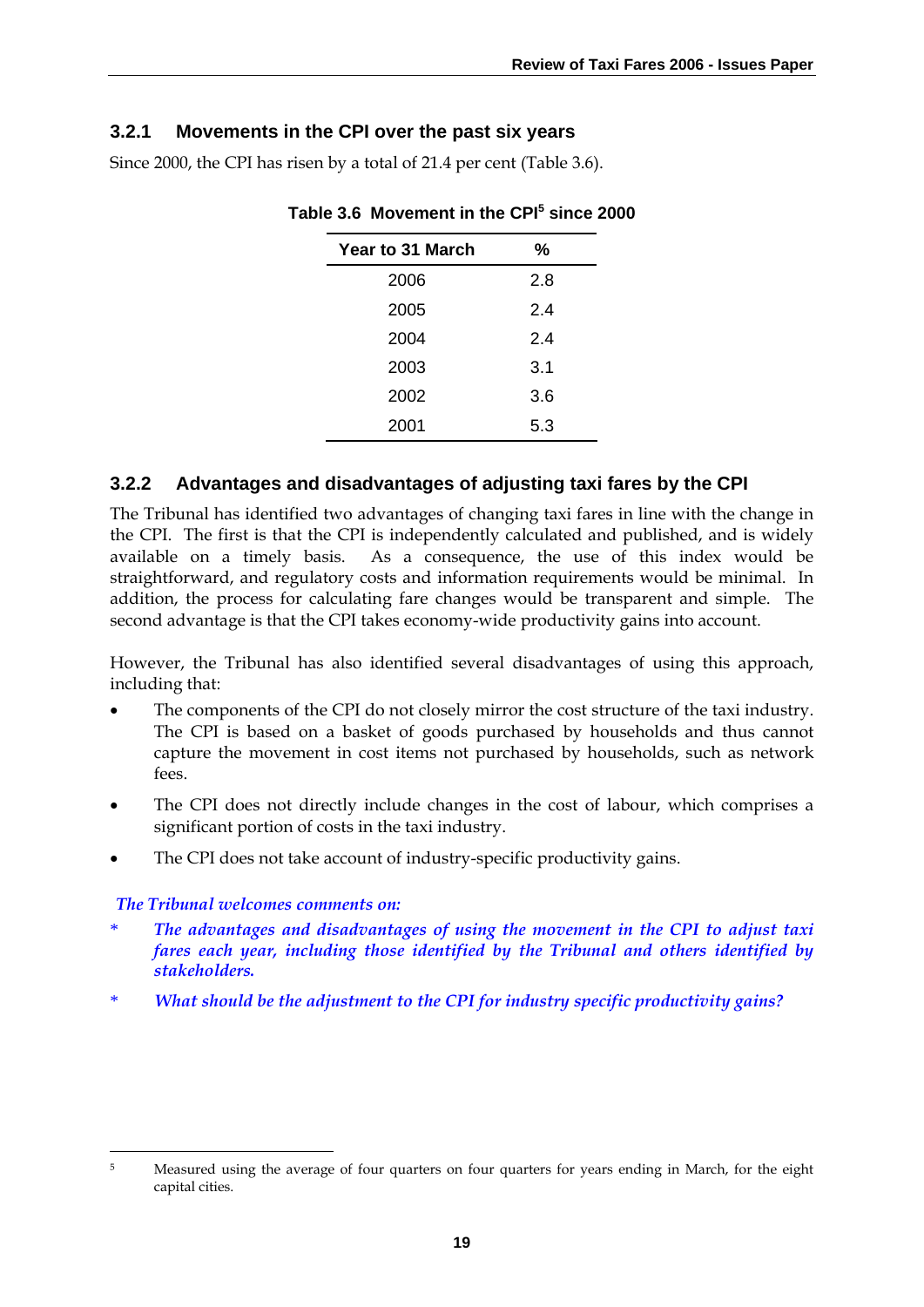# **3.3 The transportation and private motoring components of the CPI**

A third alternative would be to adjust taxi fares each year in line with the either the movement in the transportation group of the CPI, or the private motoring sub-group of this transportation group. The transportation group accounts for 13.1 per cent of the CPI. The private motoring sub-group comprises 94.4 per cent of the transportation group.

The private motoring sub-group includes the following components:

- Motor vehicles (39.6 per cent). This component includes the movement in the price of new vehicles purchased by households and a small number of used vehicles purchased by households from businesses/government in addition to vehicle hire.
- Automotive fuel (30.5 per cent). This component includes the movement in the price of fuels – predominantly unleaded petrol but also diesel and LPG, to the degree that they are purchased by households.
- Motor vehicle repair and servicing (16.1 per cent). This includes the movement in the price of the labour and parts involved in servicing a vehicle, including smash repairs.
- Motor vehicle parts and accessories (5.5 per cent). This refers to oil and lubricants, car batteries, tyres and any parts purchased outside of a service.
- Other motoring charges (8.2 per cent). This includes vehicle registration, drivers licence renewal, parking fees, driving lessons and tolls.

The remaining 5.6 per cent of the transportation group comprises urban transport fares, including the movement in urban train, bus, ferry, tram and taxi fares.

These elements of the CPI can be represented diagrammatically as follows:

$$
CPI \rightarrow Transportation \rightarrow
$$
\n
$$
P\rightarrow Transportion \rightarrow
$$
\n
$$
P\rightarrow Transportion \rightarrow
$$
\n
$$
P\rightarrow Transportion \rightarrow
$$
\n
$$
P\rightarrow Transportion \rightarrow
$$
\n
$$
P\rightarrow Transportion \rightarrow
$$
\n
$$
P\rightarrow Transportion \rightarrow
$$
\n
$$
P\rightarrow Transportion \rightarrow
$$
\n
$$
P\rightarrow Transportion \rightarrow
$$
\n
$$
P\rightarrow Transportion \rightarrow
$$
\n
$$
P\rightarrow Transportion \rightarrow
$$
\n
$$
P\rightarrow Transportion \rightarrow
$$
\n
$$
P\rightarrow Transportion \rightarrow
$$
\n
$$
P\rightarrow Transportion \rightarrow
$$
\n
$$
P\rightarrow Transportion \rightarrow
$$
\n
$$
P\rightarrow Ttransportion \rightarrow
$$
\n
$$
P\rightarrow Ttransportion \rightarrow
$$
\n
$$
P\rightarrow Ttransportion \rightarrow
$$
\n
$$
P\rightarrow Ttransportion \rightarrow
$$
\n
$$
P\rightarrow Ttransportion \rightarrow
$$
\n
$$
P\rightarrow Ttransportion \rightarrow
$$
\n
$$
P\rightarrow Ttransportion \rightarrow
$$
\n
$$
P\rightarrow Ttransportion \rightarrow
$$
\n
$$
P\rightarrow Ttransportion \rightarrow
$$
\n
$$
P\rightarrow Ttransportion \rightarrow
$$
\n
$$
P\rightarrow Ttransportion \rightarrow
$$
\n
$$
P\rightarrow Ttransportion \rightarrow
$$
\n
$$
P\rightarrow Ttransportion \rightarrow
$$
\n
$$
P\rightarrow Ttransportion \rightarrow
$$
\n
$$
P\rightarrow Ttransportion \rightarrow
$$
\n
$$
P\rightarrow Ttransportion \rightarrow
$$
\n
$$
P\rightarrow Ttransportion \rightarrow
$$
\n
$$
P\rightarrow Ttransportion \rightarrow
$$
\n
$$
P\rightarrow Ttransportion \rightarrow
$$
\n
$$
P\rightarrow Ttransportion \rightarrow
$$
\n
$$
P\rightarrow Ttransportion \rightarrow
$$
\n
$$
P\rightarrow Ttransportion \rightarrow
$$
\n
$$
P\rightarrow Ttransposition \rightarrow
$$
\n
$$
P\rightarrow Ttransposition \rightarrow
$$
\n
$$
P\rightarrow Ttransposition \rightarrow
$$
\n
$$
P\rightarrow Ttransposition \rightarrow
$$
\n
$$
P\rightarrow Ttransposition \rightarrow
$$
\n
$$
P\rightarrow T
$$

Urban Transport Fares  $\rightarrow$  urban transport fares

The Tribunal notes that the Western Australian Government has made annual adjustments to taxi fares based on the movement in the private motoring sub-group of the CPI for Perth since 2004. It has stated that:

> …the Private Motoring sub-group takes account of specific costs associated with the taxi industry such as fuel, vehicle costs, insurance costs, and the cost of repairs and parts. For example, where there are significant increases in the cost of fuel then this will have a significant impact on the movement in the Private Motoring sub-group. This is because fuel is a substantial component of the Private Motoring sub-group. This is not the case in the CPI, in that a major increase in the fuel price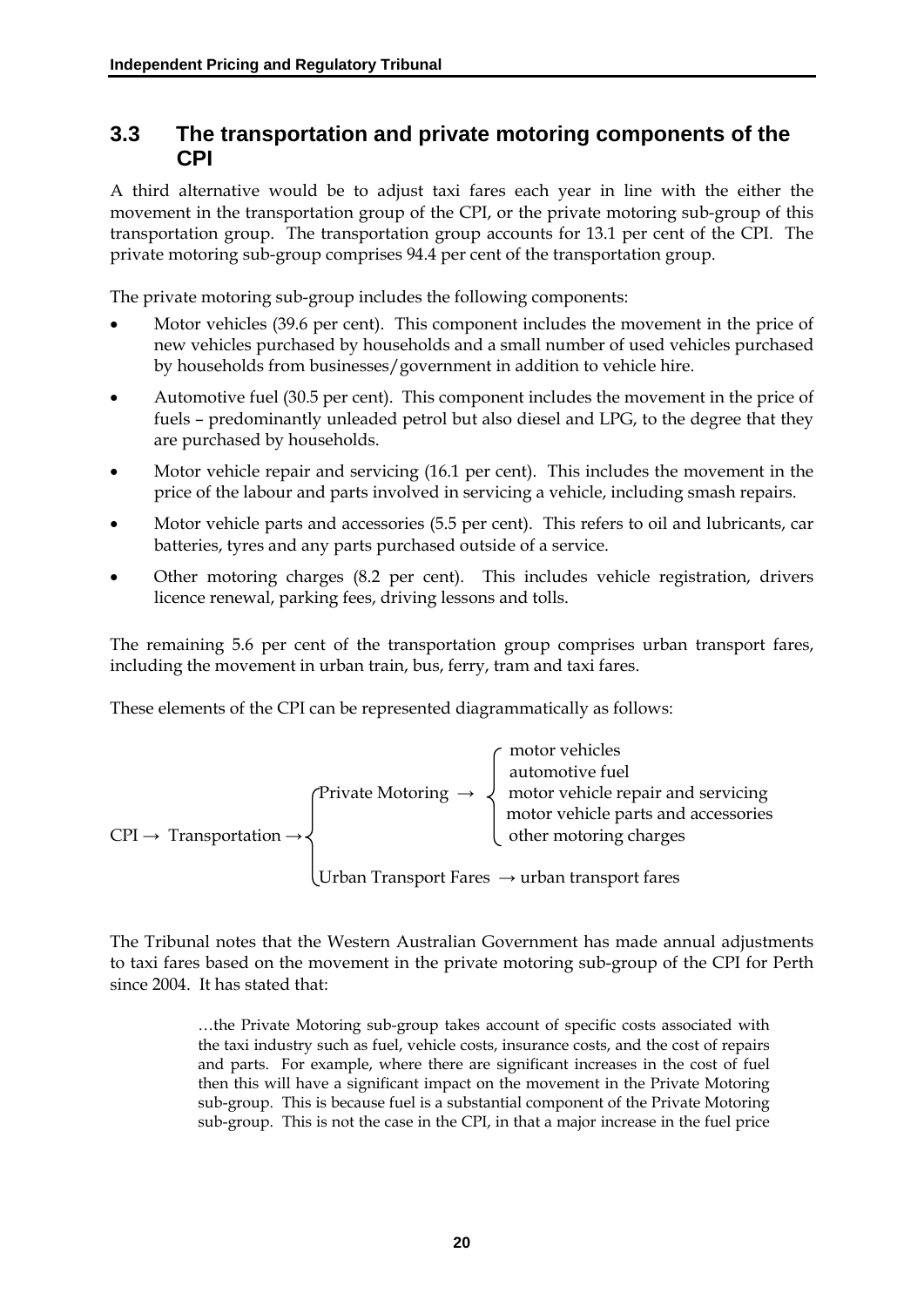could occur but the CPI may in fact move relatively little, if at all, due to that increase. This is a significant advantage of the Private Motoring sub-group.6.

### **3.3.1 Movements in the transportation and private motoring components of the CPI over the past six years**

Since 2000, the transportation group has risen 20.6 per cent and the private motoring subgroup has risen 20.1 per cent (Table 3.7).

| Year to 31 March | <b>Transportation group</b><br>℅ | <b>Private Motoring sub-group</b><br>℅ |  |
|------------------|----------------------------------|----------------------------------------|--|
| 2006             | 4.8                              | 5.0                                    |  |
| 2005             | 3.4                              | 3.5                                    |  |
| 2004             | 0.2                              | $-0.1$                                 |  |
| 2003             | 2.3                              | 2.4                                    |  |
| 2002             | 1.6                              | 1.3                                    |  |
| 2001             | 6.8                              | 6.7                                    |  |

#### **Table 3.7 Movement in the transportation group and private motoring sub-group of the CPI over the past six years<sup>7</sup>**

### **3.3.2 Advantages and disadvantages of using the Transportation and Private Motoring components of the CPI**

The Tribunal has identified three advantages of changing taxi fares in line with the change in the transportation group or the private motoring sub-group of the CPI, including that:

- Both the transportation group and private motoring sub-group of the CPI are independently calculated and published, and are widely available on a timely basis. As a consequence, the use of either of these indices would be straightforward, and the regulatory costs and information requirements would be minimal. In addition, the process for calculating fare changes would be transparent and simple.
- Both the transportation group and the private motoring sub-group of the CPI capture many of the items that make up the taxi industry's costs such as fuel, vehicles and repairs and servicing, so they better reflect the taxi industry's costs than the CPI.
- The fact that the transportation group includes urban transport fares may make it a closer fit to taxi costs to the extent that fares for other modes of transport are set to recover any cost increases incurred, assuming some cost elements are common across modes of public transport (for example, labour, fuel, and capital cost of vehicles).

-

<sup>6</sup> *Report on the Review of the Operation and Regulatory Structure of the Taxi Industry in Regional Western Australia*, July 2004, p 29.

<sup>7</sup> Measured using the average of four quarters on four quarters for years ending in March, for the eight capital cities.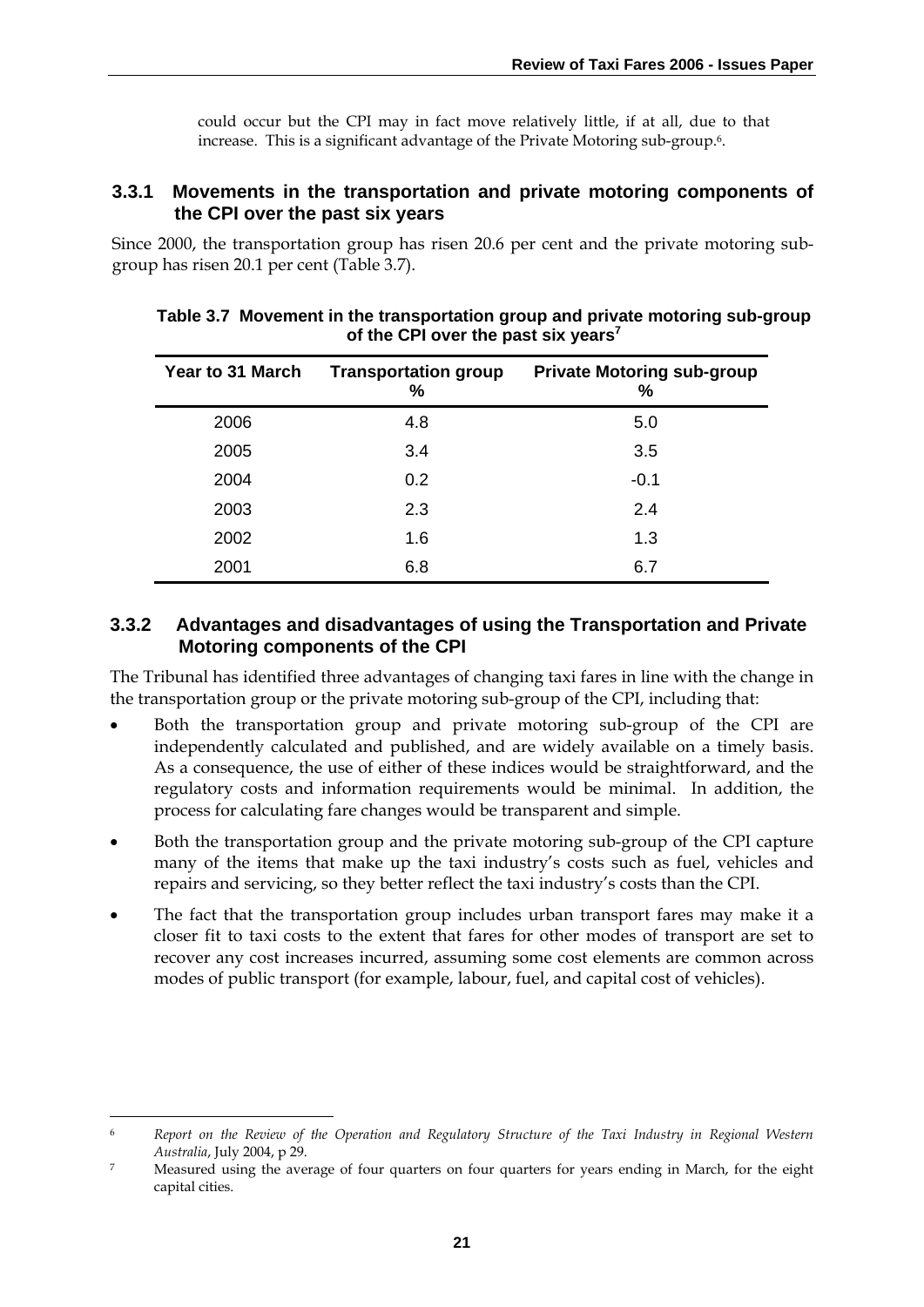The Tribunal has also identified a range of disadvantages, including that:

- The fact that the transportation group includes urban transport fares, including taxi fares, creates some degree of circularity.
- There is no direct allowance for the change in labour costs, which is the largest single cost driver in the taxi industry.
- Although many items included in both the transportation group and private motoring sub-group are common to the taxi industry, the nature and weighting of the items are different to those incurred by the taxi industry. For example:
	- The bulk of private motorists use unleaded petrol, while most taxis operate on LPG. Historical fuel price data collected by FuelTrac (see Attachment 2) suggest that trends in the prices of petrol and LPG do not always coincide, and at times their prices can move in opposite directions. FuelTrac's data indicates that for the first half of 2004 LPG prices steadily declined, while the price of unleaded petrol rose by nearly 10 cents per litre. During its 2004 review of taxi fares, the ACT regulator, the Independent Competition and Regulatory Commission (ICRC) also identified this as a disadvantage of using the movement in the private motoring sub-group as a basis for setting taxi fares setting. It stated that in measuring changes in the cost of fuel, this sub-group "captures mainly the change in costs of leaded and unleaded petrol rather than LPG, and the correlation between LPG and ULP prices is minimal. Fuel has a sizeable weighting within the Private Motoring sub-group, making this index more variable".8
	- The motor vehicles included in the private motoring sub-group are predominantly new vehicles, while a significant proportion of taxis are purchased as second-hand vehicles.
	- Whereas householders usually purchase new vehicles, taxis are typically leased. This means that the private motoring sub-group so does not reflect changes in interest paid on leases.
	- Even when the expenses are common to taxis and private vehicles, the weightings of the transportation group and private motoring sub-group do not reflect the weightings that would apply to the taxi industry. For example, a green slip for a taxi costs approximately 10 times more than a green slip for a private motor vehicle.
	- There are a large number of costs faced by the taxi industry that are not captured in the transportation group or private motoring sub-group, including taxi plate lease fees, network fees, uniform costs and comprehensive car insurance.
	- Taxis travel far greater distances than most private vehicles, so that variable costs such as fuel and tyres would be understated in the private motoring sub-group.
- Both the transportation group and private motoring sub-group fluctuate from year to year, so its use for adjusting taxi fares would result in less certain outcomes than other approaches.

<sup>&</sup>lt;u>.</u> ICRC Draft Determination 2004, p 47.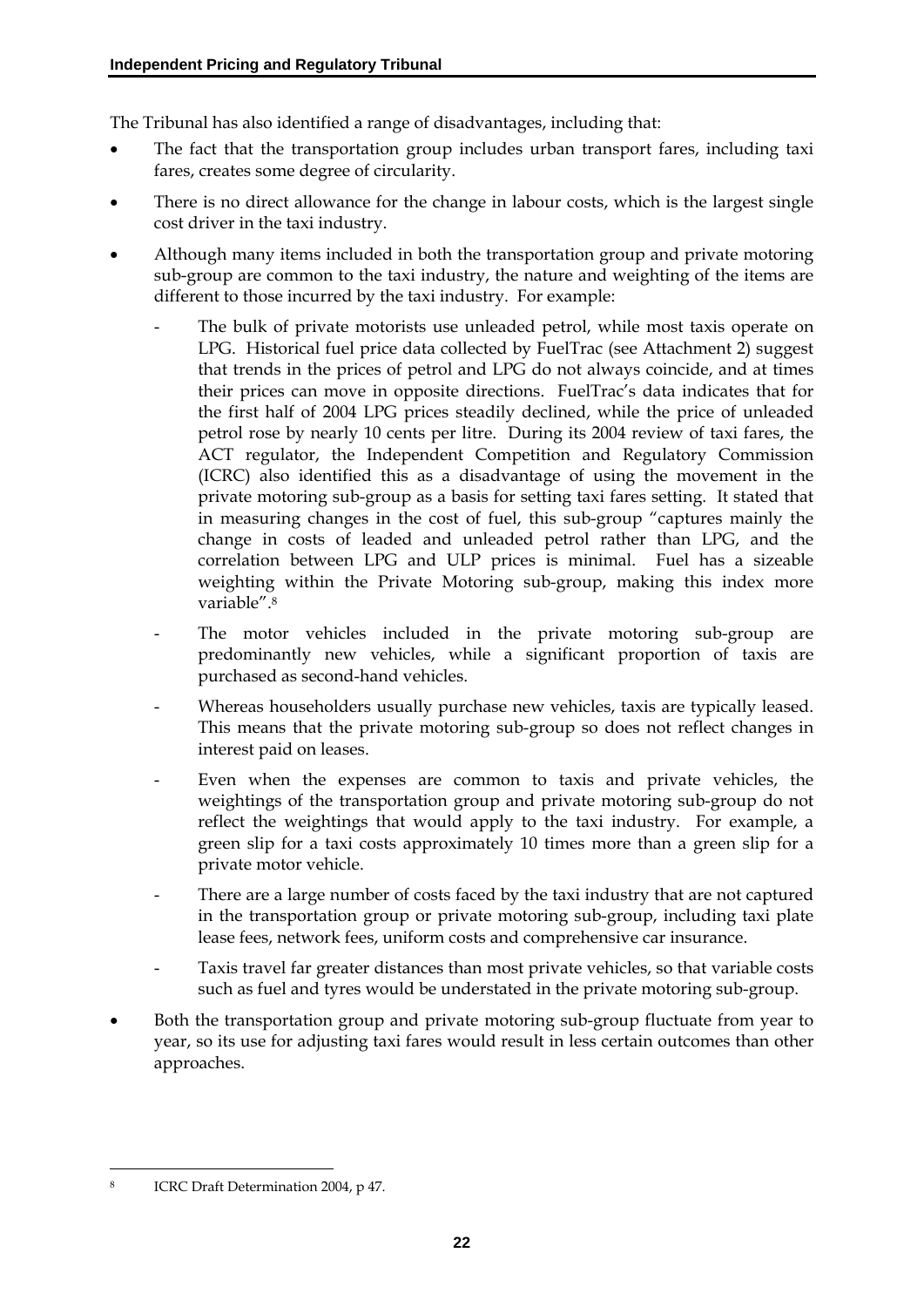*The Tribunal welcomes comments on:* 

- \* *The advantages and disadvantages of adjusting taxi fares in line with the movement in the transportation group or the private motoring sub-group of the CPI, including those identified by the Tribunal and others identified by stakeholders.*
- \* *What should be the adjustment to the transportation or private motoring components of the CPI for taxi industry productivity gains?*

# **3.4 Wage Price Index**

Labour is a significant input to the taxi industry, and labour-related costs comprise a varying proportion of total taxi costs, depending on whether it is an operator-driver or bailee-driver operation, and the scale of the business (single taxi or multi taxi fleet).

Two ABS measures of changes in labour costs are available. The first is the Wage Price Index (WPI), which is designed to measure the change over time in the price of labour. The second is Average Weekly Earnings (AWE), which is an estimate of average weekly ordinary time earnings and average weekly total earnings for full-time adult employees.

The ABS advocates the use of the WPI as the best measure of wage cost movements. It does not recommend using the change in Average Weekly Earnings is for this purpose as it is affected by changes in hours worked and the composition of the workforce. In particular, the ABS states that:

Period-to-period movements for the Average Weekly Earnings (AWE) series are not comparable with those for the Wage Price Index (WPI) (previously known as the Wage Cost Index). It is important to recognise that the two series have different purposes and concepts and use different sample selection and estimation methodologies.

The AWE survey is designed to measure the level of average earnings in Australia at a point in time. It does this by collecting information from businesses on their number of employees and their total gross weekly earnings for a specific pay period each quarter. The WPI is a price index designed to measure the change over time in the price of labour. It does this by pricing specific jobs, in terms of wage and salary payments to employees occupying the jobs, and collecting information from businesses each quarter on price changes in those jobs. It is unaffected by changes in the quality and quantity of labour purchased by employers.

In addition to changes in the price of labour, AWE estimates are affected by changes in hours worked and by compositional changes in the employee workforce. The WPI prices a fixed quantum of labour services for each job, and hence changes to base earnings resulting from increases in hours worked or from changes in the composition of the employee workforce will not be reflected in the index. 9

Thus the WPI is an input price index that measures changes over time in the prices paid by businesses for a fixed quantity and quality of labour input. It does not take the output of this labour into account, and therefore does not make allowances for changes in the level of productivity.

Given the importance of labour as a cost driver in the taxi industry, the Tribunal sees merit in considering using changes in the WPI to adjust taxi fares.

<sup>&</sup>lt;u>.</u> 9 Australian Bureau of Statistics, Cat. No. 6302.0, Average Weekly Earnings, Australia.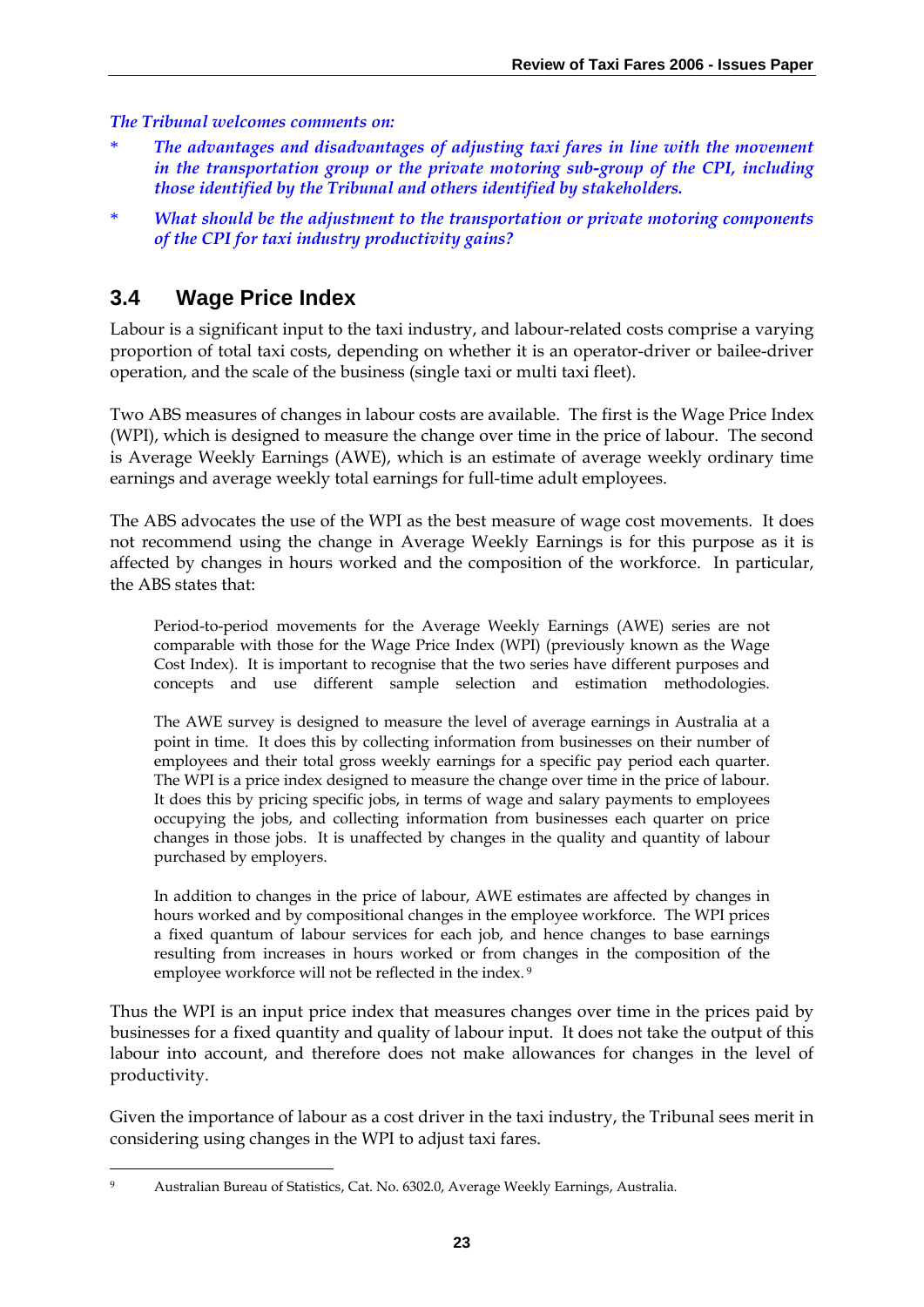### **3.4.1 Movement in the Wage Price Index over the past six years**

Since 2000 the WPI has risen by a total 23.5 per cent (Table 3.8).

| <b>Year to 31 March</b> | <b>WPI</b><br>% |
|-------------------------|-----------------|
| 2006                    | 4.1             |
| 2005                    | 3.6             |
| 2004                    | 3.6             |
| 2003                    | 3.4             |
| 2002                    | 3.4             |
| 2001                    | 3.3             |

**Table 3.8 The movement in the WPI since 2000** 

### **3.4.2 Advantages and disadvantages of using the Wage Price Index**

The Tribunal has identified a range of advantages and disadvantages of using the movement in the WPI as the basis for adjusting taxi fares. The advantages include that:

- The WPI is independently calculated and published, and is widely available on a timely basis. As a consequence, its use would be straightforward, and regulatory costs and information requirements would be minimal. In addition, the process for calculating fare changes would be transparent and simple.
- The WPI recognises that labour is a key cost driver in the taxi industry.

The disadvantages are that the WPI focuses on only one input to the taxi industry, and does not make any allowance for productivity gains.

#### *The Tribunal welcomes comments on:*

- \* *The advantages and disadvantages o fusing the movement in the WPI to adjust taxi fares, including those identified by the Tribunal and others identified by stakeholders.*
- \* *What should be the adjustment to the WPI for productivity gains?*

# **3.5 Composite increase of ABS inflators**

The final option the Tribunal has identified is to use a composite increase made up of ABS inflators, such as a weighted increase based on the CPI (or one of its groups/sub-groups) and the WPI. Given the lack of concrete evidence about the composition of costs in the taxi industry, one approach would be to give equal weighting to the CPI and the WPI. The composite increase would be:

$$
FareRise = [(1 + (0.5 \times CPU)) \times (1 + (0.5 \times WPI))]-1
$$

Alternatively, the transportation group or private motoring sub-group of the CPI could be substituted for the CPI.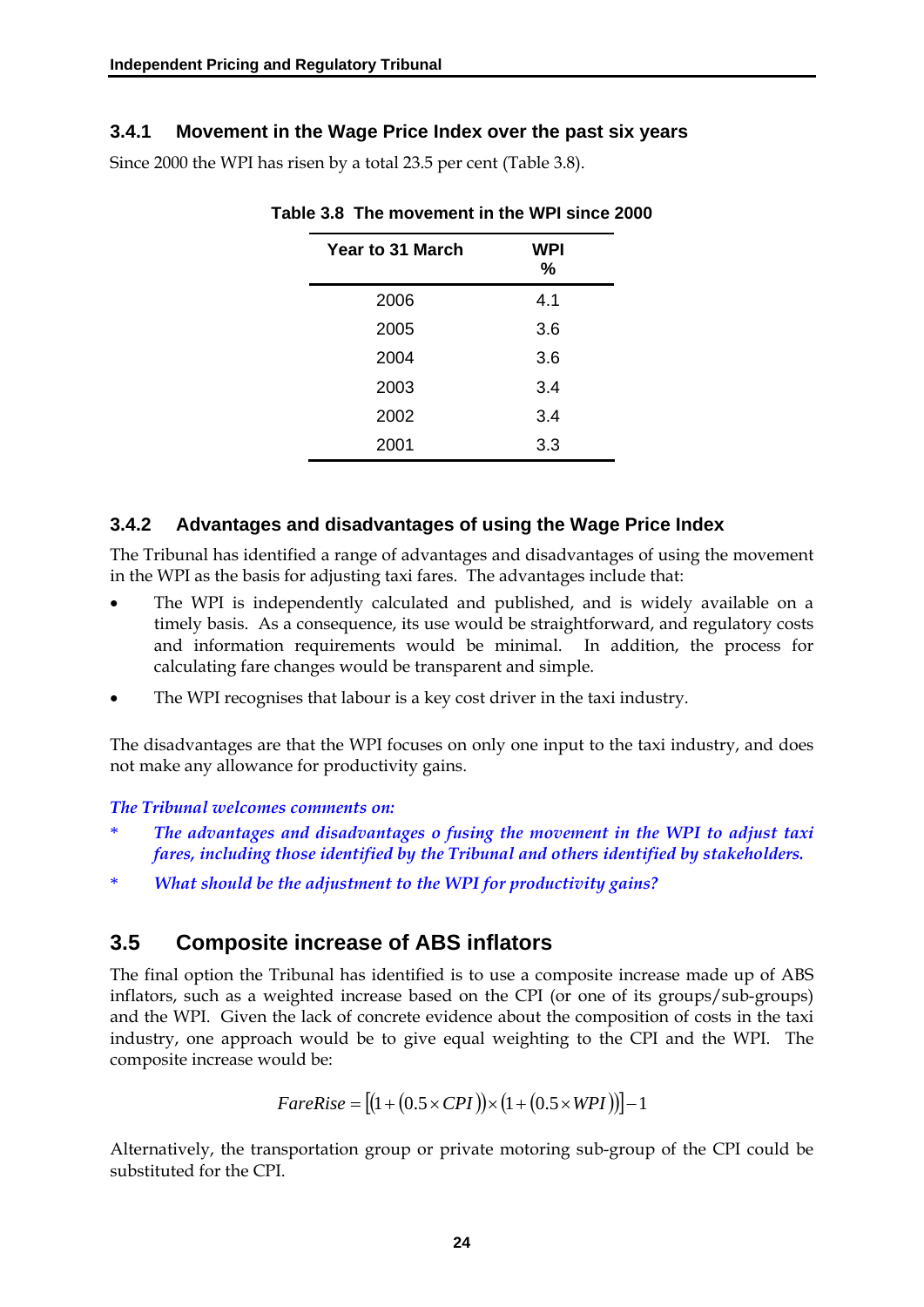The ICRC also considered using a composite increase during its 2004 review of ACT taxi fares. It stated that:

Over the medium to long term, a well-designed composite index can broadly track the results of indices such as the WCI [Weighted Cost Index, a cost index used by ICRC in determining taxi fares], but with less subjectivity and lower resource requirements for calculation. In addition, a productivity gain (or X-factor) could be inserted into the index to provide incentives to improve efficiency.10

### **3.5.1 Movements over the past six years**

Since 2000, an index based on 50 per cent CPI and 50 per cent WPI has increased by 22.6 per cent. An index based on 50 per cent transportation group of the CPI and 50 per cent WPI has increased by 22.3 per cent. An index based on 50 percent private motoring sub-group of the CPI and 50 per cent WPI has risen by 22.0 per cent (Table 3.9).

| Year to 31 March | <b>CPI/WPI</b><br>% | <b>Transportation</b><br>group/WPI<br>$\%$ | <b>Private motoring</b><br>sub-group/WPI<br>% |
|------------------|---------------------|--------------------------------------------|-----------------------------------------------|
| 2006             | 3.5                 | 4.5                                        | 4.6                                           |
| 2005             | 3.1                 | 3.6                                        | 3.6                                           |
| 2004             | 3.0                 | 1.9                                        | 1.8                                           |
| 2003             | 3.3                 | 2.9                                        | 2.9                                           |
| 2002             | 3.6                 | 2.5                                        | 2.4                                           |
| 2001             | 4.3                 | 5.1                                        | 5.0                                           |

**Table 3.9 Movement in composite indices since 2000** 

### **3.5.2 Advantages and disadvantages of composite change**

The Tribunal has identified four advantages of using a composite index as the basis for adjusting taxi fares, including that:

- The proposed indices are independently calculated and published, and are widely available on a timely basis. As a consequence, their use would be straightforward, and regulatory costs and information requirements would be minimal. The process for calculating fare changes would be transparent and simple.
- The use of a composite index would better reflect taxi industry costs than the use of either the CPI or WPI alone.
- A composite index would take account of economy-wide productivity in the CPI component, but would still allow for incremental taxi industry productivity to be allowed for separately.

The Tribunal has identified one disadvantage of this approach – that is that it does not make specific allowances for costs unique to the taxi industry.

-

<sup>10</sup> ICRC Draft Determination 2004, p 48.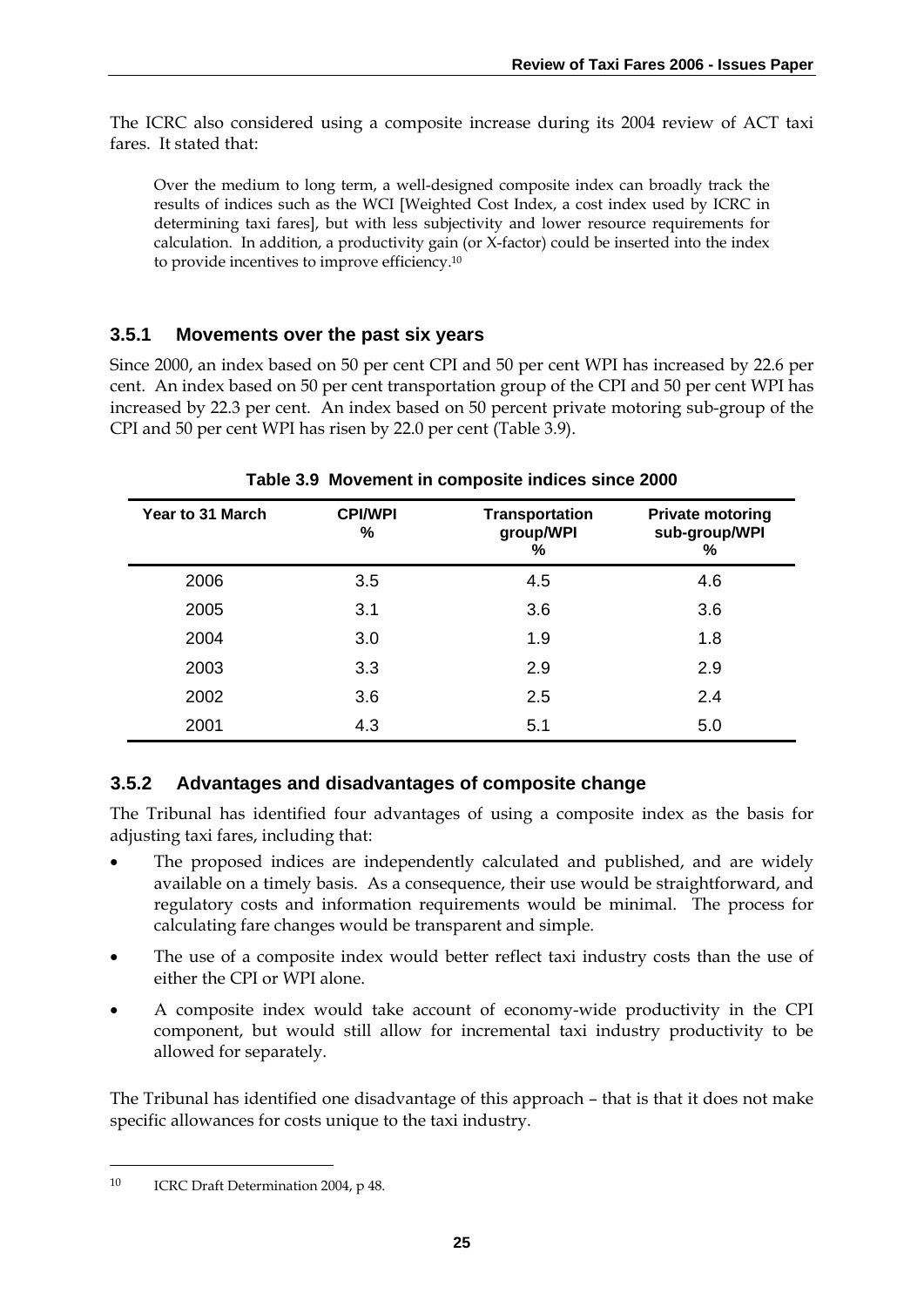*The Tribunal welcomes comments on:* 

- \* *The advantages and disadvantages of the use of the movement in a composite index in setting taxi fares, including those identified by the Tribunal and others identified by stakeholders.*
- \* *Which of the three options for the CPI component of a composite index would be most appropriate (ie, the CPI, transportation group or the private motoring sub-group)?*
- \* *What weighting should be given to the labour component and the CPI-based component?*
- \* *What should be the adjustment to a composite index for productivity gains?*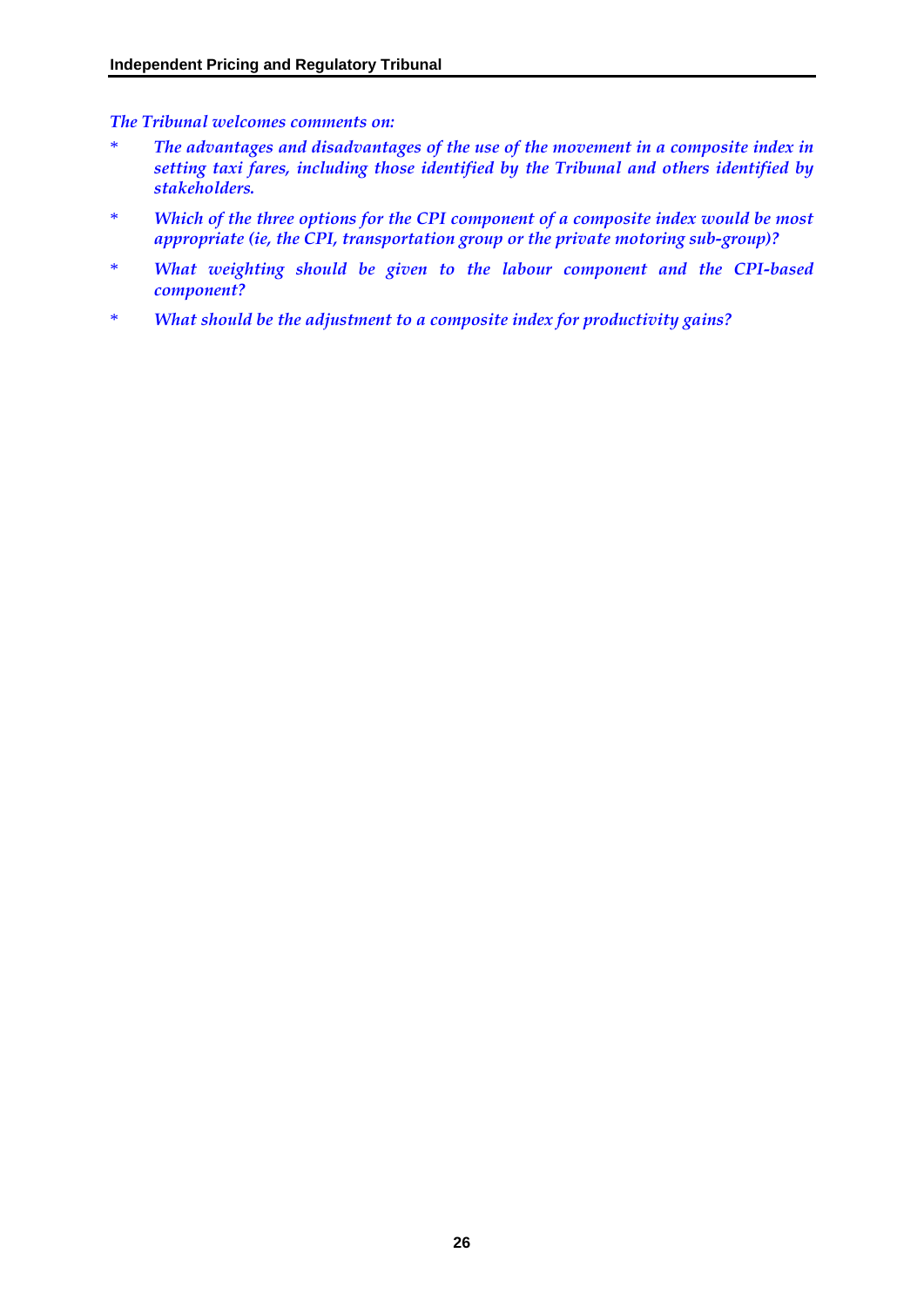# **4 THE NEED TO TAKE PRODUCTIVITY GAINS INTO ACCOUNT**

The Tribunal's terms of reference for this review require it to consider "the cost of providing the services concerned." This phrase has often been interpreted as referring to the costs per unit of *input*. However, the Tribunal considers it reasonable for it to also consider changes in output per hour worked – that is, to consider the potential for productivity growth.

Indeed, the Tribunal considers that one of the major weaknesses of relying on the Taxi Cost Index as a guide to changes in costs per unit of input is that it makes no allowance for the ongoing rises in productivity (output per hour worked) that characterise the Australian economy. The Tribunal believes productivity will continue to rise in the future, both for the economy as a whole and the taxi industry. It notes that the Victorian regulator, the Essential Services Commission (ESC), shares this view. In its 2005 review of taxi fares, the ESC commented that:

A labour intensive activity such as taxi services, which competes with other modes of passenger transport, would be expected to generate total factor productivity improvements to remain competitive.11

One potential source of productivity gains is greater fleet utilisation. For example, the ESC has observed in Victoria that taxi "vehicles are being operated more intensively which means fixed costs are spread over a greater number of paid kilometres".12 In its submission to the Tribunal's 2006 review, the NSW Taxi Council noted that "productivity gains have been made by taxi networks in the most recent year"13 and cited several examples that demonstrate the industry's efforts to increase efficiency. These examples include:

- The reduction in country network fees due to the establishment of a joint communications centre to provide booking and despatch services for networks in Dubbo, Orange and Bathurst.
- The trial of a hybrid-engine vehicle (Toyota Prius) that has been operating as a Sydney taxi for 11 weeks.
- The establishment, in conjunction with Willoughby Council, of a pre-booked shared ride service to increase fleet utilisation during off-peak periods.

The Tribunal believes the average increase in input costs needs to be adjusted to take into account the scope for productivity gains within the industry, through the use of an X-factor. It believes that this will provide an appropriate incentive for participants in the taxi industry to pursue productivity gains. As noted in Chapter 3, indices such as the CPI already take account of productivity gains in the economy as a whole. However, it is necessary to take account the productivity gains made by the taxi industry, in addition to these economy-wide gains.

The following sections outline several possible approaches for determining an X-factor to take account of these productivity gains in setting taxi fares, the approaches taken in other jurisdictions, and the advantages and disadvantages of adopting a productivity adjustment.

<u>.</u>

<sup>11</sup> ESC Final Report, *Taxi Fare Review 2005*, p 4.

<sup>12</sup> ESC Final Report, *Taxi Fare Review 2005*, p 41.

<sup>13</sup> NSW Taxi Council submission, March 2006, p 5.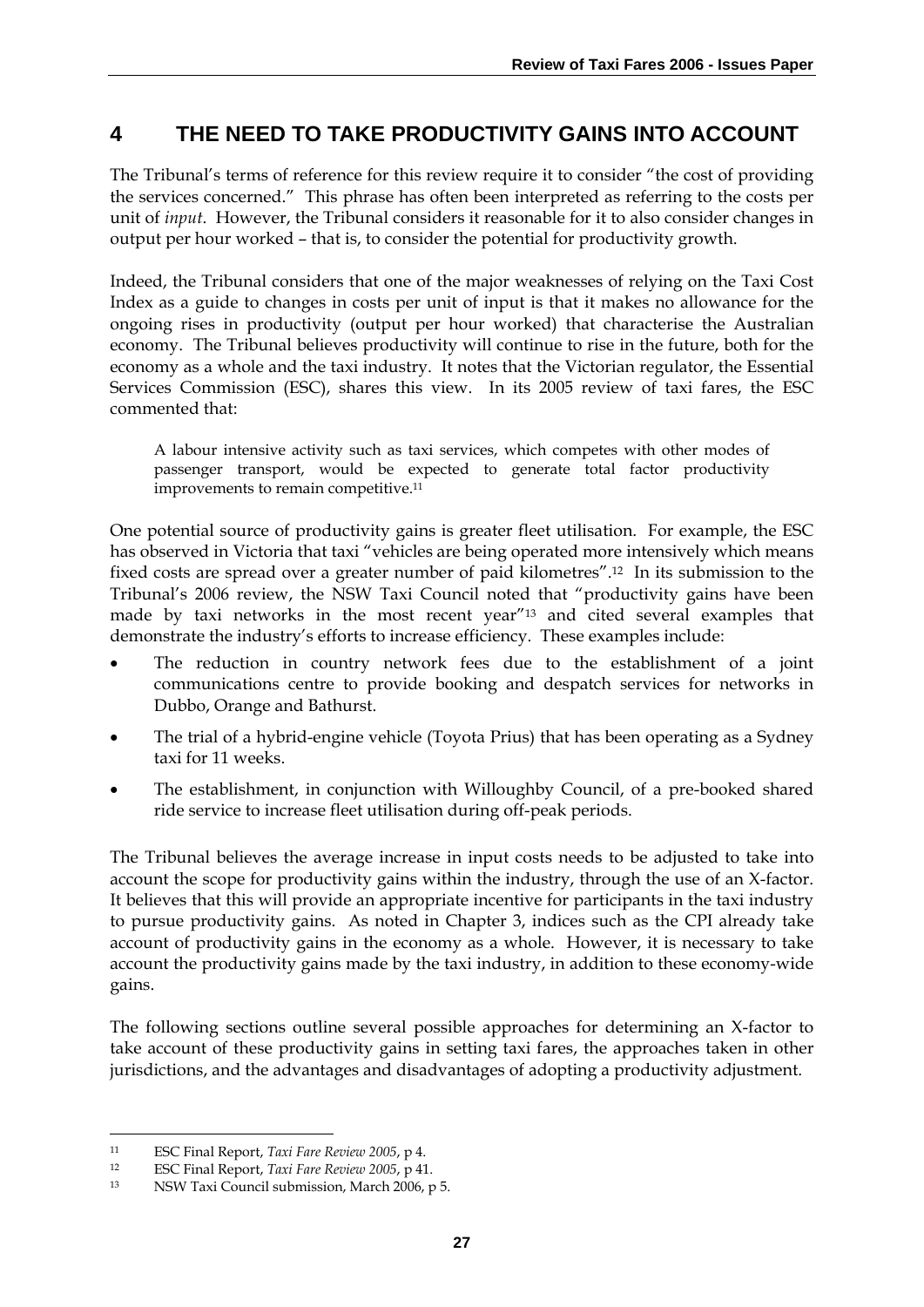# **4.1 Possible approaches for determining a X-factor to account for productivity gains**

The Tribunal has identified three possible approaches that could be used to determine an X-factor to account for productivity gains within the taxi industry when setting taxi fares. These approaches include:

- Using transport industry data available from the ABS.
- Using economy-wide data available from the ABS.
- Making a conservative estimate.

Each of these options is outlined below.

### **4.1.1 Using transport industry data from the ABS**

The ABS collects and publishes industry-sector data on gross value added at constant prices, and on the number of employees. However, it does not collect data specifically on the passenger transport industry. The industry sector most relevant to the taxi industry is Transport and Storage. This sector includes business units that are engaged in providing:

- passenger or freight transport by road, rail, water or air
- terminal facilities for passengers or freight
- services related to transport such as car parking, stevedoring, harbour services, navigation services, airport operation or space port operation
- booking, travel, freight forwarding, crating or customs agency services
- storage facilities.

It also includes business units that are mainly engaged in operating pipelines for the transportation of oil, gas, etc., on a contract or fee basis.

The Transport and Storage sector data indicates that in 2004/05, gross value added per employee (a proxy for labour productivity) increased by 1.2 per cent in the sector.<sup>14</sup> Over the past six years, this measure increased by an annual average of 4.0 per cent (largely due to 8 per cent increases in each of 2001/02 and 2002/03). Over the past two decades, it increased by an annual average of 3.5 per cent, compared to an annual average of 1.4 per cent in the economy as a whole.

Much of this productivity growth is likely to have come from the microeconomic reforms that have driven productivity gains in freight handling at ports and airports, and on roads and railways. (For example, the number of containers unloaded per hour at main eastern seaboard ports has more than doubled since 1998.) However, these gains are of no obvious relevance to productivity in the passenger transport industry.

<sup>&</sup>lt;u>.</u> 14 ABS, *Australian National Accounts National Income, Expenditure and Product, December 2005;* ABS Labour Force, Australia, December 2005.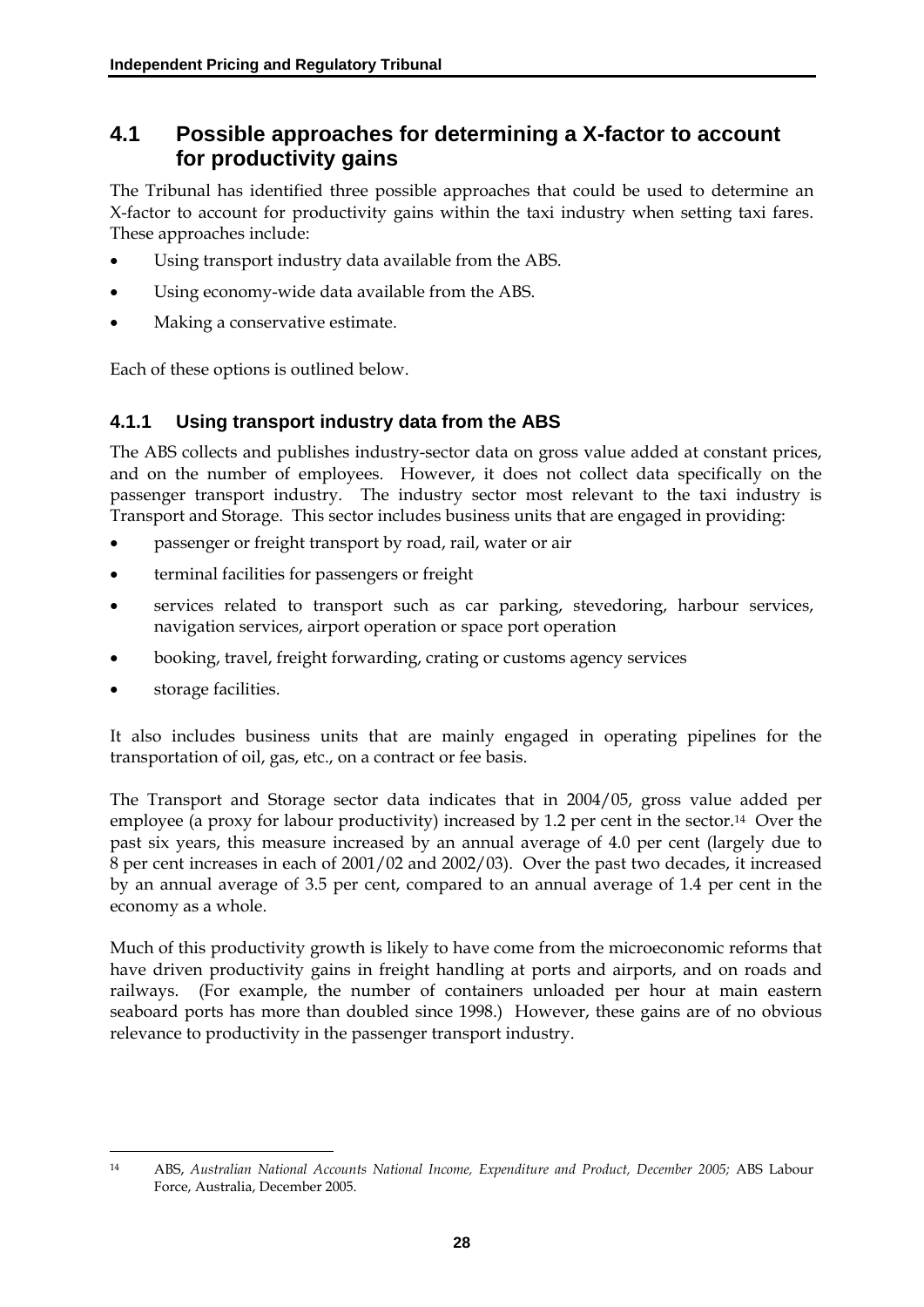### **4.1.2 Using economy-wide data from the ABS**

The ABS also collects and publishes data on economy-wide labour productivity. One measure of this productivity is the rise in the volume of gross value added relative to total hours worked. (This is the widely accepted definition of labour productivity at the national level.) Using this measure, labour productivity has increased at an average annual rate of 1.48 per cent over the past six years.15

Another broad measure of labour productivity is the trend GDP per hour worked. Using this measure, over the last five years labour productivity within the market sector of the economy increased by an annual average of 2.0 per cent. Over the past two decades, labour productivity in the whole economy grew by an annual average of 1.6 per cent, and in the market sector, by an annual average of 2.1 per cent.

## **4.1.3 Making a conservative estimate**

Since there is no direct measure for productivity gains in the NSW taxi industry, and given the uncertainty about how the above measures could be applied to the taxi industry, a more conservative approach would be to estimate the potential for the taxi industry to achieve productivity gains above the economy-wide gains. The Tribunal considers that an estimate in the order of 1 per cent would be appropriate, which would mean adopting an X-factor of 1 per cent.

This approach and X-factor would be consistent with the Tribunal's recommendation for private buses last year,<sup>16</sup> and with the approach and X-factor adopted by the Victorian regulator in its 2005 review of taxi fares (see below).

# **4.2 Productivity considerations in other jurisdictions**

In recent years, regulators in Victoria and the ACT have considered approaches for accounting for productivity gains when setting taxi fares. Their preferred approaches are outlined below.

# **4.2.1 Victoria**

In 2005, the Victorian Essential Services Commission (ESC) recommended adopting a CPI-X approach for setting of taxi fares. As part of its review process, the ESC engaged Pricewaterhouse Coopers (PwC) to investigate the movement in taxi costs over the four years to December 2004. PwC's data suggested that changes in costs per kilometre over these four years may have been 2.5 to 3.0 per cent per annum less than CPI. That is, the data implied that an X-factor of 2.5 to 3 per cent has been achieved in practice.

<sup>&</sup>lt;u>.</u> <sup>15</sup> The average of the annual increases in GDP per hour worked from 2000/01 to 2004/05. Source: ABS Australian National Accounts National Income, Expenditure and Product, June Quarter 2005.

<sup>&</sup>lt;sup>16</sup> In its 2005 review of non-metropolitan private bus fares the Tribunal adopted a 1 per cent productivity growth assumption which it applied to the labour component of the Bus Industry Cost Index, reducing the rise in that index by 0.5 percentage points.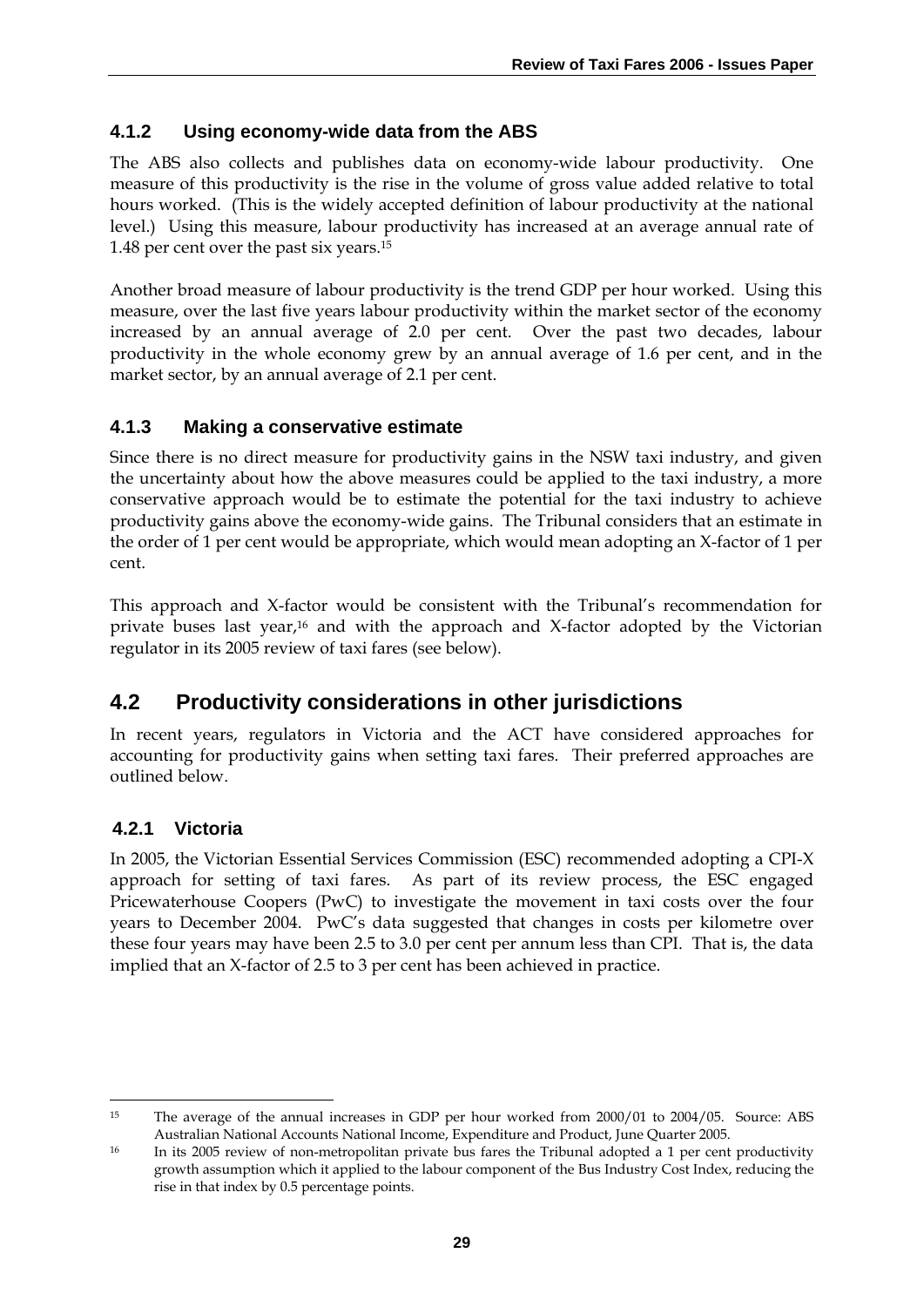However, the ESC decided to adopt an X-factor of only 1 per cent, because it considered:

 $\dots$  that a conservative value for the initial X factor in applying a CPI-X regulatory approach to the taxi industry would be 1 per cent per annum. An X factor of one per cent is approximately two-thirds of the midpoint of the range for X that would be determined using currently available data…An X factor of this magnitude allows the industry to retain a proportion of observed efficiency gains over the period from December 2000 to December 2004 and for taxi users to benefit in the form of a fall in real taxi fares.17

# **4.2.2 ACT**

As part of its 2004 review of taxi fares in the ACT for the period 1 July 2004 to 30 June 2007, the ICRC released a draft determination that discussed possible approaches for determining taxi fares. One option was to include an X-factor to take account of productivity gains. The ICRC identified a range of areas in which efficiency or productivity gains might be made in the taxi industry, including:

- − Possible use of the network's GPS system to allocate jobs and reduce dead running when the closest taxi does not accept the closest available booking
- Expanded use of the existing automated SMS booking service for taxis, which would provide the network with some cost savings by reducing the number of staff required to operate the call centre
- − Reductions in some predominantly fixed costs, such as network services, as a result of the Government's plan to expand the fleet
- − Further improvements in relative service quality and comparative value to increase demand for services and off-peak asset utilisation
- − Reforms to reduce the cost of insurances18

However, in its final report the ICRC decided not to include an X-factor as it based its taxi fare increase largely on ABS indices that already incorporated economy-wide productivity gains. But it noted that it reserves the right to reassess the issue of including an X-factor to capture incremental gains in productivity in the taxi industry exceeding those economy-wide gains during its next fare review. 19

# **4.3 Advantages and disadvantages of adopting a productivity adjustment**

The Tribunal has identified two advantages of incorporating a productivity adjustment into the approach for setting taxi fares, including that:

- An appropriate X-factor that measures productivity will provide incentives to participants in the taxi industry to improve their productivity, as those who outperform the benchmark productivity allowance will benefit most.
- An appropriate X-factor will reduce the impact of fare rises on passengers.

The Tribunal has identified one disadvantage, which is that if the X-factor were set too high, it may inappropriately reduce the level of returns to industry participants.

<u>.</u>

<sup>17</sup> ESC Final Report, p 72.

<sup>18</sup> ICRC, *Draft Determination Taxi Fares 1 July 2004 to 30 June 2007*, February 2004, p 68.

<sup>19</sup> ICRC, *Final Report Determination of Taxi Fares for the period 1 July 2004 to 30 June 2007*, May 2004, p 50.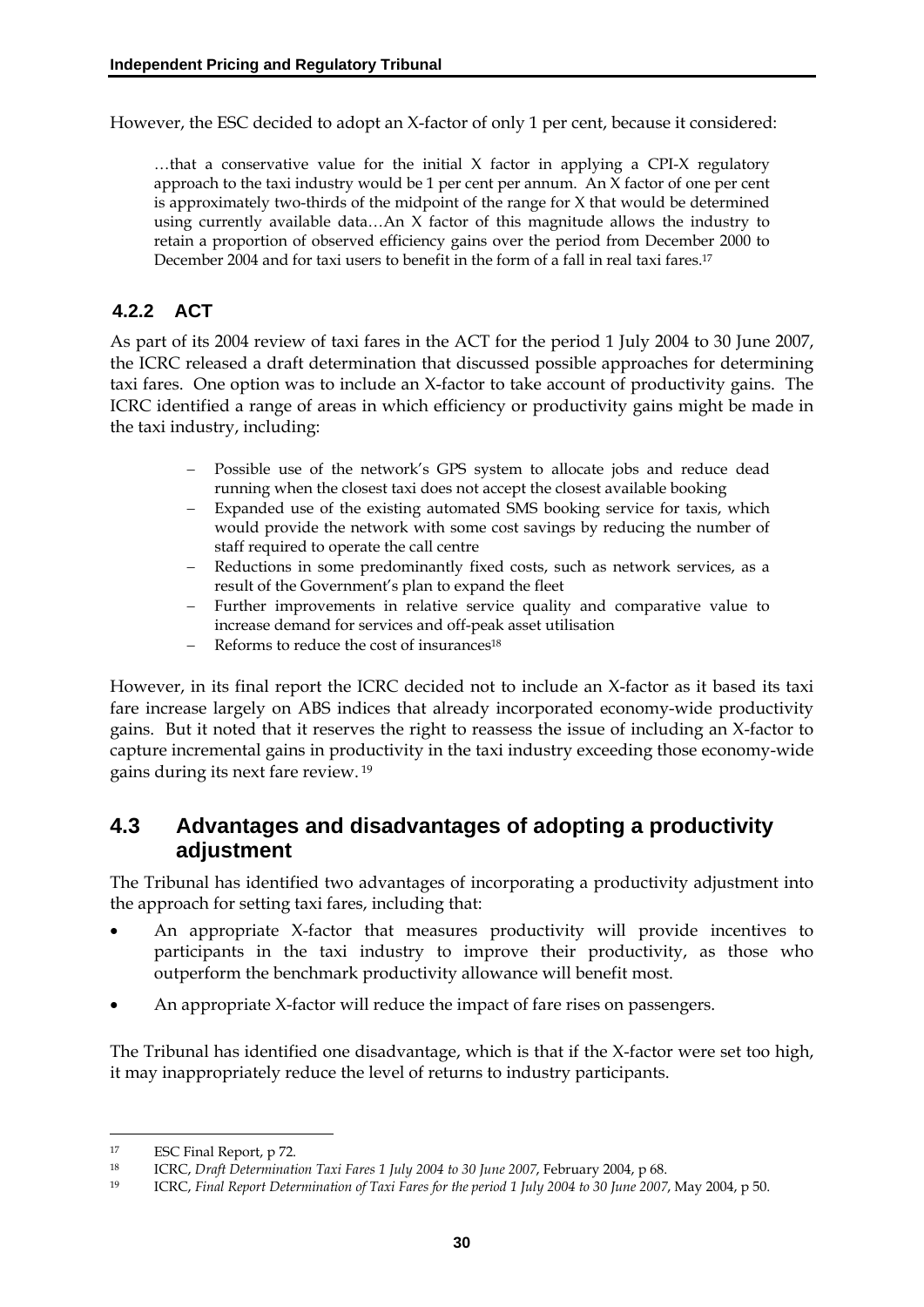It will be necessary to apply the X-factor in a way that is consistent with the particular index that is being used. Some indices (such as the Taxi Cost Indices and the Wage Price Index) relate to inputs to production. However, productivity relates to the relationship between outputs and inputs. For these input indices, the Tribunal should use its estimate of the scope for productivity gains in the taxi industry to calculate the X-factor.

Other indices (such as the Consumer Price Index) relate to the outputs from production. These indices already incorporate the average productivity gain for the economy as a whole. For these indices, the tribunal should calculate an X-factor that represents the extent to which productivity gains for the taxi industry are expected to exceed the average gains for the economy as a whole.

#### *The Tribunal welcomes comments on:*

- \* *The advantages and disadvantages of including an X-factor that accounts for productivity gains in setting taxi fares, including those identified by the Tribunal and others identified by stakeholders.*
- \* *If such an X-factor is appropriate, how should the value of the X-factor be determined?*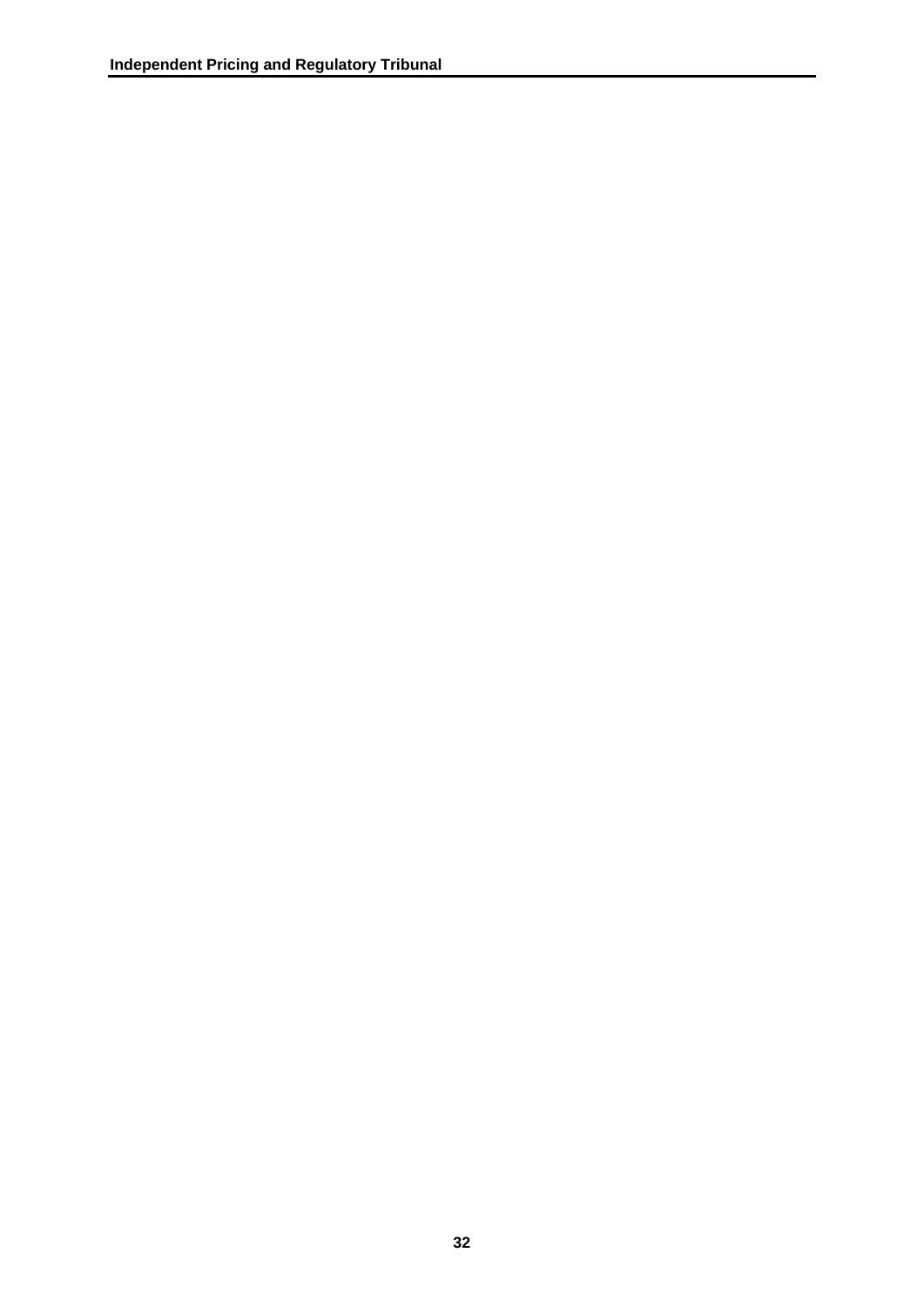# **5 FUND FOR EXPENDITURE ON SECURITY MEASURES**

In its submission to the Tribunal, the NSW Taxi Drivers' Association (TDA) proposed a \$1.00 levy on the flagfall of all taxi trips, to create a fund to pay for improvements to driver safety.<sup>20</sup> The TDA noted the recent murder of a Sydney taxi driver, and argued that current measures for driver security are substandard:

We have screens that are filthy and non-functional. We have cameras that don't work, and a new regulation that prescribes a pre-drive check, an advice on the worksheet to not drive the cab, but no mandatory 'fix' by the operator. We can't lock the driver's door to prevent being pulled out and beaten up.

The TDA also noted that although security cameras are currently installed in some taxis:

… the cameras in use date back to 1990's technology. Downloads are a problem, and fare evasion is not a reason to obtain a download. It's all done on an outdated analogue system which provides inadequate opportunity for driver checks<sup>21</sup>.

# **5.1 NSW Taxi Council's response to the proposal**

The NSW Taxi Council responded to this proposal in a supplementary submission to the Tribunal. It put the view that sufficient safety initiatives are already in place in NSW taxis, and that "the TDA has provided no grounds for a levy on taxi fares to raise money for a 'Taxi Safety Fund'".22 Nevertheless, it noted that it "has asked the NSW Government to make cameras compulsory in all cabs and to allow the Quality Liaison Officers (Industry enforcement officers) to undertake random inspections of cameras to test they are working".23

# **5.2 Tribunal's comments on the proposal**

The Tribunal understands that in 1998, the Ministry of Transport (MoT) increased fares to fund a number of driver safety initiatives, including the provision of protective screens and GPS in taxis. The MoT has indicated that data from the Bureau of Crime Statistics and Research showed a significant drop in the incidence of crime against taxi drivers following these security initiatives. 24

More recently, the ICRC noted a number of initiatives that have been put in place in the ACT to minimise the risk to passengers and drivers. The ICRC identified security cameras in all taxis as one of the key initiatives, stating that:

…the T8030 network system used by Canberra Cabs incorporates GPS dispatch methods. Security surveillance cameras in all vehicles transmit live digital images to base control in the event of a driver emergency. While there is little empirical evidence available in this area, the security cameras appear to have significant deterrent value against assault and fare evasion. The cameras do not protect the driver from assault or fare evasion, but they aid the prosecution of the offender after the event. Anecdotally, disputes over fares lead

<u>.</u>

<sup>20</sup> TDA submission, March 2006, pp 28 and 36

<sup>21</sup> TDA submission, March 2006, p 27.

<sup>22</sup> NSW Taxi Council Supplementary submission, April 2006, p 4.

<sup>23</sup> NSW Taxi Council Supplementary submission, April 2006, p 10.

<sup>24</sup> Ministry of Transport Media Release, 10 February 2001.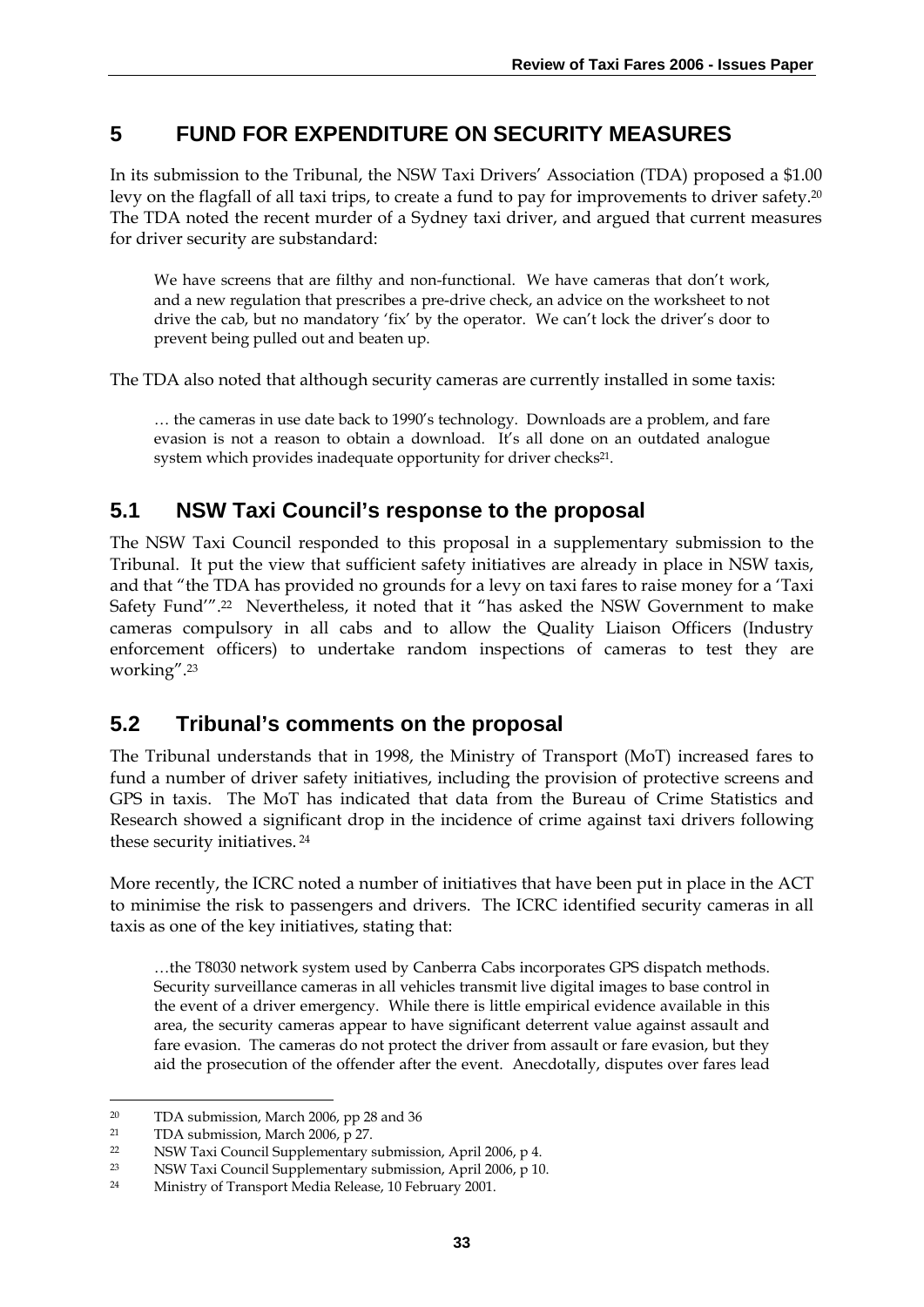to a large proportion of assaults. Successful fare evasion prosecutions encourage the reporting of the offences and have additional deterrent value."25.

The Tribunal is sympathetic to the need to ensure driver safety, and would like to investigate the usefulness and feasibility of implementing the TDA's proposal. However, it considers that if a driver safety fund were to be set up, it should be dedicated to a defined range of security initiatives. In addition, once sufficient funds were raised to implement these initiatives, the levy on the flagfall would need to be removed. The TDA's proposal that the levy be charged indefinitely with funds to be directed to driver payments is inconsistent with the regulatory framework adopted by the Tribunal.

In addition, the Tribunal notes that if such a fund were to be set up, it may be necessary to exclude some vehicles that are already fitted with security measures from being funded in this manner. This may create inequities for those taxi operators who have installed security features at their own cost.

The TDA's calculations suggest that it would take four months to raise the \$16 million it estimates would be necessary to install effective on-line security camera systems in all taxis. The Tribunal has not been able to verify this amount, or the period over which it would be raised.

Limited information is available to assess the impact of this scheme on customers, given that the average fare formula is an approximation. However, there would be a greater impact on customers who use taxis for relatively short trips. Anecdotal evidence suggests that pensioners and people on low incomes make up a significant proportion of this group of customers.

#### *The Tribunal welcomes comments on:*

- \* *Whether a \$1 levy on the flagfall of all taxi fares to fund driver security measures is warranted.*
- \* *Whether the installation of effective on-line security camera systems in all taxis would improve driver safety.*
- \* *Which taxis should be entitled to use the fund that is should taxis with existing security installations be excluded?*
- \* *What security initiatives should be funded by the levy?*
- \* *How much money should be raised and when should the fund cease operating?*
- \* *Who should administer the fund?*
- \* *What would be the financial impact on passengers?*

<u>.</u>

<sup>25</sup> ICRC Draft Determination, February 2004, p 28.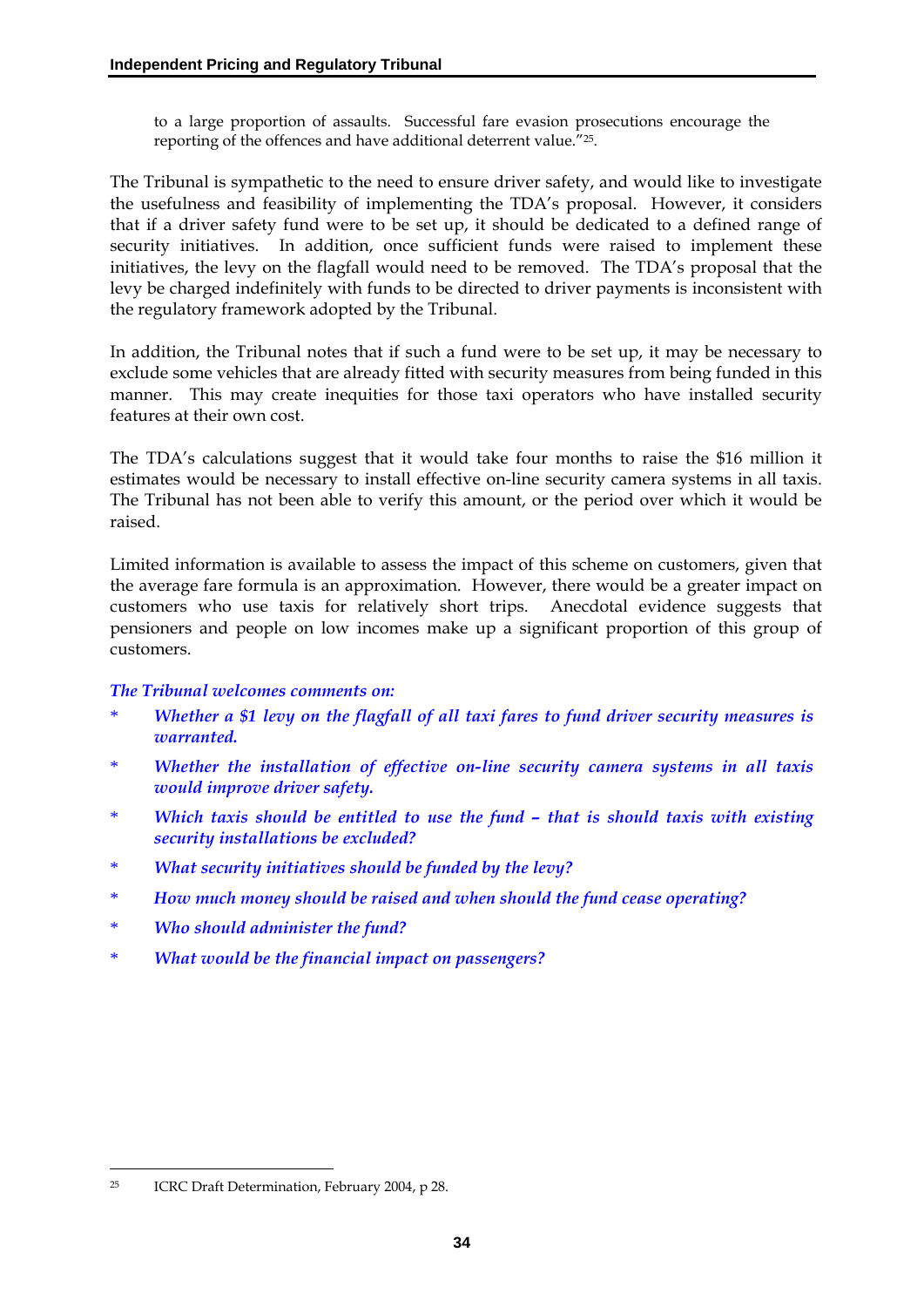# **6 OTHER ISSUES**

In addition to the issues raised in the previous chapters, the Tribunal intends to consider three other issues as part of its 2006 review of taxi fares. These other issues include:

- The collection of additional information.
- The need for a regular review of the form of regulation.
- The elements of the 'average fare'.

# **6.1 Collection of additional information**

Simply increasing the current taxi fares using any of the methodologies discussed in this issues paper implies that the current level of fares precisely reflects the efficient costs of providing taxi services, including providing industry participants with appropriate returns for the risks they bear. The Tribunal cannot confidently accept this proposition. Rather, it considers that additional independent information about costs, revenues and profitability within the taxi industry needs to be collected to ensure that the prices for taxi services matches the costs that are borne by participants in the industry.

*The Tribunal welcomes comments on appropriate independent sources of information on costs, revenue and profitability within the taxi industry* 

# **6.2 Need for a regular review of the form of regulation**

The Tribunal considers that it needs to undertake regular reviews of the form of regulation used to recommend taxi fares. These reviews should include consideration of the most relevant index, and the methodology for calculating that index.

These reviews could occur every third or fifth year, reflecting regulatory practice in setting medium to long-term price paths in other regulated businesses.

*The Tribunal welcomes comments on the appropriate frequency of these reviews* 

# **6.3 Elements of the 'average fare'**

Whichever index is used to measure the change in the costs of providing taxi services, under the current approach this change is applied to an 'average fare' that reflects the different components of taxi fares. However, since the Tribunal began reviewing the taxi industry in 2001, three different formulations of the 'average fare' have been used for urban areas (see the notes to Table 2.1). Changes have been made to the average length of a trip, and to the proportion of trips that attract a booking fee, in response to submissions by stakeholders.

While the average urban fare increased by 20.6 per cent between 2000 and 2005,<sup>26</sup> the flagfall and radio booking fee – the fixed elements – rose by 19.1 per cent and 27.3 per cent respectively. The distance rate and waiting time rate – the variable elements – increased by 22.7 per cent 11.0 per cent respectively.

<sup>&</sup>lt;u>.</u> 26 Calculated using 2005 assumptions regarding waiting time, length of trip, and proportion of journeys that attract a booking fee.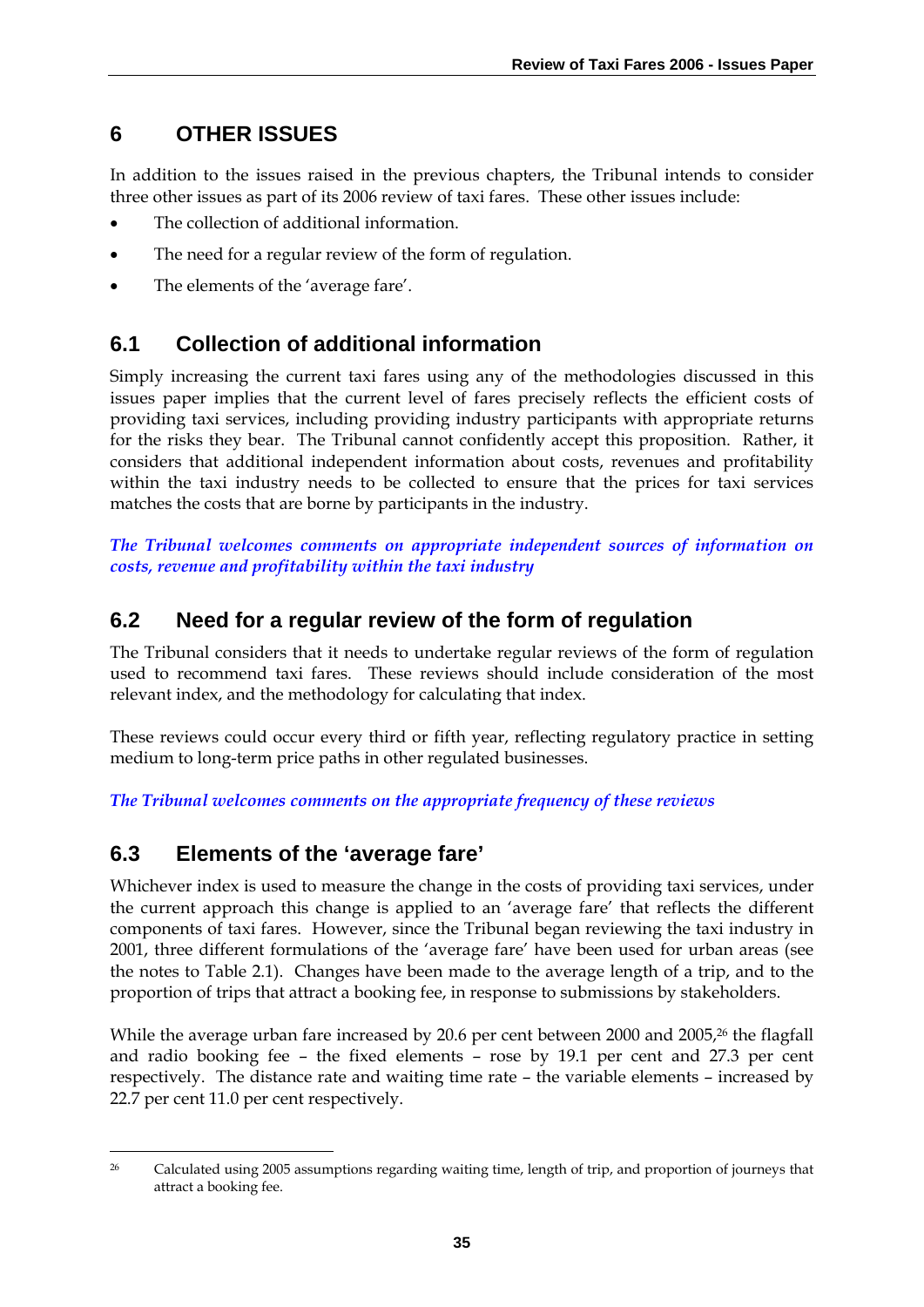The assumptions used to calculate an average rural fare have not changed. This fare increased by 19.8 per cent between 2000 and 2005, with flagfall rising 15.8 per cent, the radio booking fee rising 38.5 per cent, the distance rate increasing 25.2 per cent, and the waiting time rate rising 11.0 per cent.

The Tribunal considers that the 'average fare' approach may not be the best approach for regulating taxi fares. An alternative approach would be to use a 'Master Fare Schedule', as the Tribunal uses in regulating fares for other modes of transport. Under a Master Fare Schedule, the overall percentage fare rise recommended by the Tribunal is applied to each of the fare components, rather than to an 'average fare' within which some components are increased more than others.

Because of the limitations of the meters currently installed in NSW taxis, the flagfall and radio booking fee components of taxi fares must be changed in 5 cent increments. This means that it may not be possible to increase each component by the exact overall percentage fare rise recommended by the Tribunal. Instead, particular components may need to be increased by slightly more or less than the overall fare rise recommended in a given year.

To ensure that the price of some components doesn't increase faster than others, the Master Fare Schedule would maintain a record of what each fare component was prior to rounding to the nearest 5 cents. The fare increase recommended in the subsequent year would then be applied to this unrounded price, so that 'rounding up' the price of a component year after year does not cause it to increase out of step with the other fare components. In this way, a Master Fare Schedule would maintain the existing balance between the different components of taxi fares.

#### *The Tribunal welcomes comments on:*

- *The current balance between the fixed and variable elements that are used to calculate the average fare to which the index is applied*
- *Whether there would be value in adopting a Master Fare Schedule in place of the 'average fare' concept.*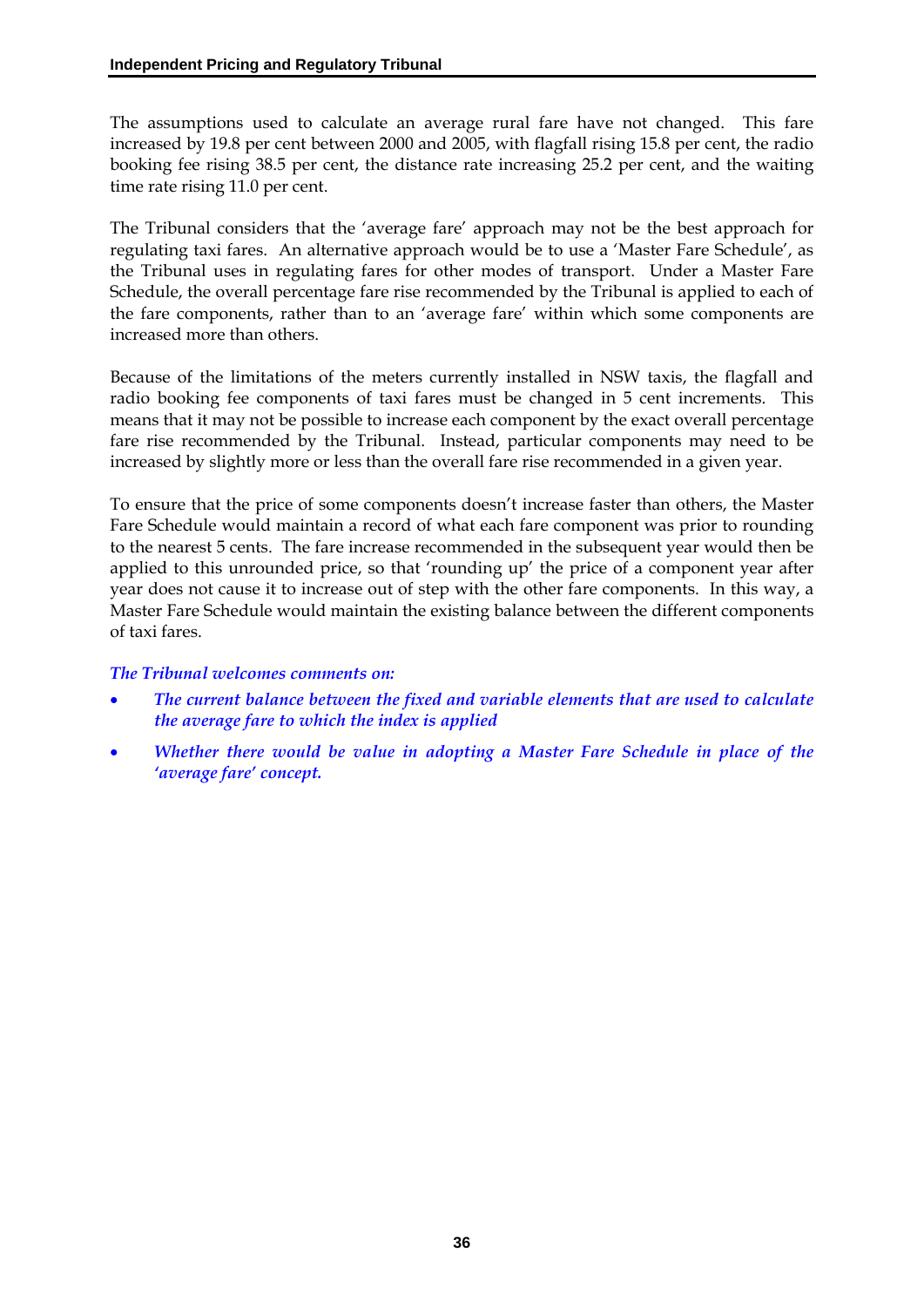# **ATTACHMENT 1 TERMS OF REFERENCE**

I, Bob Carr, Premier, approve, under Section 9(1)(b) of the Independent Pricing and Regulatory Tribunal Act 1992, the Tribunal entering into an arrangement with the Minister for Transport to investigate and report on the prices for taxi services regulated under the Passenger Transport Act 1990.

A final report is to be provided to the Minister for Transport by June each year.

In conducting this investigation, the Tribunal should consider:

- i. the cost of providing the services concerned;
- ii. the protection of consumers from abuses of monopoly power in terms prices, pricing policies and standards of service;
- iii. the need for greater efficiency in the supply of services so as to reduce costs for the benefit of consumers;
- iv. the impact of pricing policies on borrowing and capital requirements and, in particular, the impact of any need to renew or increase relevant assets;
- v. the need to maintain ecologically sustainable development;
- vi. the social impact of the recommendations;
- vii. standards of quality, reliability and safety of the services concerned (whether those standards are specified by legislation, agreement or otherwise and any suggested or actual changes to those standards as notified to the Tribunal by the Minister for Transport); and
- viii. the effect of any pricing recommendation on the level of Government funding.

In conducting the investigation the Tribunal may consult with the Taxi Council and the relevant unions by arrangement with the Ministry of Transport.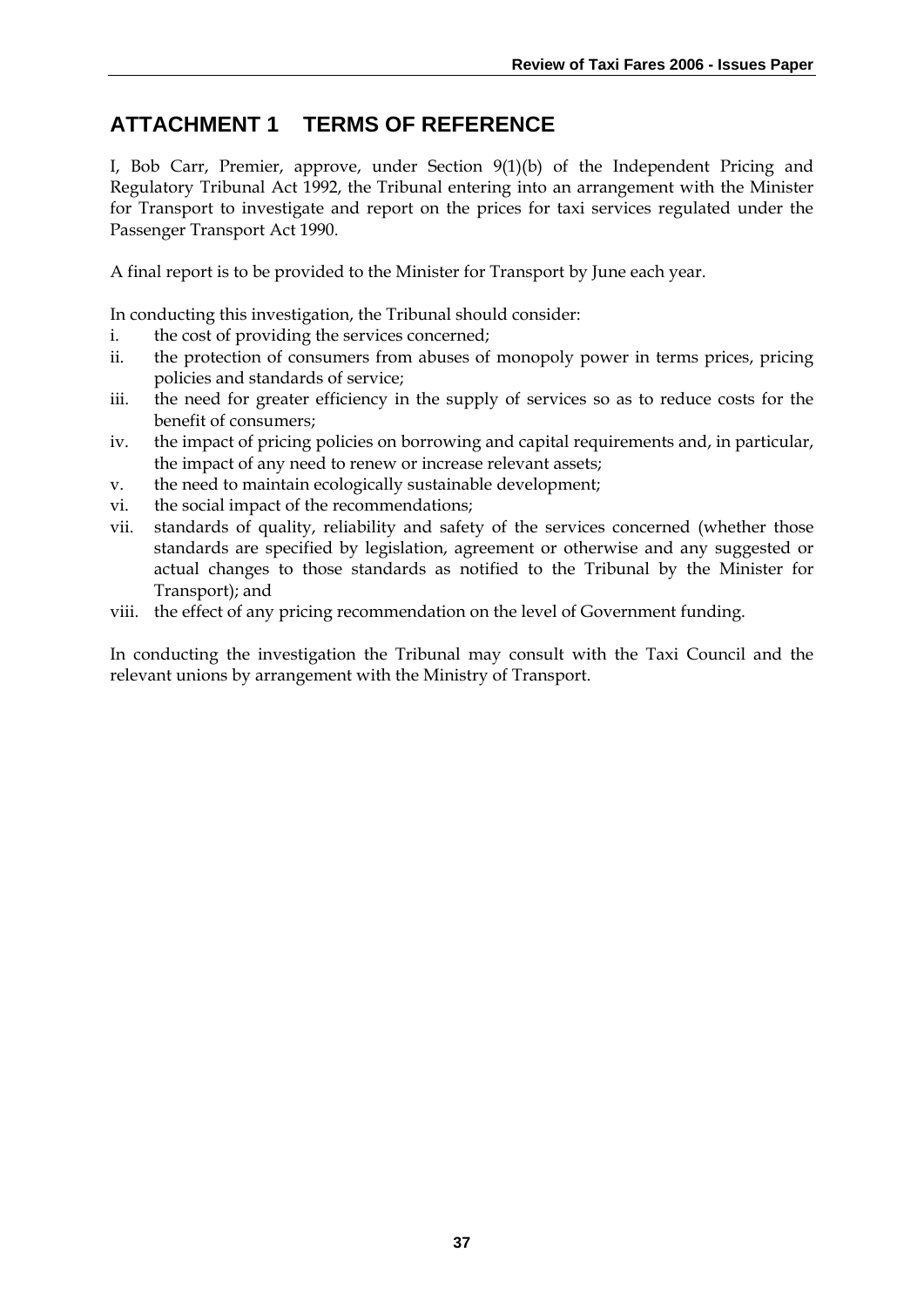# **ATTACHMENT 2 HISTORICAL LPG AND UNLEADED PETROL PRICES**



**Average Monthly Retail Unleaded Petrol and LPG prices Sydney Metropolitan Area**

Source: FuelTrac, www.fueltrac.com.au.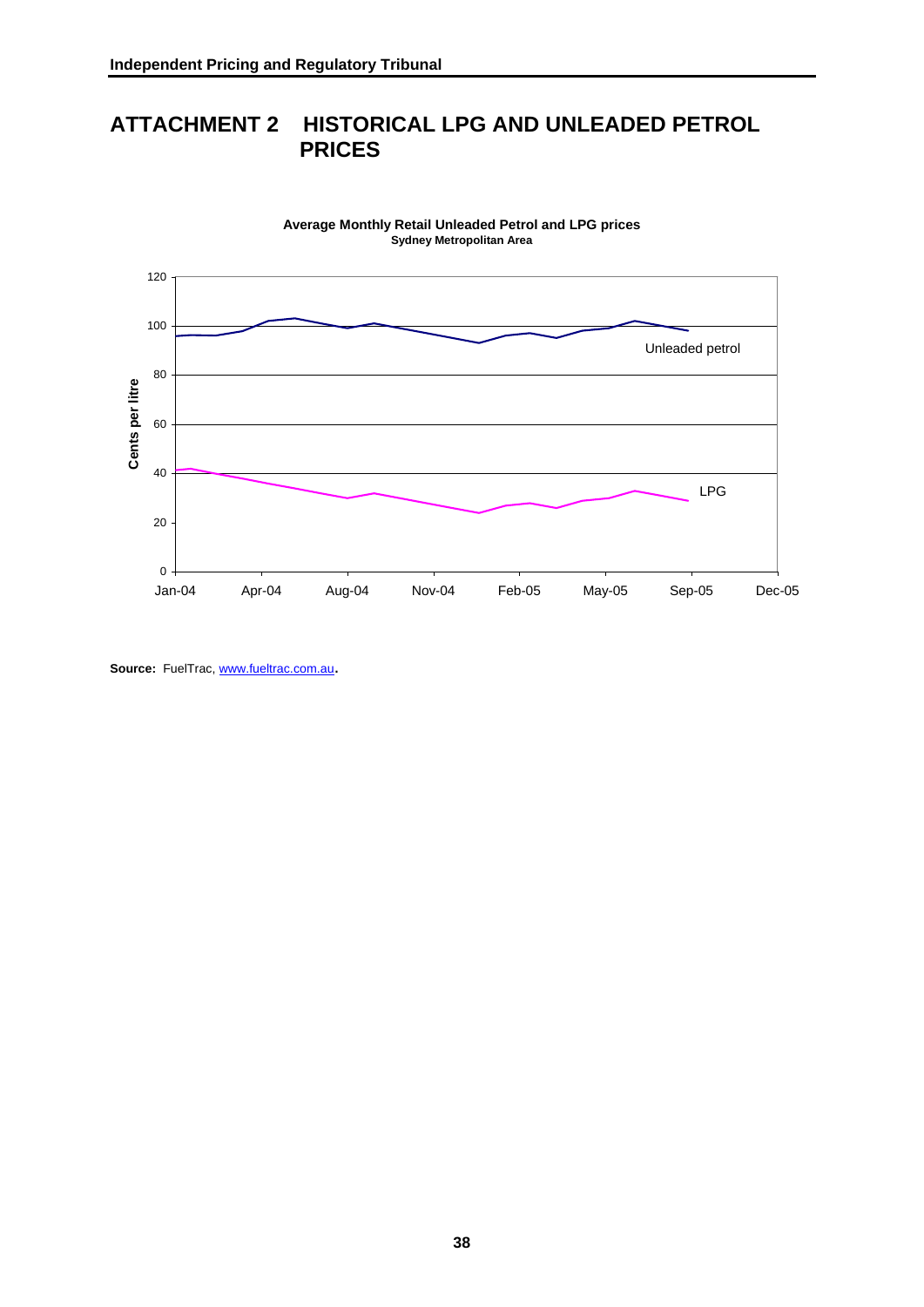# **ATTACHMENT 3 CALCULATIONS FOR IPART MODIFIED TAXI COST INDEX**

The Tribunal's modified cost index contains some items that are based on actual costs incurred in the taxi industry, and others that are rolled forward based on ABS indices such as the CPI and its components and the Wage Price Index. This attachment explains how the rise in the cost of individual items in the index has been calculated, and where possible, how the actual cost of an item has been calculated.

### *Vehicle lease payments*

Vehicle lease costs reflect part of the capital investment required to put a taxi into service. The calculation of the vehicle lease payment is based on the following assumptions:

- the vehicle cost is taken to be the average cost of Ford Falcon Forte and Futura vehicles
- in urban areas 50 per cent of vehicles are assumed to be new vehicles, 50 per cent two year old second-hand vehicles. In country areas all vehicles are assumed to be two year old second-hand vehicles
- the purchase is financed at market lease rates on vehicles
- the term of the lease is five years for new vehicles and four years for second-hand vehicles
- there is a residual value of 10 per cent at the end of the lease.

The lease payment is calculated in Excel using the PMT function.

### *Insurance costs*

Insurance costs reflect the various forms of insurance that taxi operators carry, including third party (greenslip), third party property or comprehensive car insurance, and workers compensation insurance.

The urban index assumes that half of urban operators purchase comprehensive insurance and half purchase third party property damage insurance. All insurance costs used for this item are the averages of quotes provided by the Taxi Council.

Urban insurance costs =  $0.5 \times$  (comprehensive insurance cost + third party property insurance cost) + greenslip cost + workers compensation insurance cost

 $= 0.5 \times (\$9,276 + \$3,547) + \$4,497 + \$2,540$  $= $13,448$ 

The country index assumes that all taxis have comprehensive insurance.

Country insurance costs = comprehensive insurance cost + greenslip cost + workers compensation insurance cost

$$
= $4,416 + $2,249 + $1,676
$$

$$
= $8,341
$$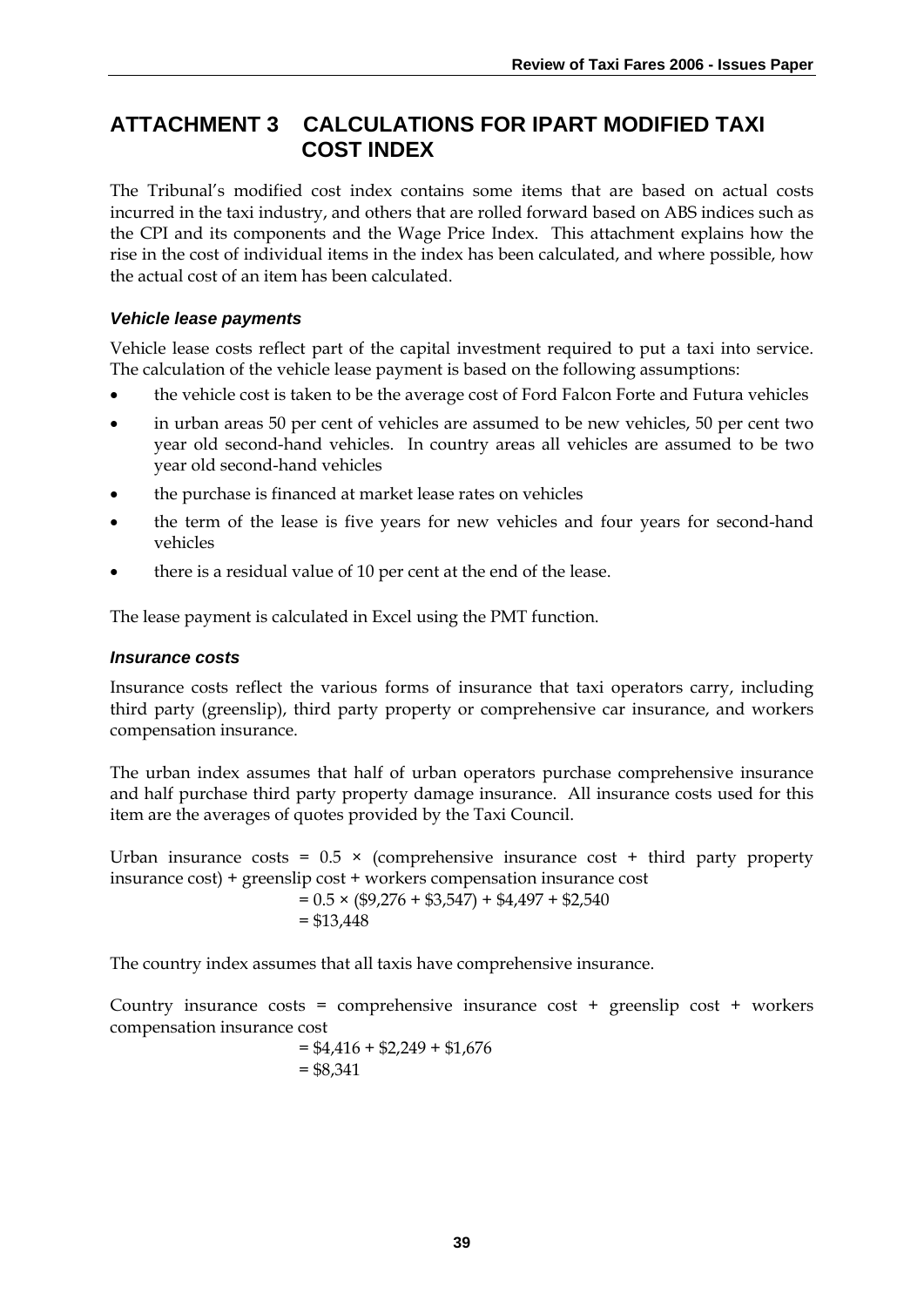### *Government charges*

This item includes vehicle registration and operator licence accreditations. Annual vehicle registration costs are set by the Roads and Traffic Authority, accreditation renewal fees by the MoT. The total amount for this cost item is,

Government charges = vehicle registration + MoT accreditation fee  $= $551 + $260$  $= $811.$ 

#### *Network fees*

All operators are required by law to belong to an authorised network.

For the urban cost index, the Taxi Council provided network fees for eight Sydney networks (covering a total of 4,925 taxis), and one network in each of Newcastle (159), Wollongong (137) and the Central Coast (87). The average of the network fees, weighted by number of taxis, is the network fee that is included in the urban cost index. For 2006 this was \$6,921.

For the country index, quotes for network fees covered six country towns (142 taxis). The towns were Albury, Armidale, Bathurst, Coffs Harbour, Tamworth and Wagga Wagga. The weighted average network fee in the country index is \$10,391.

#### *Plate lease costs*

Taxi plate (or licence) lease fees refer to the cost of leasing a taxi plate. The lease cost is calculated using two components: a plate lease interest rate and average prices on the actual sale and purchase of plates (known as plate transfer values).

As in the past, the lease rate was provided by Arab Bank Australia, a major lender to investors in taxi plates; the rate is 8.20 per cent.

Plate transfer values are provided by the Ministry of Transport. The weighted average plate value for the urban area over the 12 months to end March 2006 is \$264,314. Therefore the urban plate lease cost is  $8.20\% \times $264,314 = $21,674$ .

As far fewer plates are bought and sold in country areas the average transfer value data is less reliable, therefore this cost item is not calculated from source data. Rather the change in the urban plate lease cost is applied to the existing amount in the country cost index; for 2006 this was a rise of 4.17 per cent.

### *Establishment costs*

Establishment costs refer to the costs incurred in preparing a vehicle to operate as a taxi. These costs include conversion to LPG and fit out of the vehicle (the installation of roof signs, a meter, a payments mechanism, and livery).

For the urban cost index, this cost item is calculated as the LPG conversion cost plus the fit out cost, spread over four years. The Taxi Council provides quotes for each of LPG conversion and fit out from four networks and the average of each is used. For 2006 this cost item is,

Urban establishment costs  $=$  (LPG conversion + fit out)  $\div 4$  $=(\$2,963 + \$4,101) \div 4$  $=$  \$1,766.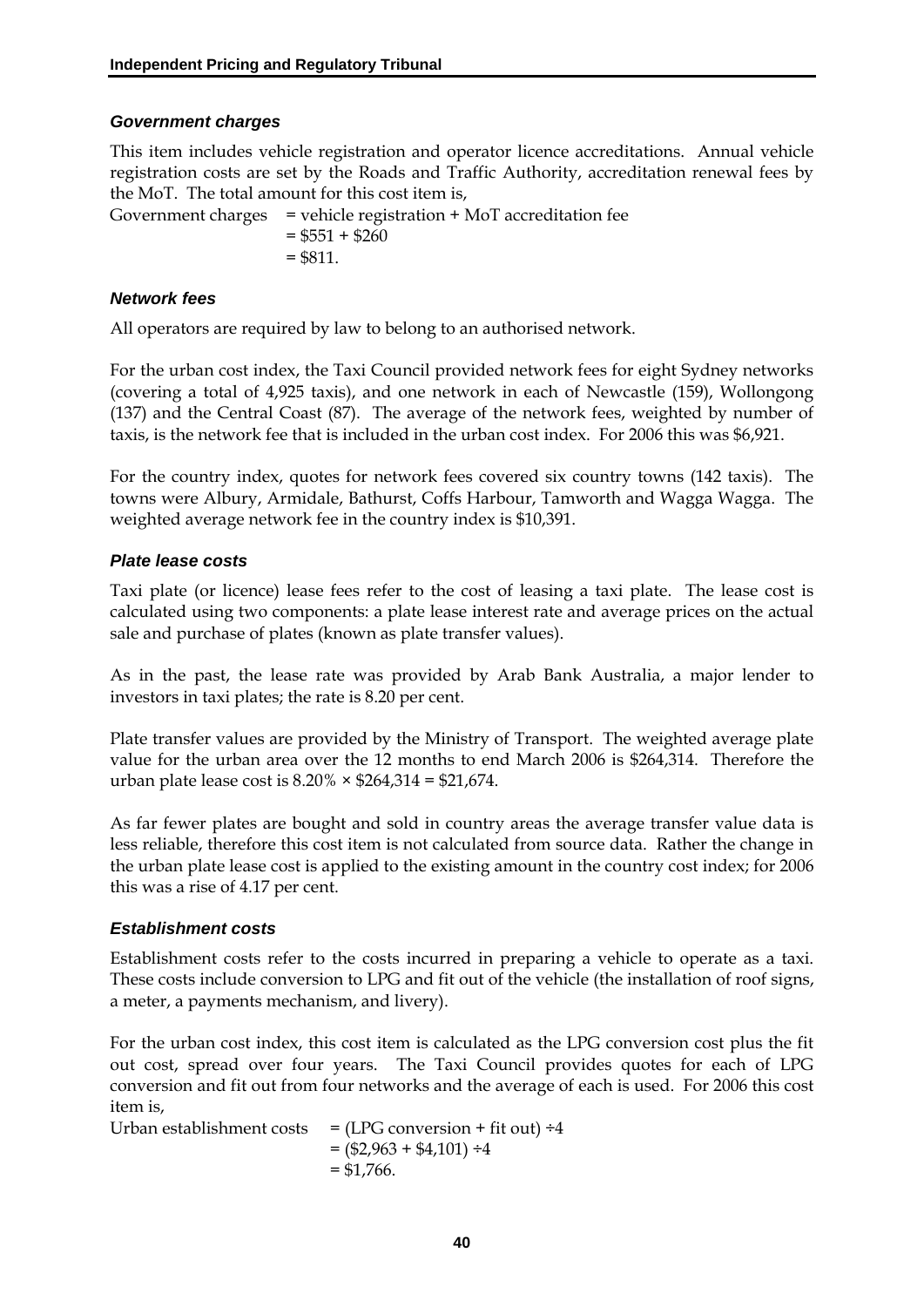As has been the case in previous reviews, the Taxi Council has not obtained quotations for this item for country areas. Instead, it has applied the percentage change in this item in the urban index to the amount already included in the country index; this was an increase of 10.4 per cent in 2006.

### *Maintenance labour*

The maintenance labour cost item is not calculated directly from source data; rather the amount already in the index for this item for the previous year is increased by the percentage increase in the retail rate charged for labour for motor vehicle servicing, for which the Taxi Council provides a series of quotes. This labour rate increased by 3.63 per cent to the end of March 2006 in urban areas, hence the maintenance labour item in the index also rose by this pecentage. In the country the hourly rate and hence the maintenance labour item increased by 4.41 per cent.

#### *Vehicle parts and panels*

Consistent with the approach adopted by the Tribunal in 2004, the change in the motor vehicle parts and accessories component of the CPI has been applied to this cost item for both urban and country indices rather than calculating the value of this item from the cost of a basket of goods. The increase in the motor vehicle parts and panels component of the CPI was 2.69 per cent to the end of March 2006.

#### *Cleaning*

Taxi operators detail their vehicles prior to inspection three times a year in urban areas and twice a year in the country. Operators also pay for daily cleaning in country areas (daily wash is the responsibility of the driver in urban areas; see the cleaning cost item later in this attachment).

For the urban index, the Taxi Council provided a quote for car detailing at \$160, therefore the total cost is  $3 \times \$160 = \$480$ .

For the country index this item is not based on quotes; rather the amount already in the index is increased in line with the movement in the CPI, that is a rise of 2.64 per cent.

### *Tyres*

This cost item assumes that the average urban taxi travels 175,000kms a year, the average country taxi travels 125,000kms a year and that average tyre life is 30,000kms. The tyre on which the tyre cost in the index is based on is a Dunlop Monza SP 200E R16 which in 2006 had an average retail price of \$168. The total tyres cost item for the urban index is therefore 4  $\times$  \$168  $\times$  (175,000 ÷ 30,000) = \$3,920. The cost in the country index is \$2,800.

#### *Operator's salary equivalent*

Operator salary equivalent recognises the operator's labour expended to operate a taxi business. The change in this item is determined by changes in the ABS Wage Price Index; the rise in the WPI to the end of March quarter 2006 was 4.09 per cent.